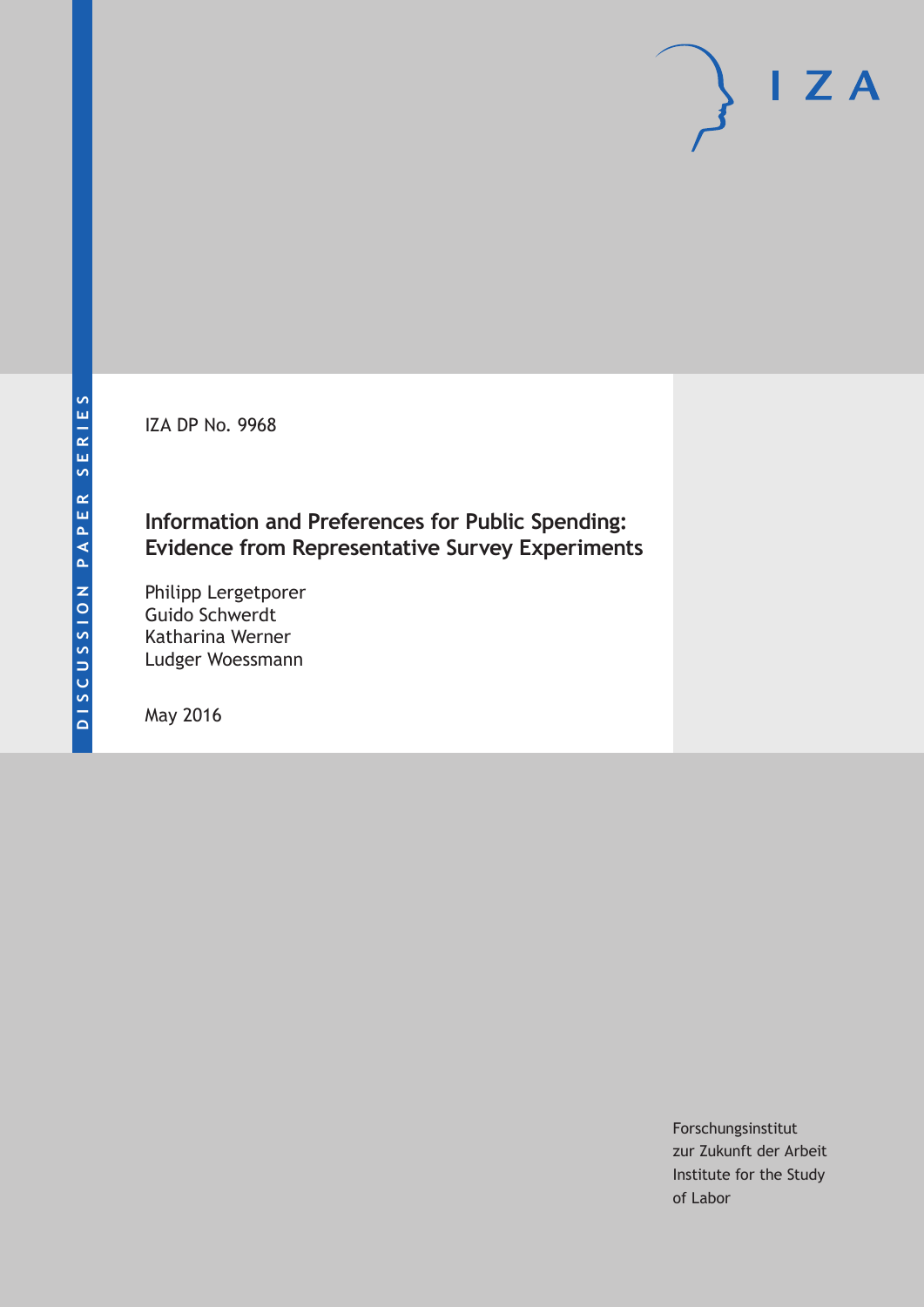# **Information and Preferences for Public Spending: Evidence from Representative Survey Experiments**

## **Philipp Lergetporer**

*Ifo Institute at the University of Munich and CESifo* 

## **Guido Schwerdt**

*University of Konstanz, CESifo and IZA* 

### **Katharina Werner**

*Ifo Institute at the University of Munich*

### **Ludger Woessmann**

*University of Munich, Ifo Institute, CESifo, IZA and CAGE* 

### Discussion Paper No. 9968 May 2016

IZA

P.O. Box 7240 53072 Bonn Germany

Phone: +49-228-3894-0 Fax: +49-228-3894-180 E-mail: iza@iza.org

Any opinions expressed here are those of the author(s) and not those of IZA. Research published in this series may include views on policy, but the institute itself takes no institutional policy positions. The IZA research network is committed to the IZA Guiding Principles of Research Integrity.

The Institute for the Study of Labor (IZA) in Bonn is a local and virtual international research center and a place of communication between science, politics and business. IZA is an independent nonprofit organization supported by Deutsche Post Foundation. The center is associated with the University of Bonn and offers a stimulating research environment through its international network, workshops and conferences, data service, project support, research visits and doctoral program. IZA engages in (i) original and internationally competitive research in all fields of labor economics, (ii) development of policy concepts, and (iii) dissemination of research results and concepts to the interested public.

IZA Discussion Papers often represent preliminary work and are circulated to encourage discussion. Citation of such a paper should account for its provisional character. A revised version may be available directly from the author.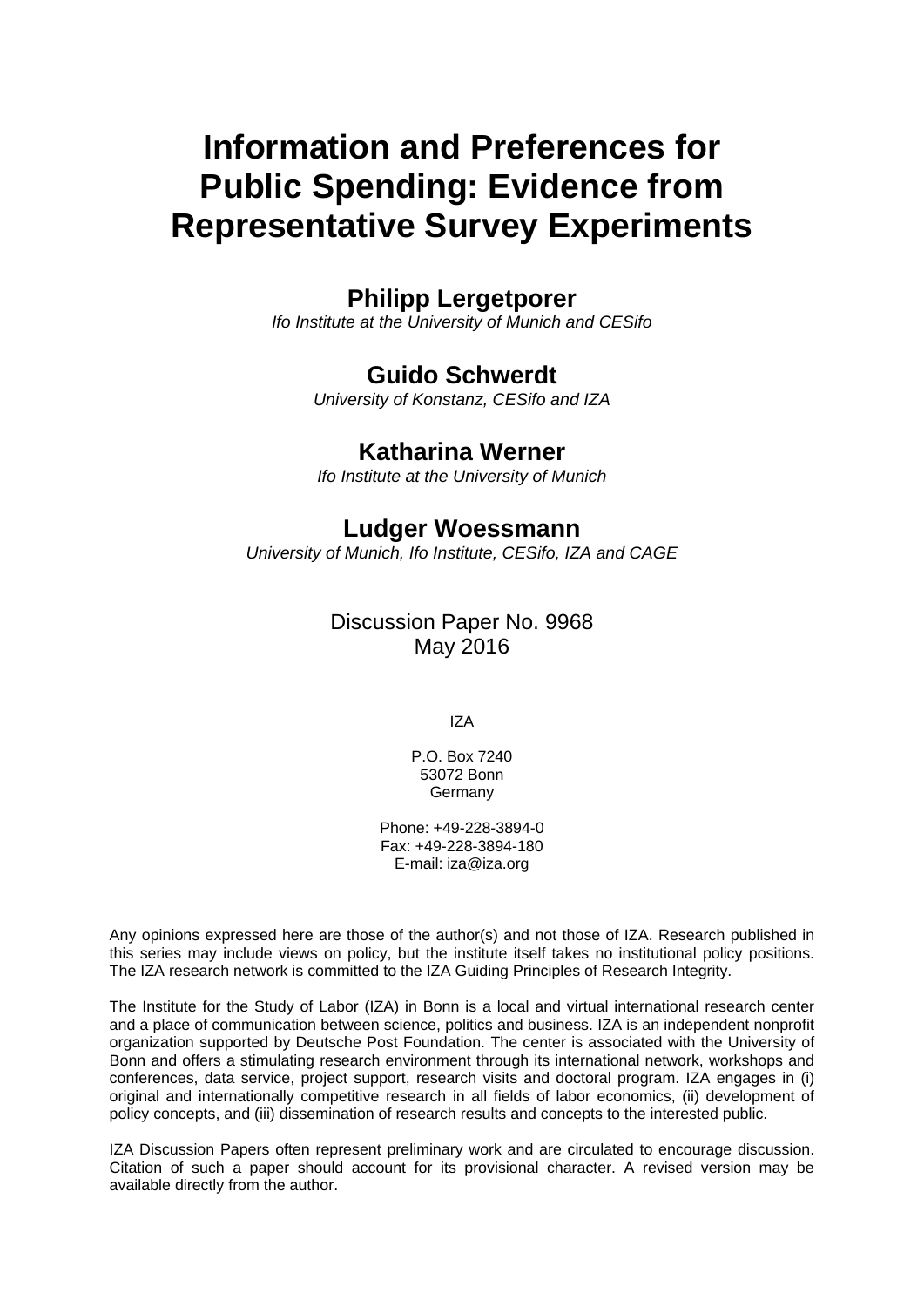IZA Discussion Paper No. 9968 May 2016

## **ABSTRACT**

## **Information and Preferences for Public Spending: Evidence from Representative Survey Experiments\***

The electorates' lack of information about the extent of public spending may cause misalignments between voters' preferences and the size of government. We devise a series of representative survey experiments in Germany that randomly provide treatment groups with information on current spending levels. Results show that such information strongly reduces support for public spending in various domains from social security to defense. Data on prior information status on school spending and teacher salaries shows that treatment effects are strongest for those who initially underestimated spending levels, indicating genuine information effects rather than pure priming effects. Information on spending requirements also reduces support for specific education reforms. Preferences on spending across education levels are also malleable to information.

JEL Classification: H11, D83, D72, H52, I22, P16

Keywords: public spending, information, preferences, education spending, survey experiment

Corresponding author:

 $\overline{a}$ 

Ludger Woessmann Ifo Institute for Economic Research at the University of Munich Poschingerstr. 5 81679 Munich **Germany** E-mail: woessmann@ifo.de

<sup>\*</sup> For helpful comments, we would like to thank Kenny Martens, Andrei Shleifer, Erik Snowberg, Alois Stutzer, and seminar participants at Harvard, Konstanz, Mainz, the CPB in The Hague, the Ifo Center for the Economics of Education in Munich, and the Economics of Education Association meeting in Madrid. We are also most grateful to Franziska Kugler for her help in preparing the survey. Financial support by the Leibniz Competition (SAW-2014-ifo-2) is gratefully acknowledged.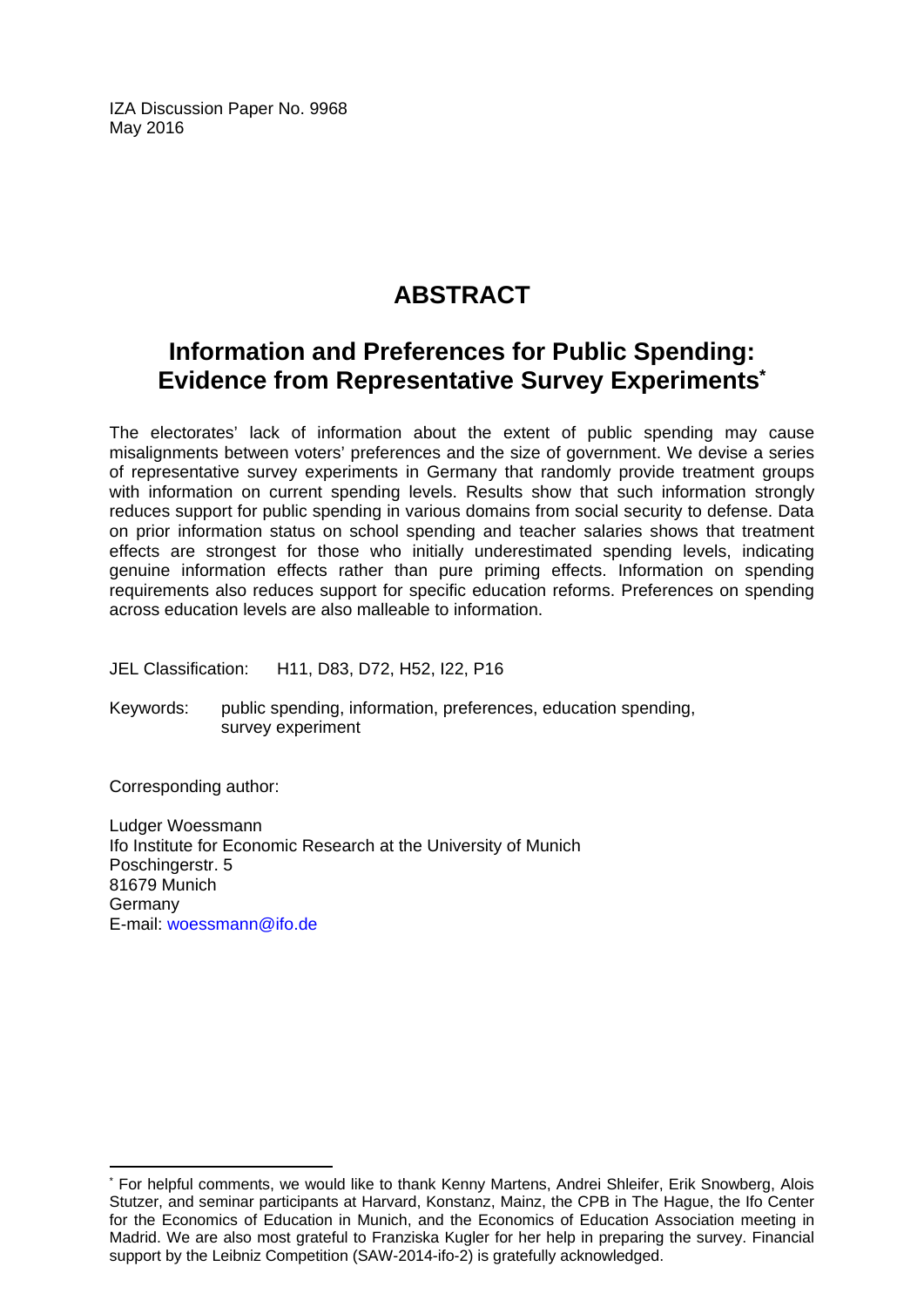#### **1. Introduction**

Discussions of the proper role of the state versus the market are probably as old as the economics profession itself. Empirically, the size of government has grown substantially over the past century in democratic societies around the world. Political economists have studied the growth and role of the government as the outcome of elaborate processes of voting and collective choice (capably reviewed by Inman 1987 and Persson and Tabellini 2002). However, relatively little attention has been given to the aspect that citizens may not be well informed about the size of government. If citizens are imperfectly informed about the actual extent of public spending, the size of government may not be well aligned with their preferences. The recognition that information is imperfect has transformed many areas of economics (Stiglitz 2000), and a growing recent literature investigates how informing citizens affects their preferences in specific policy areas (e.g., Cruces, Perez-Truglia, and Tetaz 2013; Kuziemko et al. 2015). In this paper, we show that providing information on current levels of government spending reduces citizens' support for increased public spending and that this effect differs by citizens' prior information.

We devise a series of experiments in a survey of over 4,000 respondents that constitute a representative sample of the German voting-age population. Our main survey experiments consist of providing a randomly selected treatment group with information on current levels of public spending before asking them to report their preferences for increased spending. The control group answers the same question without receiving additional information. We start with preferences for public spending in areas with high financial involvement by the state – social security, education, public safety, defense, and culture. As public opinion surveys may better capture preferences for public spending when they refer to specific rather than abstract spending categories, we then focus on the specific area of school spending and teacher salaries, where we first elicit respondents' estimates of what current spending levels are. Finally, we conduct experiments on how providing information on spending requirements affects preferences for specific policy reforms and how providing information on current spending levels affects preferences when respondents have to trade off different spending categories against each other.

We find that providing information on current spending levels reduces support for public spending in all our experiments. Being told the current level of annual public spending in different areas reduces support for increased spending on education from 72 to 58 percent, on social security from 52 to 47 percent, on public safety from 50 to 44 percent, on culture from 22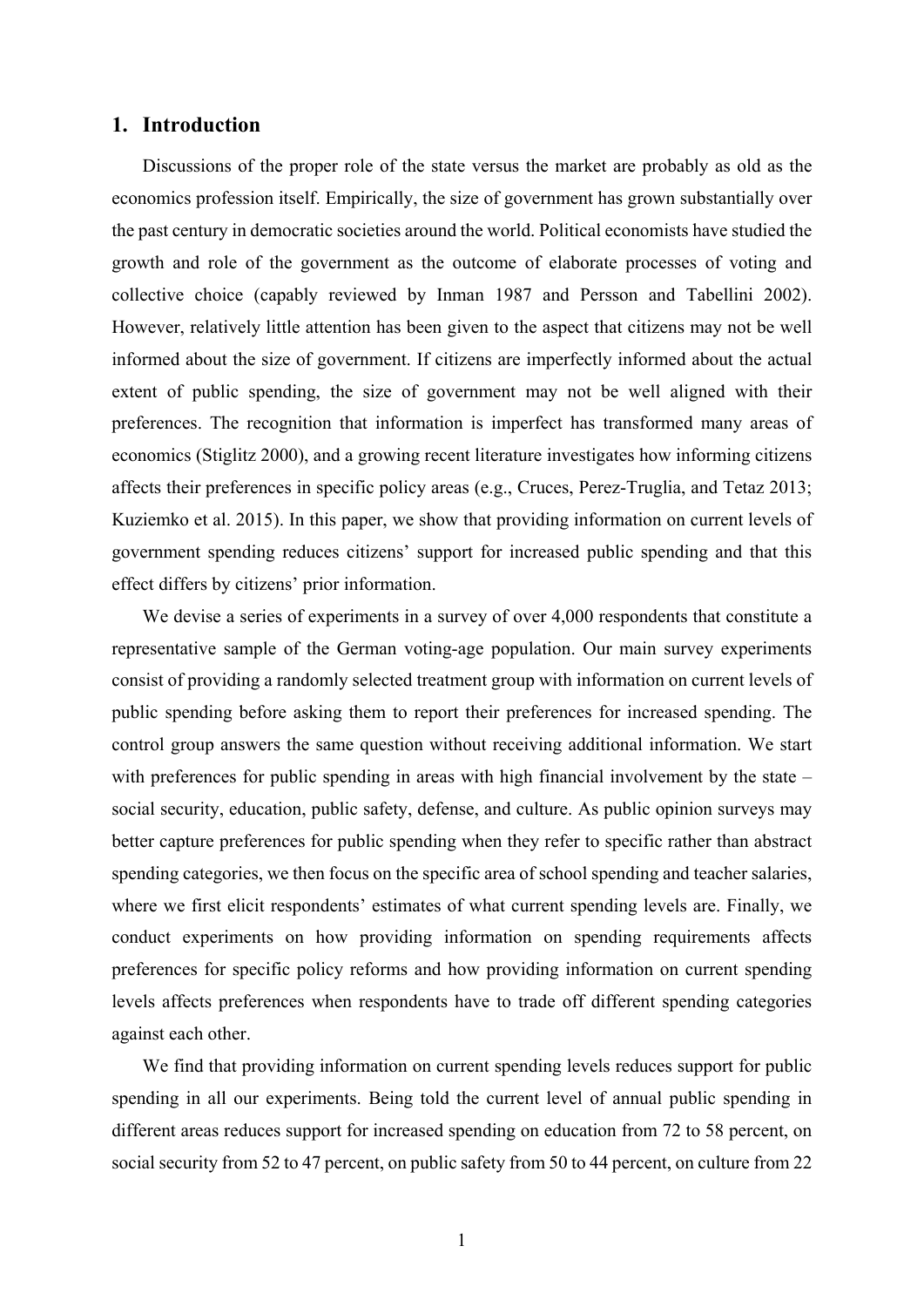to 18 percent, and on defense from 9 to 6 percent. Note that the treatment effect is negative even in areas where people learn that spending is comparatively low. Moreover, in the areas of social security and public safety, providing information on current spending levels turns a majority in favor of increased spending into a minority.

Next, we provide evidence that these information treatment effects do not hinge on the level of abstraction of the question. We present two experiments on specific activities of the government in the area of education spending, examining preferences towards public spending on schools as well as teacher salaries. On average, being informed that the state currently spends  $\epsilon$  6,400 per student reduces support for increased public spending on schools from 71 to 50 percent, and being informed that public school teachers currently earn  $\epsilon$  3,000 on average reduces support for higher teacher salaries from 29 to 17 percent. Thus, the significant negative treatment effect prevails for more specific as well as abstract questions on public spending.

We also use the setting of school spending and teacher salaries to test whether the effects of information provision in our survey experiments reflect genuine information effects or priming. To distinguish these two channels, we ask respondents to guess the current levels of school spending per student and of teacher salaries before we elicit preferences towards these spending options. It turns out that the vast majority of citizens underestimate public spending on both measures. Importantly, there is substantial heterogeneity in treatment effects by respondents' prior information. The heterogeneity is strongest in the teacher salary experiment, which is consistent with a greater capability of respondents to obtain plausible guesses of salaries than of per-student spending levels. The information treatment reduces support for teacher salary increases by 20 percentage points among those who underestimated current teacher salary levels, but does not affect those who guessed roughly correctly and even slightly (albeit insignificantly) raises support for salary increases among those who overestimated them. These heterogeneous treatment effects by the initial extent of information incompleteness suggest that results reflect effects of improved information status of citizens and rule out that they solely result from priming citizens to think about spending in money terms.

The generality and policy relevance of these findings is reinforced by the fact that information treatment effects hardly vary across subgroups defined on the basis of observable demographic characteristics. Importantly from a political economy point of view, treatment effects are homogenous for special interest groups – in particular, parents and those who work in the education sector. The effects also prevail for individuals who regularly vote at state elections and those who consider education topics important for their voting decisions.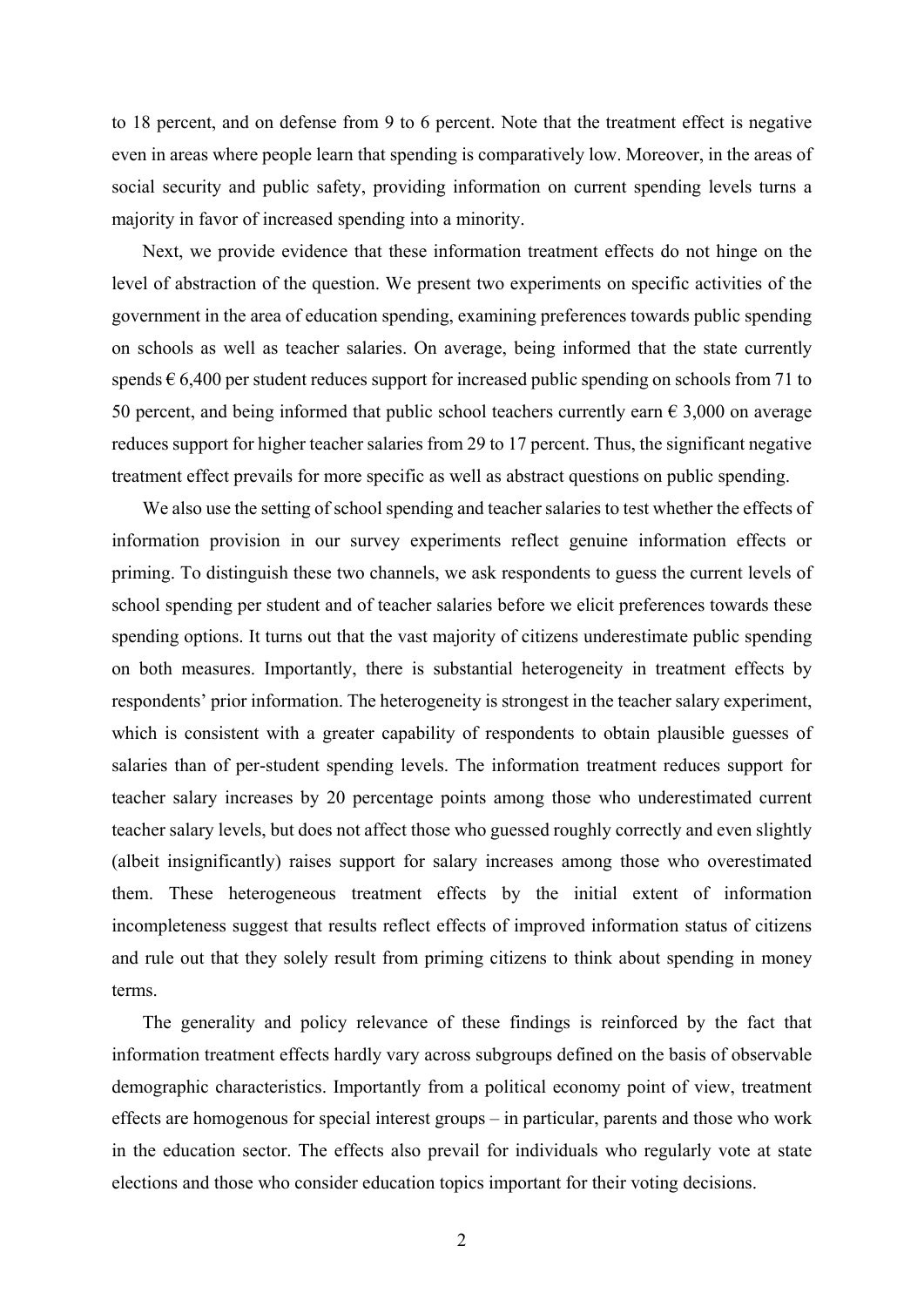Finally, we complement this evidence with experiments that employ information provision in contexts where funds are earmarked for specific policies. To relate the information treatment on spending requirements more directly to political reform proposals, we show that providing citizens with information on the cost of specific education policies reduces support for these policies, both in a case where an existing policy would be terminated (grade retention) and in a case where a new policy would be introduced (whole-day schooling). We also show that preferences for specific education spending categories are malleable to cost information in a setting where respondents have to make trade-offs between spending at different stages of the education system.

Our results contribute to several strands of economics research. A growing literature studies the effect of informing citizens on their policy preferences in different areas. In particular, Kuziemko et al. (2015) use survey experiments on information provision to study preferences for redistribution. In contrast to their finding of limited effects of providing information about income inequality on preferences for redistribution (with the exception of the estate tax), our results suggest that providing information about spending levels has substantial effects on preferences for public spending in general. In addition, our results refer to a representative sample of the voting-age population, thus allowing generalizable statements for the political economy of government spending – an aspect crucial, for example, in the framework of median voter models. We also extend their focus by showing that the effects of information provision depend on the prior information status of citizens. Our findings on heterogeneous effects are consistent with the survey experiments by Cruces, Perez-Truglia, and Tetaz (2013) on preferences for redistribution in Buenos Aires and by Schueler and West (2016) on preferences for local school spending in the United States. Further studies that document effects of information provision on policy preferences include Di Tella, Galiani, and Schargrodsky (2012) on preferences for privatization in Argentina and Elias, Lacetera, and Macis (2015) on preferences for markets for human organs in the United States.

More generally, our analysis informs the large literature on positive political economy theories of the size of government (Inman 1987; Persson and Tabellini 2002). Relatedly, a substantial literature on fiscal illusion argues that the electorate may misperceive the true tax costs of government services (Oates 1988), which may result in public overspending compared to a situation of perfect information (e.g., Turnbull 1998). While the empirical literature on the existence of fiscal illusion (Dollery and Worthington 1996) has produced mixed results, there is evidence that individuals are misinformed about the actual costs of publicly provided services (Kemp 2002). Our results suggest that if citizens have imperfect information about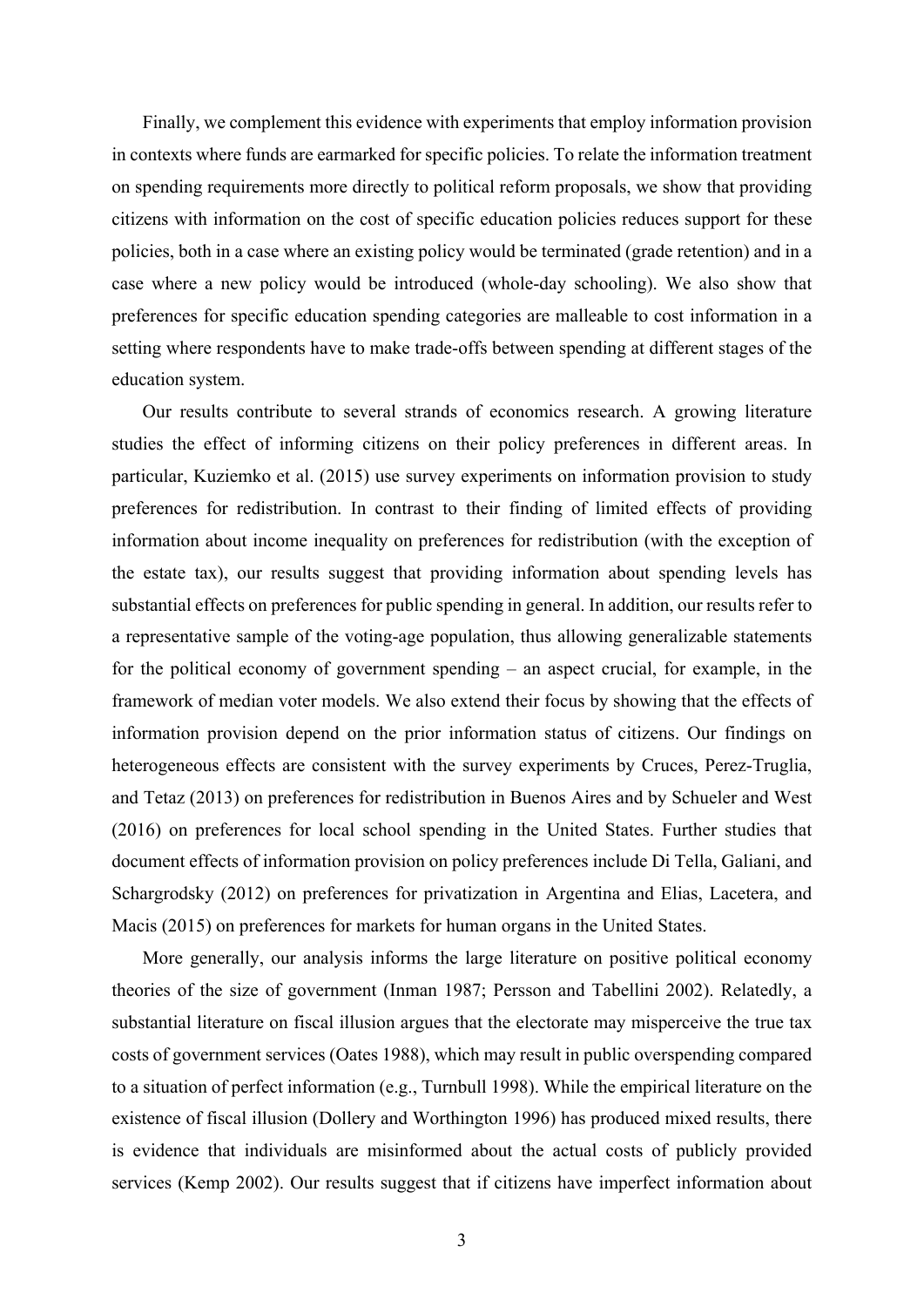current spending levels, their preferences for increasing government spending may be higher than if they were informed about the actual situation. This result relates to recent evidence that voting patterns may deviate from rationality (Shue and Luttmer 2009) and that reduced voting costs may induce less informed citizens to vote (Hodler, Luechinger, and Stutzer 2015). Imperfectly informed voters also play an important role in political economy models of special-interest politics, lobbying, and campaign contributions (e.g., Grossman and Helpman 2001; Persson and Tabellini 2002), as they are more readily influenced by political advertisement (e.g., Coate 2004; Prat and Strömberg 2013). We complement this literature by showing that uninformed individuals are particularly responsive to information about underlying facts. Since imperfect information of the population can yield welfare-reducing political outcomes even with endogenous voter participation (Romer 2003), we consider this finding particularly important. A related political science literature documents that voters are often uninformed (e.g., Bartels 1996), with diverging discussions of implications for the optimality of collective voting outcomes (e.g., Page and Shapiro 1992; Gilens 2001).

Finally, our analysis brings insights from the economics of information about imperfect information (Stiglitz 2000) and from behavioral economics about bounded rationality under limited information (Harstad and Selten 2013) to bear on the question of preferences for government spending and their dependence on informational status.

In what follows, Section 2 introduces our opinion survey and the experimental designs. Section 3 presents and discusses our results. Section 4 concludes.

#### **2. Data and Empirical Strategy**

#### **2.1 The Opinion Survey**

1

To implement our survey experiments, we devised and implemented the Ifo Education Survey, an opinion survey on education policy in Germany. The survey covered a nationally representative sample of 4,171 respondents of the German voting-age population (18 years and older) between April and July  $2014$ .<sup>1</sup> It comprised a total of 39 questions mostly related to education topics and collected a set of sociodemographic characteristics at the end of the survey. Respondents answered all questions on a computer, with a median completion time of 17 minutes. Item non-response was very low at 1 percent on average, and in none of our

<sup>1</sup> See the Appendix for details on the Ifo Education Survey and Appendix Table A1 for the exact wording of the questions used in this paper.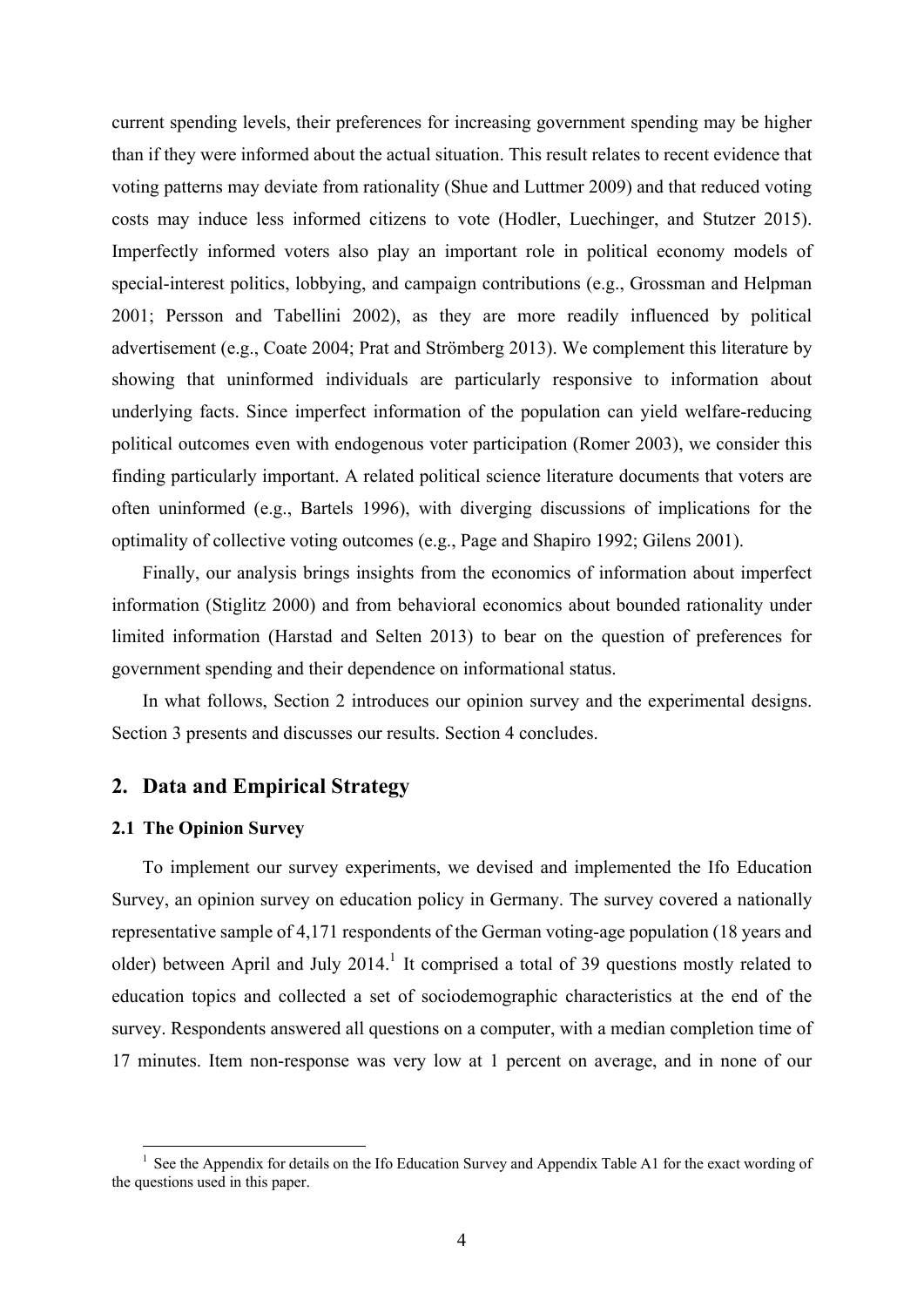experiments does treatment status predict non-response in the dependent variable of interest (not shown).

The sample was drawn in two strata in order to represent the German population. Persons who use the internet (75 percent) were selected from an online panel and polled with an online survey. Persons who report not to use the internet (25 percent) were polled at their homes by trained interviewers. The interviewers provided these respondents with a tablet computer for completing the survey autonomously. Throughout the paper, we employ survey weights that are designed to match official statistics with respect to age, gender, parental status, school degree, federal state, and municipality size.

The first column of Table 1 presents descriptive statistics for our rich set of sociodemographic control variables. These include age, gender, family and parental status, employment status, income, education, parental education, migration status, region, city size, employment in the education sector, political party preference, and behavioral measures of patience and altruism.<sup>2</sup> These covariates allow us to perform extensive heterogeneity analyses.

To be able to generalize our findings towards the political economy literature on government spending, it is important that the sample represents the German voting-age population. Table 2 compares characteristics that are available both in our sample and in the German population census 2011. The characteristics in our sample are virtually identical to the census data, raising confidence in the generalizability of results.

We also use data from a representative follow-up survey conducted in May 2015 that shares the basic features of the 2014 survey. Therein, as a robustness check we implemented a modified version of one of the experiments of the 2014 survey with 2,092 respondents (see below).

#### **2.2 The Survey Experiments**

1

Within the opinion survey, we administered a series of survey experiments in which respondents were randomly assigned to different versions of the respective question. Our six survey experiments aim to analyze different aspects of how the provision of information about current levels of public spending affects citizens' preferences for increased spending. In each experiment, we inform a randomly selected treatment group about current spending levels before eliciting preferences in the same way as in the uninformed control group.

<sup>&</sup>lt;sup>2</sup> We use experimentally validated survey questions to elicit patience and altruism on an 11-point scale (higher numbers indicate more patience/altruism; see Falk et al. 2016).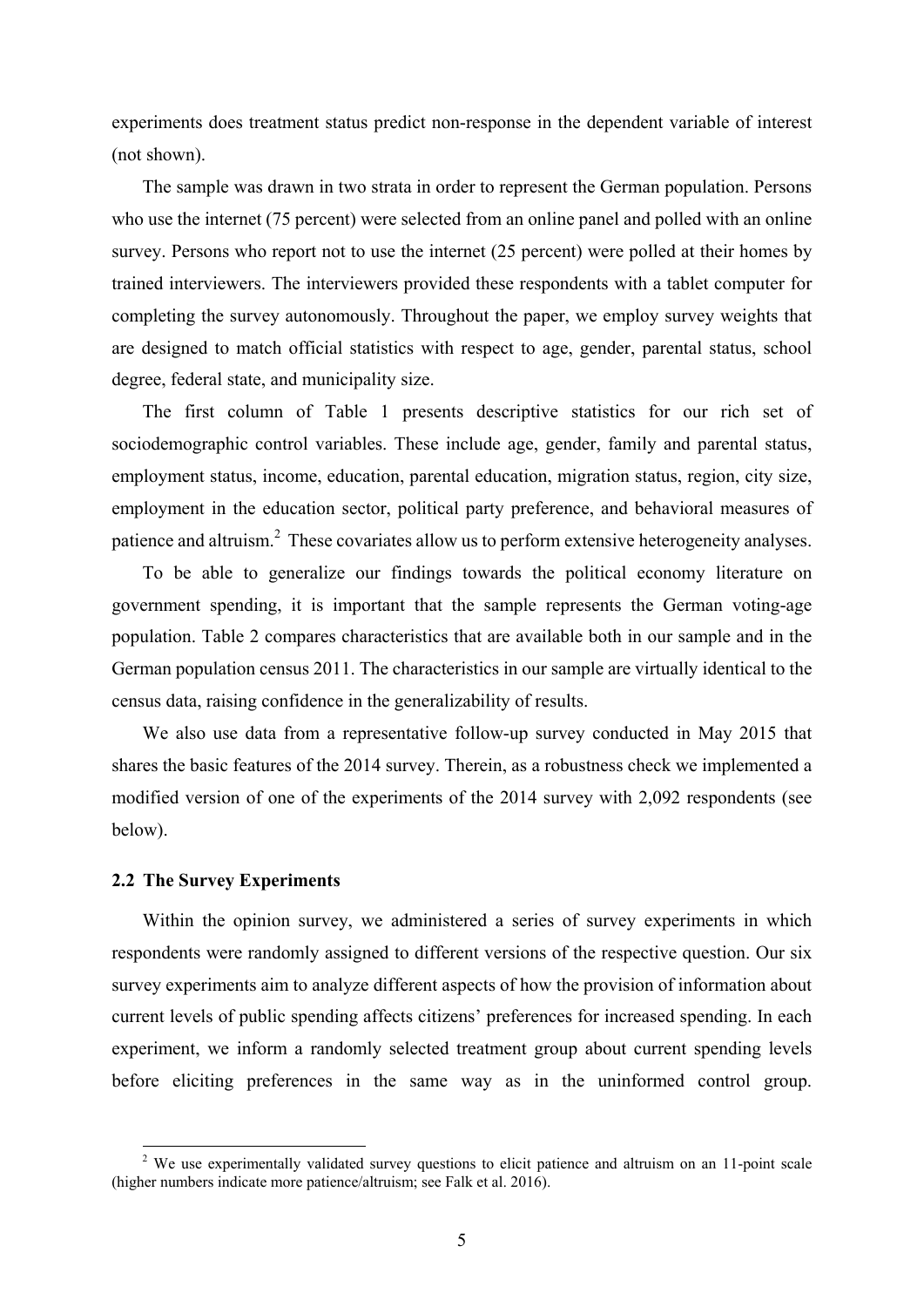Randomization in each experiment was independent so that treatment status is uncorrelated across the different questions by design.

#### *Experiment 1: Support for Increased Public Spending*

1

Our general goal in this paper is to use randomized information treatments to test whether preferences for public spending depend on information status. Our first experiment follows a basic attitudinal approach (Ferris 1983) by presenting respondents a list of government services and asking them if they favor spending more, the same, or less on each of these areas. We focus on the major areas of public expenditure: social security, education, public safety, defense, and culture.<sup>3</sup> Respondents were randomly assigned to a control group or a treatment group.

Members of the control group were asked for their preferences for increased public spending in each of the areas without any further information. The question was worded as follows: "In your opinion, how much should the government spend in the future in the following areas compared to today? Remember that increased public spending might have to be financed through an increase in taxes." For each area of public spending, respondents were asked to pick one of the following five answer categories: much more, more, about the same, less, and much less. All spending areas were presented simultaneously on one screen.<sup>4</sup> The ordering of the areas was randomized within both treatment and control group to prevent potential primacy effects in answering behavior.

Members of the treatment group were informed about the current levels of public spending per year in each area when answering the same question as the control group.<sup>5</sup> Respondents were informed of the following annual spending levels in each area (Statistisches Bundesamt 2014b):  $\epsilon$  227 billion on social security,  $\epsilon$  95 billion on education,  $\epsilon$  38 billion on public safety,  $\epsilon$  27 billion on defense, and  $\epsilon$  10 billion on culture.

<sup>&</sup>lt;sup>3</sup> To harmonize the understanding of potentially problematic terminology, we provided examples for selected areas of public spending. In particular, we mentioned contributions to the public pension system and unemployment benefits for long-term unemployed as examples of spending on social security and the police as an example of spending on public safety.

<sup>&</sup>lt;sup>4</sup> Because this experiment contains an item battery of five areas of public spending, answer categories for each spending area were presented horizontally. In all other experiments presented in this paper, answer categories were presented vertically. We implemented a series of methodological experiments in other survey questions and found that details in the question design, such as horizontal versus vertical presentation, the number or ordering of answer categories, or details in question wording did not change substantive results (not shown). 5

 $\frac{1}{2}$  In a second treatment group (not presented here), respondents were informed that relative public spending on education is lower in Germany than in most other industrialized nations before answering the same question as the control group.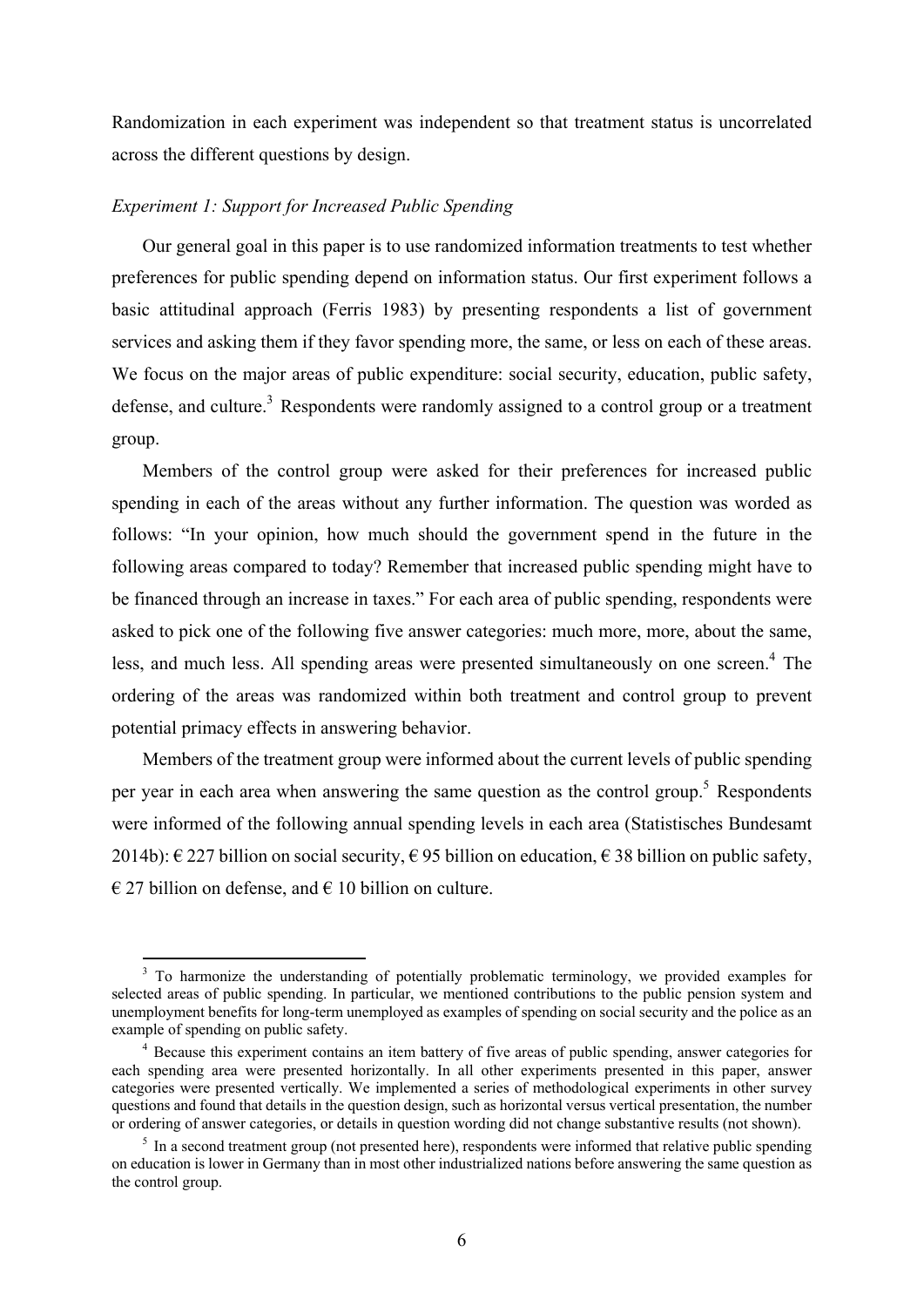#### *Experiment 2: Support for Increased Public Spending on Schools*

Our second experiment focuses on public spending on schools in order to address two potential concerns with the interpretation of the first experiment. First, the selected areas of government service in the first experiment are quite abstract, which is potentially problematic as responses in public opinion surveys can depend on the level of abstraction of the survey questions. The ambivalence between survey responses to abstract and specific questions has been widely documented in the literature. For instance, in their seminal work, Free and Hadley (1967) show that when asking general questions about the appropriate scope of government, half of the American public can be labeled "conservatives" while only 16 percent are classified as "liberal." In contrast, when asking survey questions about specific activities of the government, 65 percent are labeled "liberals" and only 14 percent are labeled "conservatives." Therefore, one obvious concern is that any treatment effects in the first experiment might not be readily transferable to more specific questions.

A second concern with the first experiment is that the size of reported spending levels in billions may be beyond imagination for many survey participants. Treatment effects might thus be due to an automated response to the "shock" of being confronted with such high spending figures rather than due to genuine information processing.

To alleviate these concerns, in additional experiments we focus on the effects of providing per-capita spending information on more specific public policies that most respondents are likely to care about and have made their own experiences with. Educational policies lend themselves particularly well for this purpose. Not only is education a major area of public policy and the second largest government spending item. It is also a topic that many respondents are likely to have a comparatively strong opinion on: Not least because everybody went to school, respondents have at least some experience with this area of public policy and hence a rough idea of its investment needs.<sup>6</sup> Additionally, Germany saw frequent educational reforms during the past decade that typically received high media coverage. Arguably, this increased public awareness of the importance of this area of public policy. Finally, the political economy relevance of this policy area is underlined by the fact that polling results consistently show that education policy is among the most important policy areas for citizens' vote choice at state elections in Germany (e.g., Hepp 2011).

1

<sup>&</sup>lt;sup>6</sup> This is particularly the case for developed countries. For children aged between 5 and 14 years, the average enrolment rate in education among OECD countries (in Germany) is 98 percent (99 percent) (OECD 2014, p. 312). Therefore, practically every citizen in these countries has first-hand experience with the education system.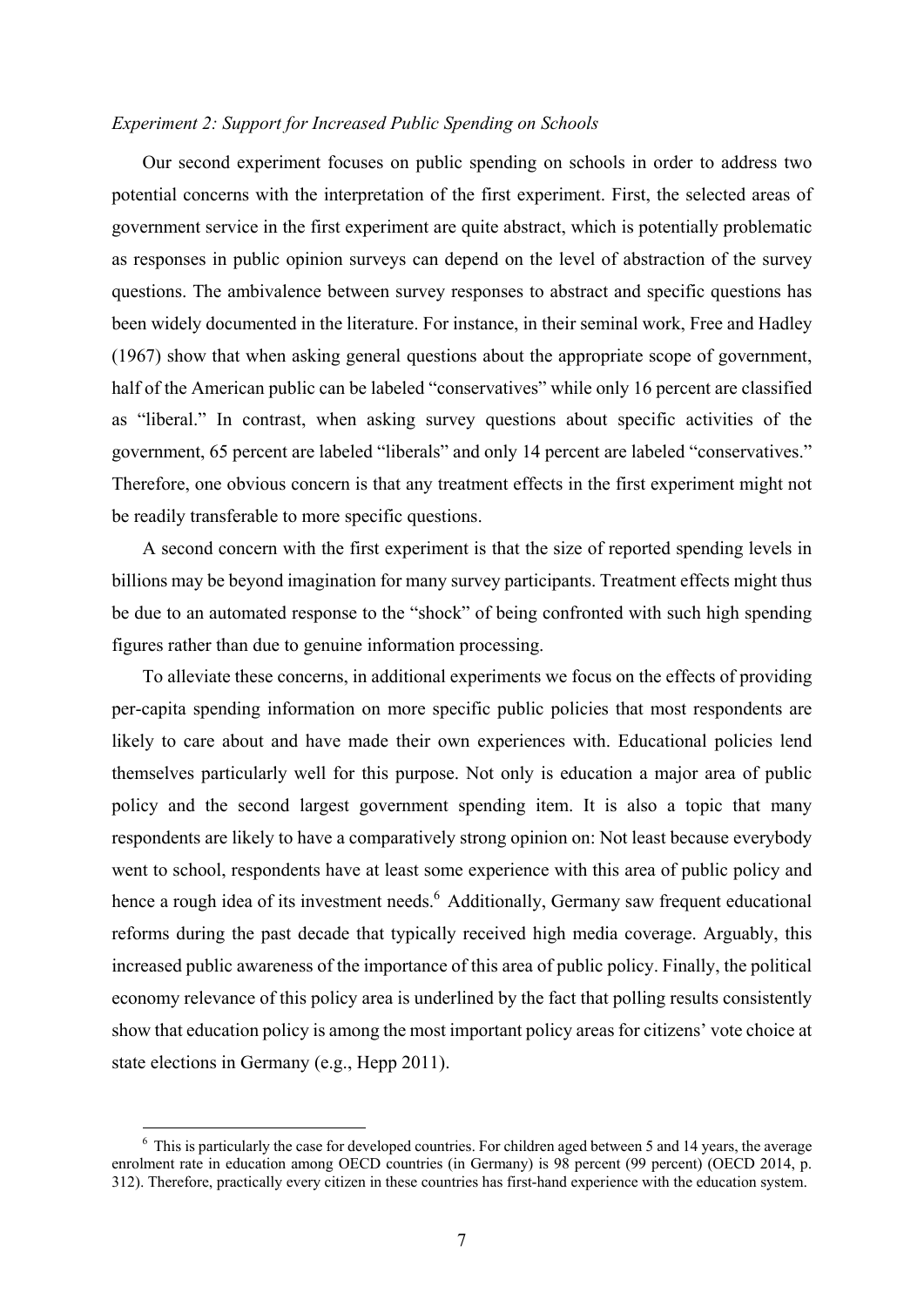Our second experiment thus is on a key component of public spending, namely preferences for public spending on schools. Respondents who were randomly assigned to the control group were asked the following question: "In your opinion, should public spending for schools in Germany increase, decrease, or stay the same?" The following five answer categories were provided: greatly increase, increase, stay about the same, decrease, and greatly decrease. The treatment group was informed that on average, the government spends  $\epsilon$  6,400 per student and year in Germany before eliciting their preferences for increased school spending in the same way as the control group.<sup>7</sup>

In order to disentangle the mechanisms through which the information treatment might impact preferences, earlier on in the survey we elicited all respondents' beliefs on current average public spending levels per student with an open-ended question (see Appendix Table A1 for the ordering of survey questions). This guessing question was placed in the survey well before the corresponding survey experiment on school spending in order to reduce the possibility of backfire effects where individuals might respond defiantly to belief corrections by reinforcing their initial position (Nyhan and Reifler 2010). $8$ 

As a robustness check, we implemented a slightly revised version of the same experiment among a new nationally representative sample of respondents in the 2015 follow-up survey. Instead of providing information on national average spending per student, we informed respondents about average spending levels in their respective federal state (*Land*). This may be particularly relevant because the legislative and executive power over public education, including funding responsibilities, is vested in the federal states in Germany.<sup>9</sup>

#### *Experiment 3: Support for Increased Salaries of Public School Teachers*

1

The third experiment keeps the focus on public spending on schools but is even less abstract by asking for preferences on teacher salaries as a specific use of public spending on schools. While respondents' personal experiences with the education system renders spending for schools in experiment 2 more accessible than other areas of government spending, it might still be relatively difficult for respondents to grasp the monetary requirements of the school

 $<sup>7</sup>$  This information, taken from Statistisches Bundesamt (2013), was provided directly above the question on</sup> the same screen. In two further treatments (not reported in this paper), we tested the effects of tax primes on preferences for school spending.

<sup>&</sup>lt;sup>8</sup> Separating the belief elicitation from the information treatment makes the correction of false beliefs less immediate for the respondents and thus reduces the chance of such a behavioral response. In our survey, respondents did not have the option to go back in the survey to review or alter their responses to earlier questions.

<sup>&</sup>lt;sup>9</sup> Across the 16 federal states, average public spending per student and year varies between  $\epsilon$  5,800 in North Rhine-Westphalia to  $\epsilon$  8,700 in Thuringia (Statistisches Bundesamt 2014a).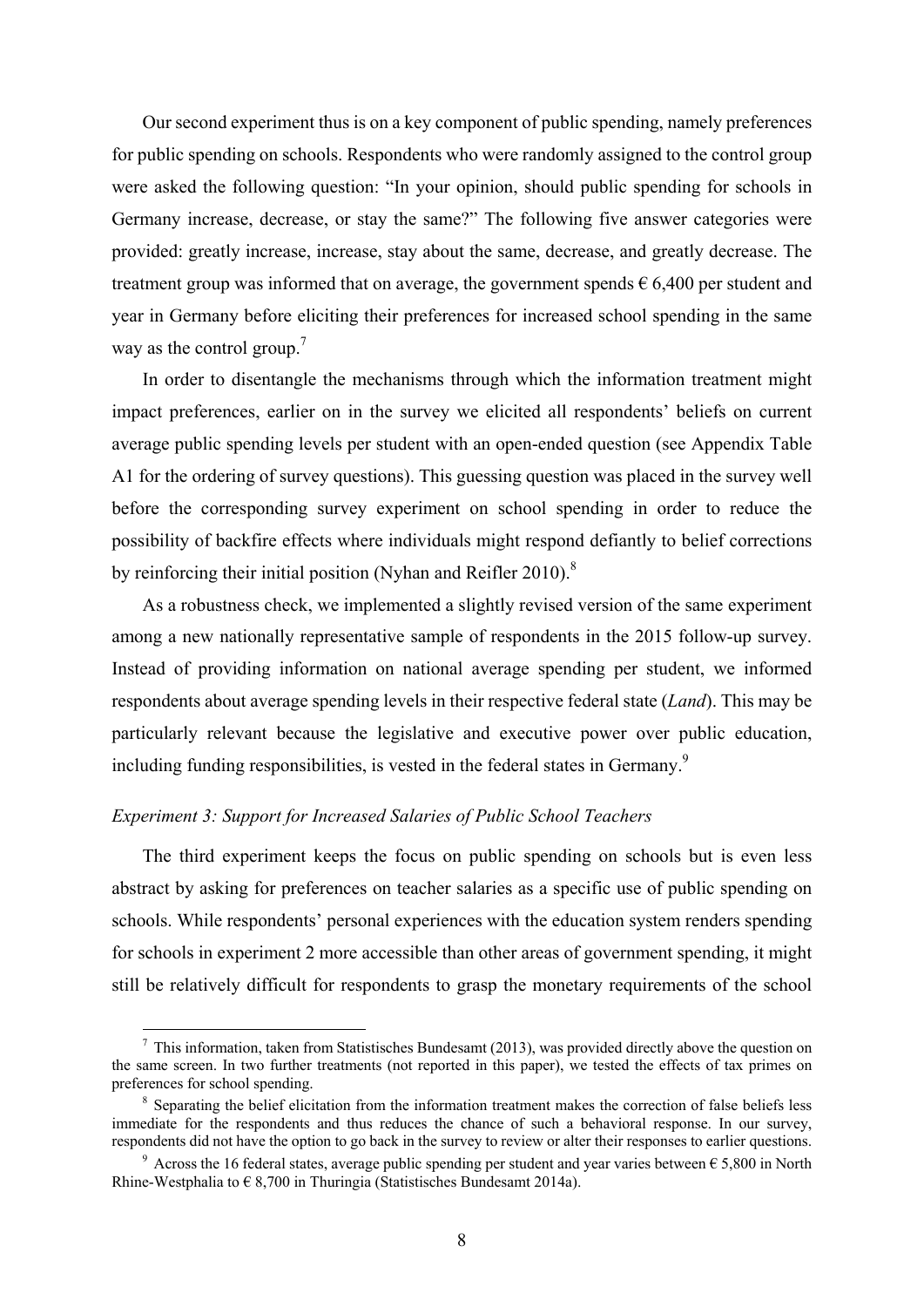system. Since respondents' own experience with salaries provides a valuable anchor point for assessing teacher compensation, salary levels are arguably more tangible than per-student spending levels. In addition, salary levels are a key component of overall education spending, accounting for 81 percent of total current school expenditure (OECD 2014, p. 284).

Employing an experimental design similar to experiment 2, we elicit preferences for increases in teacher salaries. The control group was asked: "What do you think, should the salaries of teachers in Germany increase, decrease, or stay the same? $10^{10}$  The treatment group was informed that "In Germany, full-time teachers earn on average about  $\epsilon$  3,000 net of taxes per month." before stating their preferences for teacher salary increases.<sup>11</sup> Again, early in the survey we asked all respondents with an open-ended question to guess average teacher salary levels.

#### *Experiments 4 and 5: Support for Reforms of the Education System*

Since much of the public debate on education policy concerns specific reforms, we next devised two complementary experiments to analyze whether public support for actual reform proposals depends on information about the fiscal costs associated with their implementation. This way, we can test whether provision of information on public spending requirements is relevant when respondents have to state their preferences for specific education reforms.

We chose two reform proposals that are currently under public debate in Germany: introducing a whole-day school system and abolishing grade retention. The former proposal implies the introduction of a new policy, whereas the latter implies the abolishment of a current practice, allowing us to investigate how cost information affects public policy preferences in both cases. Respondents were again randomly and independently assigned to a control group and a treatment group in both questions.

In the fourth experiment, the control group was asked: "Do you favor or oppose that Germany in general switches to a whole-day school system where all children are in school until 3 pm?" The treatment group was informed that this reform would cost more than  $\epsilon$  9 billion per year.<sup>12</sup>

In the fifth experiment, the question on abolishing grade retention for the control group was worded as follows: "Do you favor or oppose that low-performing students have to repeat

 $10$  Answer categories are identical to the categories used in experiment 2.

 $11$  The teacher salary figure is based on own calculations based on data from the German microcensus.

 $12$  The cost estimate is taken from Klemm (2012). In two further treatments (not reported in this paper), we tested whether support depends on whether whole-day schooling is voluntary or compulsory for all students.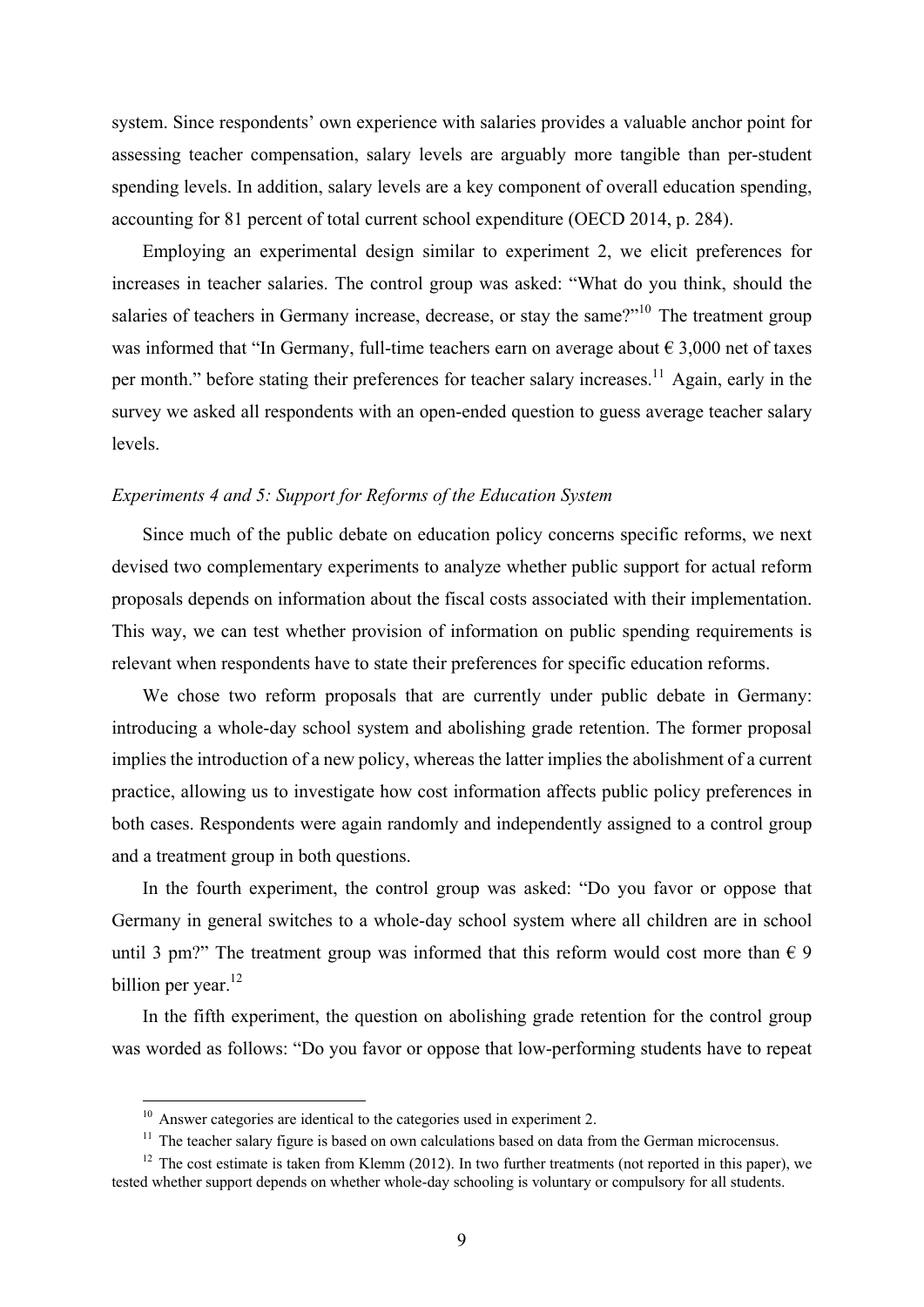the grade?" The treatment group answered the same question after being informed that grade retention costs almost  $\epsilon$  1 billion each year.<sup>13</sup> In both survey experiments on the support for reform proposals, respondents were asked to pick one of the following five answer categories: strongly favor, somewhat favor, somewhat oppose, strongly oppose, and neither favor nor oppose.

#### *Experiment 6: Support for Increased Spending at Different Education Levels*

Finally, we analyze the effect of providing spending information in a setting where respondents are directly forced to take into account the trade-offs that are inherent to any spending decision. Specifically, we turn to a topic of high relevance in the political economy literature on education funding (Glomm et al. 2011): allocating spending between different levels of education. By asking what level within the education sector should benefit from an increase in public spending, the trade-off between different spending options is directly salient.

Thus, in our sixth experiment the control group was asked the following question: "Suppose the government plans an increase in education spending. If only one area of education can benefit from this increase, which area should it be in your opinion?" Respondents were asked to choose one of the following options: preschools, primary schools, secondary schools, vocational schools, and universities and colleges.

Respondents in the treatment group were informed about the following current annual public spending levels per child or student (Statistisches Bundesamt 2013, 2014a):  $\epsilon$  6,100 in pre-schools,  $\epsilon$  5,200 in primary schools,  $\epsilon$  7,000 in secondary schools,  $\epsilon$  4,000 in vocational schools, and  $\in$  8,300 in universities and colleges.

#### **2.3 Econometric Model**

1

We evaluate the impacts of our information treatments in a regression framework. In particular, we estimate versions of the following regression model:

$$
y_i = \alpha_0 + \alpha_1 Treatment_i + \delta' X_i + \varepsilon_i \tag{1}
$$

where  $y_i$  is the outcome of interest for individual *i*, *Treatment<sub>i</sub>* is an indicator of whether individual *i* received the information treatment,  $X_i$  is a vector of control variables, and  $\varepsilon_i$  is an

<sup>&</sup>lt;sup>13</sup> The cost estimate is taken from Klemm (2009). In two further treatments (not analyzed here), we provided information that 150,000 students repeat a grade each year and emphasize the possibility of individual assistance as an alternative to grade retention.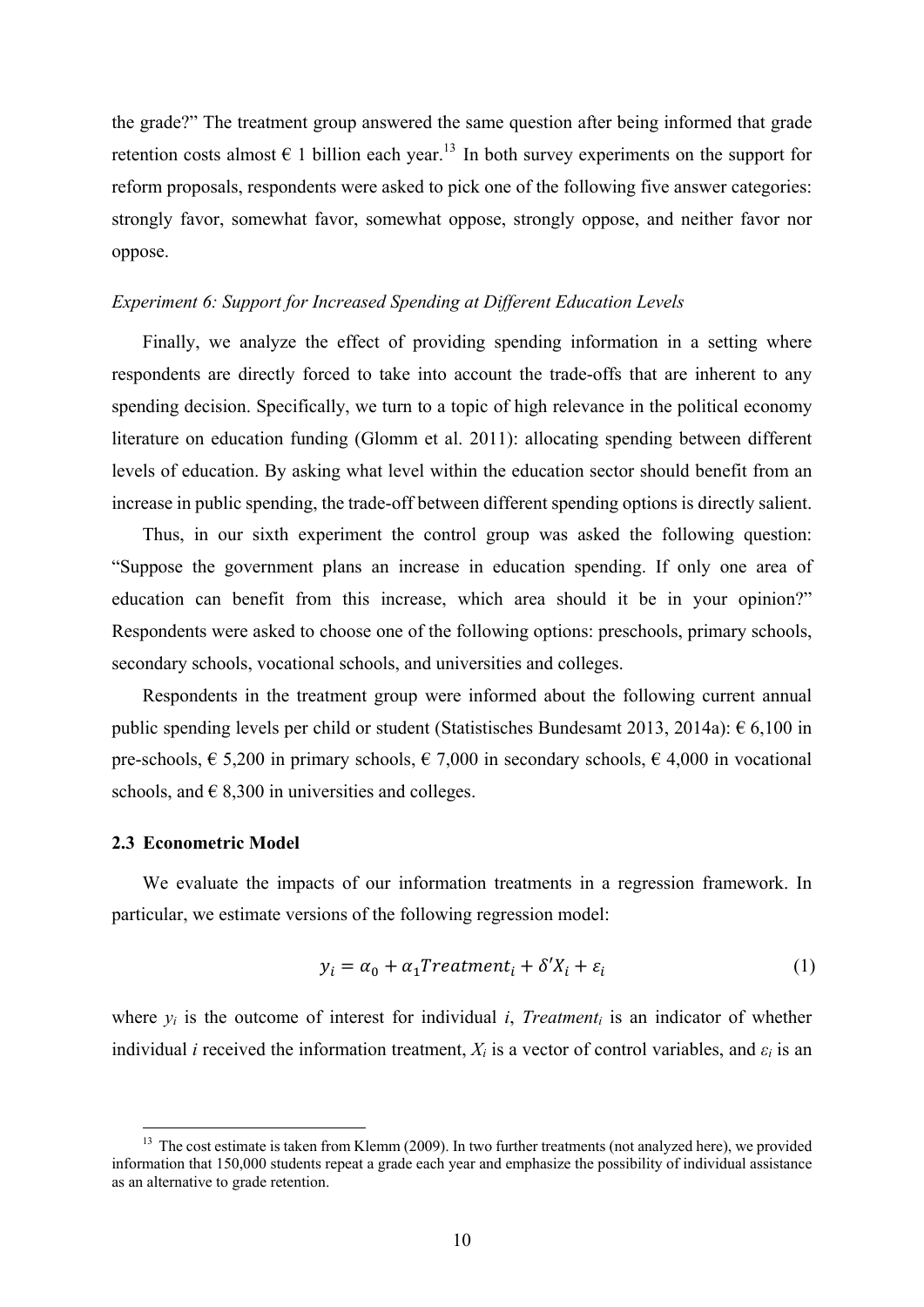error term. In this specification, the average treatment effect of information provision on the outcome variables is given by the parameter  $\alpha_1$ .

For experiments 2 (on school spending) and 3 (on teacher salaries), we additionally analyze whether the effects of information provision depend on the prior information level of respondents. In our preferred specification, we categorize guesses into three categories: underestimated, (roughly) correct, or overestimated. Using these categories, we extend our basic regressions model to:

$$
y_i = \beta_0 + \beta_1 Treatment_i + \beta_2 Treatment_i * Correct_i + \beta_3 Treatment_i
$$
 (2)  
\* Overestimated<sub>i</sub> + \beta\_4 Correct<sub>i</sub> + \beta\_5 Overestimated<sub>i</sub> + \delta'X<sub>i</sub> + \eta<sub>i</sub>

where *Correct<sub>i</sub>* (*Overestimated<sub>i</sub>*) equals one if respondent *i* correctly estimated (overestimated) actual spending levels. In this specification, the effect of information provision for the baseline group of respondents who underestimated actual spending levels is given by  $\beta_1$ , while  $\beta_2$  ( $\beta_3$ ) measures the additional effect of the information treatment on those who correctly estimated (overestimated) actual spending levels.

Our parameters of interest,  $\alpha_1$ ,  $\beta_1$ ,  $\beta_2$ , and  $\beta_3$ , are identified because of the random assignment of treatment status. Nevertheless, the inclusion of further covariates,  $X_i$ , may generate more precise estimates of the causal effect of information provision. Thus, throughout the paper we present estimation results with and without additional covariates.

#### **2.4 Test of Randomization**

To test whether the randomization in our information experiments successfully balanced respondents' characteristics across the treatment and control groups, we investigate whether our rich set of covariates can predict treatment status in each of our experiments. Table 1 reports coefficients and *p*-values of regressions of the form

$$
Treatmenti = \gamma_0 + \gamma_1 Covariatei + \varepsilon_i
$$
\n(3)

for each experiment and each of the covariates separately.

It is reassuring that only five out of 180 regressions yield a coefficient  $\gamma_1$  that is significant at the 5 percent level, which would be easily expected by pure chance. Likewise, regressing treatment status in each experiment on all covariates simultaneously yields *p*-values for joint significance ranging from 0.279 to 0.878 in our different experiments. Thus, the balancing tests suggest that random assignment worked as intended.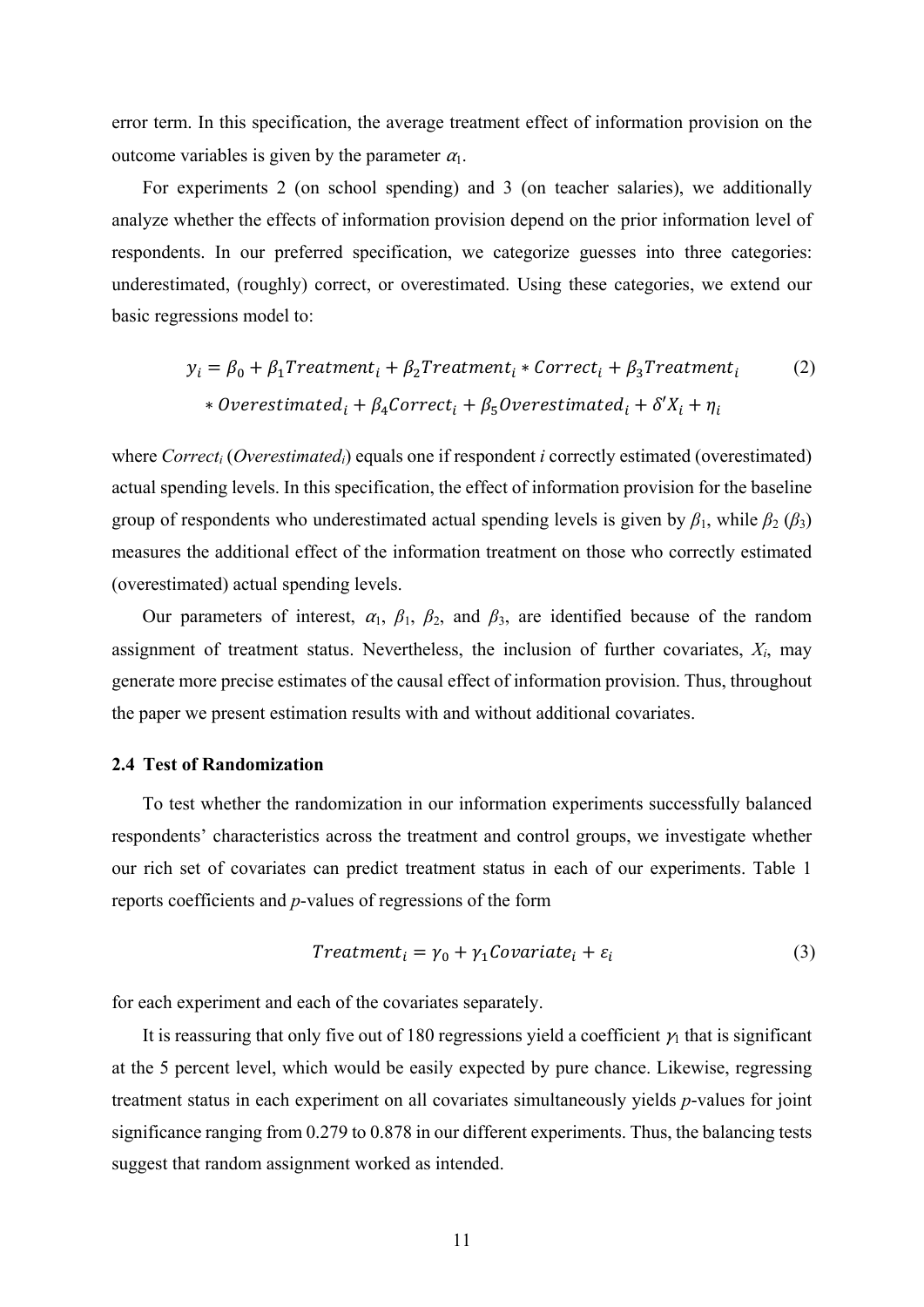#### **3. Results**

1

We present our results in four steps. First, we analyze how information on public spending affects respondents' support for increased public spending in the major areas of public expenditure (experiment 1). Second, to reduce the level of abstraction we focus on the specific policy area of school spending and investigate how the effects of information provision depend on respondents' prior information on actual spending levels (experiments 2 and 3). Third, we analyze effects of cost information on support for two specific education reform proposals (experiments 4 and 5). Fourth, we study information effects in a setting where trade-offs between spending on different education levels are salient (experiment 6). To ease exposition, we dichotomize response categories into favoring vs. not favoring additional public spending in our analyses and refer to more detailed preference intensities when discussing our results.<sup>14</sup>

#### **3.1 Information Provision and Preferences for Public Spending**

Our main interest is whether citizens' preferences for public spending change when they are informed about current spending levels. Thus, experiment 1 provides information on current spending levels in each of the major areas of public expenditure: social security, education, public safety, defense, and culture. Table 3 reports the results based on the model of equation (1). The dependent variable in all regressions is a binary variable that takes the value one if the respondent favors "much more" or "more" public spending and zero otherwise. We report estimates without controls (odd-numbered columns) and estimates including our standard controls (even-numbered columns).<sup>15</sup>

The results, also depicted in Figure 1, carry a clear message: Providing information on current spending levels reduces support for increased spending. In all five areas, the coefficient on the treatment indicator is estimated to be negative and significantly different from zero. The inclusion of respondent-level control variables has no substantive impact on estimated treatment effects, consistent with the finding in Table 1 that the randomization of treatment status was successful.<sup>16</sup>

Social security is the largest area of public spending in Germany with  $\epsilon$  227 billion spent each year. Column 1 shows that providing this information reduces the share of respondents

<sup>&</sup>lt;sup>14</sup> That is, we summarize the first two answer categories in each of the respective questions: much more + more; greatly increase  $+$  increase; and strongly favor  $+$  somewhat favor.

<sup>&</sup>lt;sup>15</sup> The controls are essentially those listed in Table 1. See notes to Table 3 for details.

<sup>&</sup>lt;sup>16</sup> Standard errors of the estimated treatment effects are only marginally smaller when controls are included as these controls have relatively limited explanatory power for the outcome. Including control variables therefore reduces the residual variance only slightly.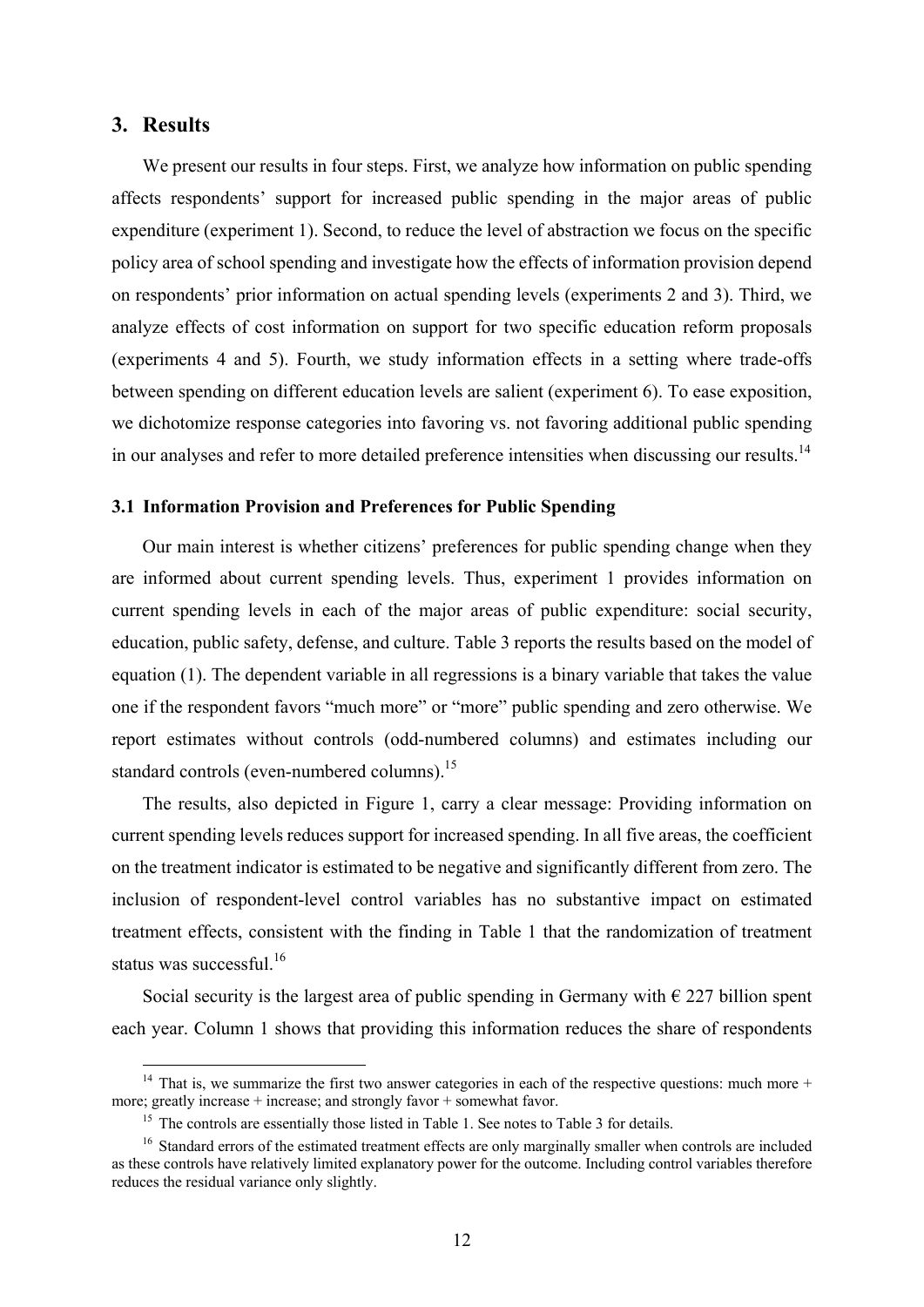who support increased spending by 5.1 percentage points. This turns a slight majority of 51.6 percent of respondents in the control group who favor increased spending for social security into a minority. This reduction in support is mostly due to an increase in the share of respondents who indicate that spending should stay roughly the same, rather than an increase in the share of respondents who favor spending cuts (not shown). As the magnitude of the absolute treatment effect hinges on the level of support in the control group, at the bottom of Table 3 we also report the treatment effect relative to mean support in the control group. Relative to the control mean, the treatment reduces the share of respondents supporting increased spending on social security by 9.8 percent.

Both the absolute and relative treatment effects are even larger for education expenditure (column 3). The information that  $\epsilon$  95 billion of public funds are currently spent on education reduces the share of respondents supporting increased spending by 13.7 percentage points, or 19.1 percent of the control group share. Education is the area with the largest support for increased spending in the control group (72.1 percent), but also exhibits the largest negative treatment effect in absolute terms. In contrast to all other areas, the majority of respondents (58.4 percent) still favors increased spending in education after being informed about current spending levels. The treatment effect is not confined to individuals with relatively weak preferences; in fact, information provision reduces the share of respondents who state that "much more" should be spent on education significantly by 6.7 percentage points (not shown).

The information treatment also reduces support for increased spending in all other areas. The share of respondents who favor increased spending for public safety decreases from 49.8 percent to 43.7 percent when being informed that current spending levels are  $\epsilon$  38 billion (column 5). Defense spending is the area with the lowest support for increasing spending (column 7). Only 9.1 percent of respondents in the control group advocate more spending in this area. The information that the government currently spends  $\epsilon$  27 billion on defense each year reduces support even further to only 6.2 percent. Despite the fact that culture is the area with the lowest annual public spending level  $(E 10$  billion), the information still reduces support for additional spending from 21.6 to 17.5 percent (column 9). Relative to the respective control means, the treatment effect in culture is as large as in education, and it is largest in defense at 32.2 percent of the baseline support.

The magnitude of the treatment effects does not depend systematically on either the current level of spending or the baseline level of support for increased spending. Therefore, the way in which respondents evaluate the information on current spending seems to depend on the specific area. This is in line with an interpretation that the negative treatment effects are due to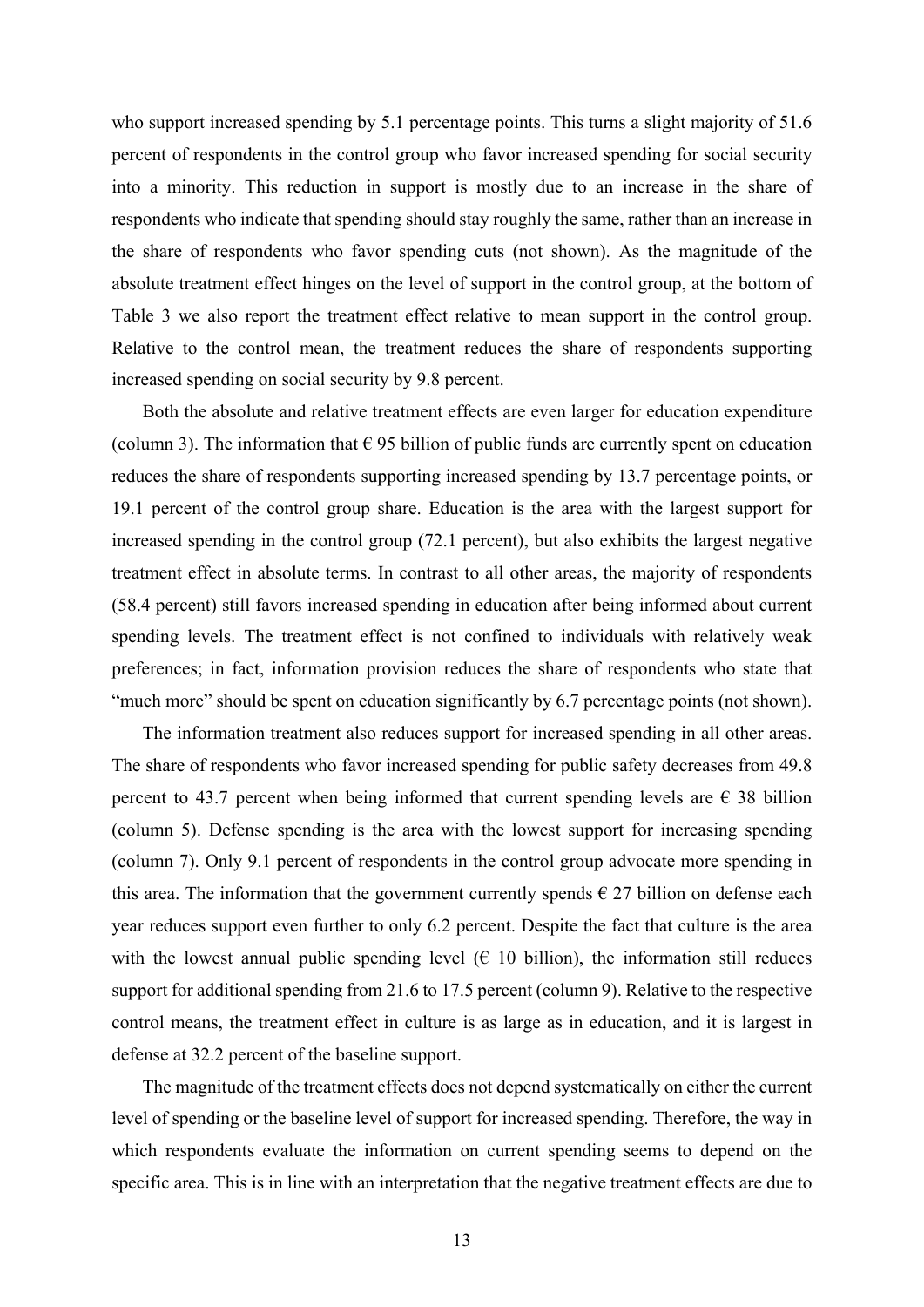genuine information processing rather than an unconscious response to the "shock" of being confronted with large spending figures. One explanation for the different strength of treatment effects could be that the supporters of higher spending for social security differ systematically from the supporters of higher education spending, for instance by having different levels of prior knowledge about current spending levels. Focusing on the case of school finance, the next section will therefore examine whether treatment effects vary for respondents with different prior information.

#### **3.2 Ignorance, Information Provision, and Preferences for School Spending**

The significant effect of the information treatment presented in the previous section suggests that a non-negligible share of respondents holds incorrect beliefs about current spending levels, and thus reacts to the provision of new information. In this section, we test whether treatment effects indeed differ by respondents' prior level of information in order to distinguish genuine information effects from priming. For this analysis, we focus on spending on schools and teacher salaries primarily because these categories are less abstract and public awareness of these specific policies is arguably high. Moreover, the previous results reveal that education spending is the area with both the largest absolute treatment effect and the highest support for increased spending.<sup>17</sup>

#### *3.2.1 Eliciting Prior Information Status*

<u>.</u>

To elicit the prior information status on current spending levels, we asked all respondents to guess the current public spending per student and average teacher salaries early in the survey. These guesses provide interesting insight into the prior knowledge of the German population. For the first guessing question on the current level of public school spending, the mean estimate is  $\epsilon$  5,702 with a standard deviation of  $\epsilon$  12,342. The median of the distribution is € 1,500, a sizeable underestimate compared to the actual value of  $\epsilon$  6,400 per student on average.18

For the second question, the median guess of average monthly pay for a full-time teacher is € 2,500. The mean guess was slightly higher at  $\epsilon$  2,984 with a standard deviation of  $\epsilon$  4,983. Compared to the spending question, the salary guesses are much closer to the actual value of

 $17$  See West et al. (2016) for comparative evidence on support for education spending in Germany and the United States.

<sup>&</sup>lt;sup>18</sup> A closer inspection of the distribution of guesses reveals that respondents show a tendency to estimate in multiples of  $\epsilon$  500. For example, the 25<sup>th</sup> percentile is  $\epsilon$  500, the 75<sup>th</sup> percentile  $\epsilon$  5,000.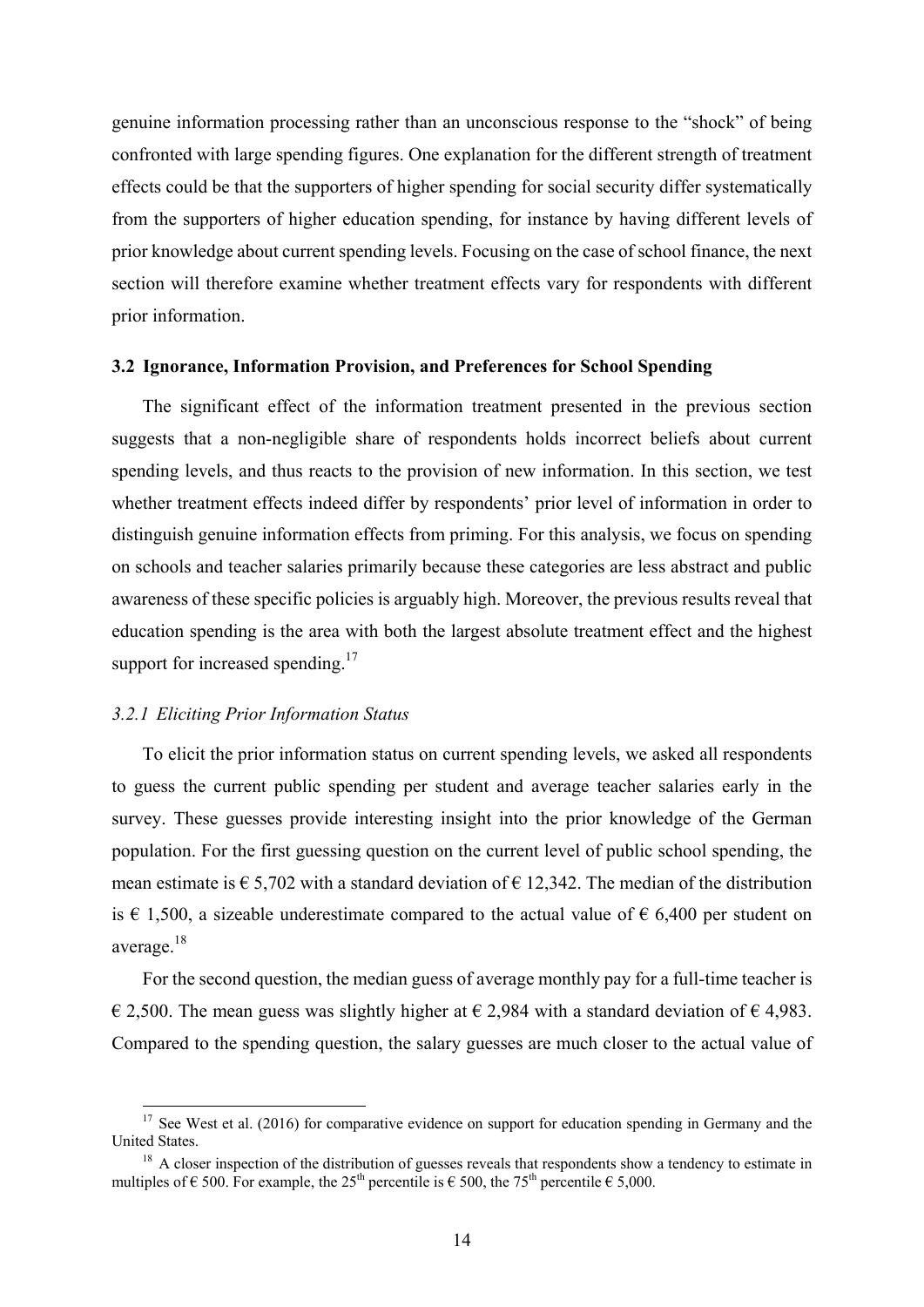$\epsilon$  3,000. The fact that guesses of teacher salaries are much more accurate underlines the notion that respondents have a better grasp of teacher salaries than of per-student spending on schools.

As indicated, we categorize guesses into three categories to analyze whether the effects of information provision depend on the prior information level of respondents: underestimated, (roughly) correct, or overestimated. In our preferred specification, we consider all guesses within a range of plus/minus 10 percent of the actual value as (roughly) correct guesses. According to this categorization, 20.4 percent of all respondents estimated teacher salaries roughly correctly, but only 2.7 percent guessed annual spending roughly correctly. Our results do not depend on the specific choice of bandwidth for correct guesses. We document this by also reporting results for a larger bandwidth of plus/minus 25 percent of the actual spending level, according to which 13.0 percent of respondents guessed annual spending roughly correctly.

#### *3.2.2 Preferences for School Spending*

1

Results of experiment 2 on school spending are presented in Table 4. Estimates of the average effect of information provision based on equation (1) are shown in columns 1 and 2, while columns 3 to 6 report estimates based on the extended model of equation (2) that allows the treatment effect to differ by prior information status. We again report estimates without any controls (odd-numbered columns) and estimates including our standard set of controls (even-numbered columns). Estimates in columns 3 and 4 are based on our preferred categorization of correct guesses  $(± 10$  percent), and estimates in columns 5 and 6 are based on the categorization with the extended bandwidth  $(\pm 25$  percent).

The average effect of information provision reported in columns 1 and 2 is even larger than in experiment 1, and highly significant. Support for higher spending falls from a control group mean of 71 percent in favor to 50 percent in favor when respondents are informed of current annual spending.<sup>19</sup> The finding that information provision creates an even larger treatment effect in this case might be due to the fact that school spending is more specific than the spending options presented in experiment 1 and that spending information is reported per student, not in aggregate terms.

More importantly, the estimates of the extended model reported in columns 3 to 6 clearly suggest that prior information matters. In the control group, the spending preferences do not differ significantly between respondents who underestimated, correctly estimated, or

<sup>&</sup>lt;sup>19</sup> This effect combines significant decreases in the shares of respondents who prefer school spending to greatly increase by 7 percentage points and to increase by 13 percentage points (not shown).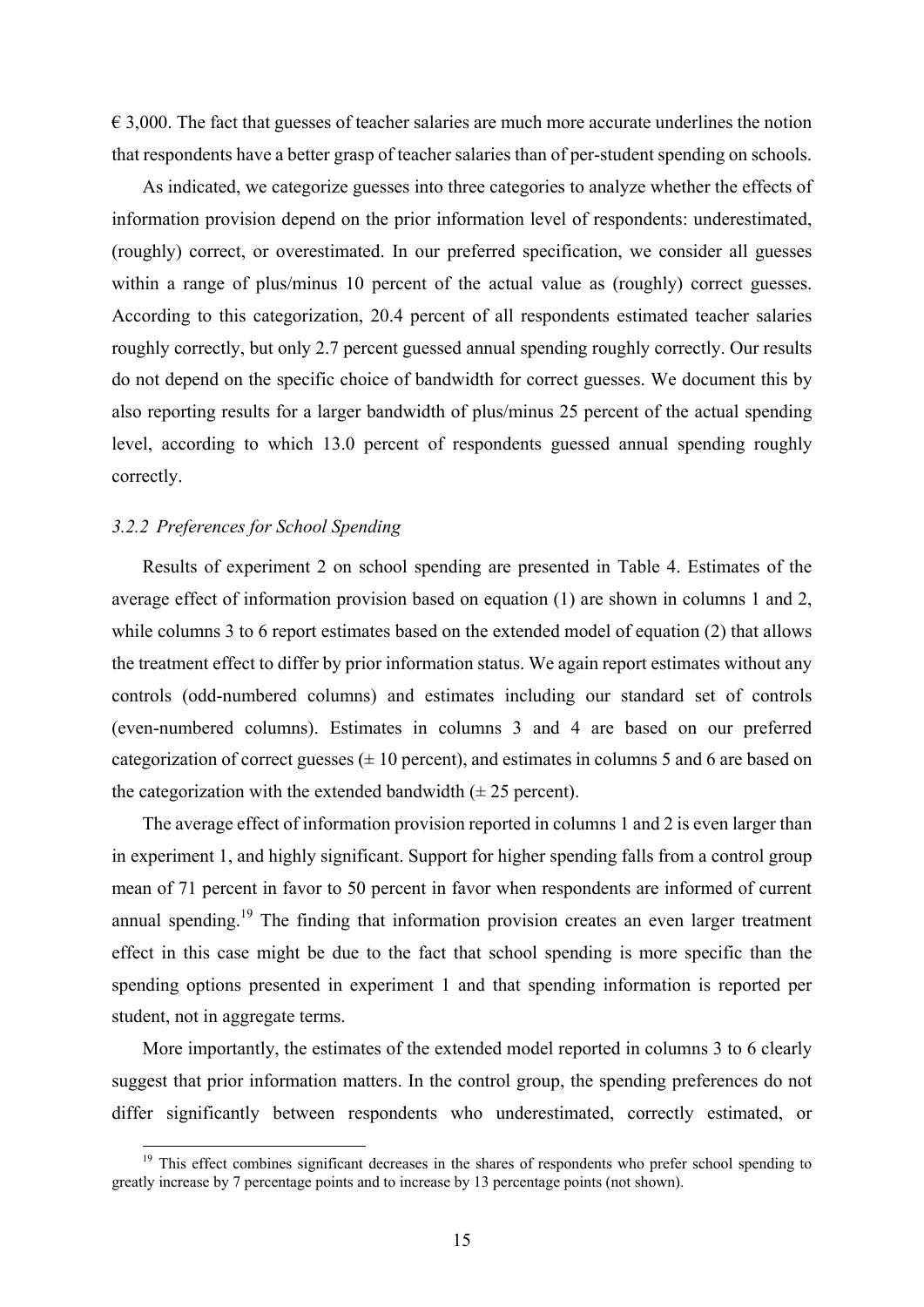overestimated current spending levels. But the effect of information provision depends on prior information: compared to the baseline group who underestimated current spending levels, the coefficients on the interaction terms show that respondents who either guessed correctly or overestimated spending are less affected by the information treatment. The coefficient on the interaction of treatment status and correct guesses is sizeable but imprecisely estimated, reflecting the relatively small size of the group of those who guessed roughly correctly. However, the difference of 15.9 percentage points in the treatment effect between those who underestimated and those who overestimated spending is statistically significant (column 3). Information provision reduces support for higher spending by 24.1 percentage points among those who had thought that spending was in fact lower, but only by (a statistically insignificant) 8.2 percentage points among those who had guessed that spending was in fact higher (see bottom row). As columns 5 and 6 as well as Appendix Figure A1 show, results on the heterogeneity in treatment effects by prior information status do not depend on the specific bandwidth used to define correct guesses.

Appendix Table A2 presents results of our follow-up experiment conducted one year later, in which we provided spending information at the state rather than the national level. The share of correct guesses is even lower in this experiment (about 1 percent of guesses are within a range of plus/minus 10 percent of the actual value and about 5 percent within plus/minus 25 percent), rendering estimates for correct guessers highly imprecise. But the fact that qualitative results for those who underestimate and those who overestimate are very similar to those reported in Table 4 underlines the robustness of our results.20

#### *3.2.3 Preferences for Teacher Salaries*

1

Table 5 reports results of experiment 3 on preferences on teacher salaries. Baseline support for increases in teacher salaries is much lower than support for more school spending in experiment 2, with only 29 percent of respondents in the control group in favor of salary increases. Providing information on the current level of teacher salaries reduces this support further by 12 percentage points (column 1).

Compared to per-student spending levels, teacher salaries are an even more tangible concept for respondents, as they can anchor guesses and preferences on their own observations

 $20$  In our follow-up survey, we also randomized whether respondents were asked to guess spending levels before answering the preference question (only those respondents who were asked to guess spending levels are included in Appendix Table A2). This allows us to test whether asking respondents to guess alters the effect of providing spending information on preferences for school spending increases. This possibility is rejected, as treatment effects do not differ significantly between those who were asked to state their beliefs and those who were not (not shown).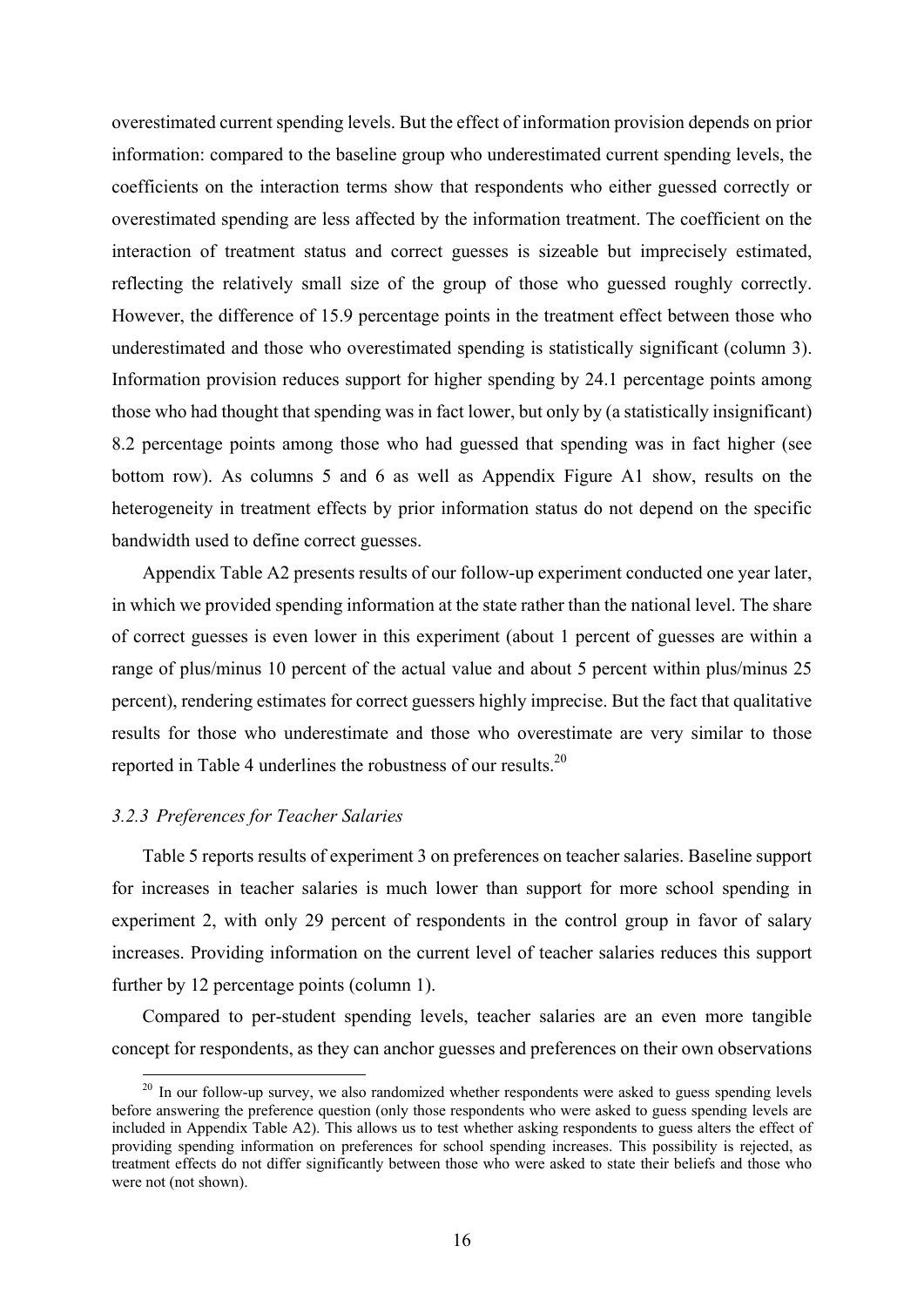and experiences of salary levels. Indeed, 20.4 percent of all guesses are within the range of plus/minus 10 percent of the actual average salary level used to define correct guesses in columns 3 and 4 (compared to only 2.7 percent for per-student spending). Given the greater accuracy of guesses, in columns 5 and 6 we alternatively define as correct guesses only those who in fact got the actual average salary level of  $\epsilon$  3,000 exactly correct which, intriguingly, are 15 percent of all respondents.

Estimates based on the extended model reported in columns 3 to 6 reveal even more pronounced effect heterogeneity by prior information status than in the previous experiment. The average treatment effect is driven entirely by respondents who underestimated teacher salaries. Looking at average treatment effects within the three categories of prior information status, we find that in the baseline group of respondents who underestimated salaries, the share that supports higher teacher salaries falls by about 20 percentage points in response to receiving the information on actual salary levels. In contrast, the provision of information has no significant effect on the preferences of respondents who correctly guessed current teacher salaries (see bottom row). For respondents who overestimated current salary levels, there is in fact a small positive treatment effect, although it does not reach statistical significance. The same conclusions hold when controls are included and/or the bandwidth of the category of correct guesses is varied (see Appendix Figure A1).

The finding that information treatment effects are heterogeneous by prior information status in both experiments 2 and 3 indicates that treatment effects do indeed at least partly capture genuine effects of receiving new information, rather than pure priming effects. In the literature on political preferences, a common concern with providing information in survey experiments is that results might be driven by priming respondents on certain, for example monetary, aspects and not by true processing of information (e.g., Miller and Krosnick 1996; Krosnick 2002; Simon 2011). On the other hand, recent evidence suggests that what might have appeared as priming is indeed the effect of changed preferences based on learning new information (Lenz 2009).

In our setup, it is possible that the fact that we make current spending and salary levels salient might have pushed monetary considerations to the forefront of respondents' minds in a way that influences their responses (although this is true for the control group as well as for the treatment group). Therefore, we implemented an experimental design that allows us to gain some insights into the effects of new information on spending preferences. In experiment 2, we see a drop in support for higher spending even for those respondents whose previous estimate was relatively close to the reported value of  $\epsilon$  6,400. Hence, in the treatment condition, these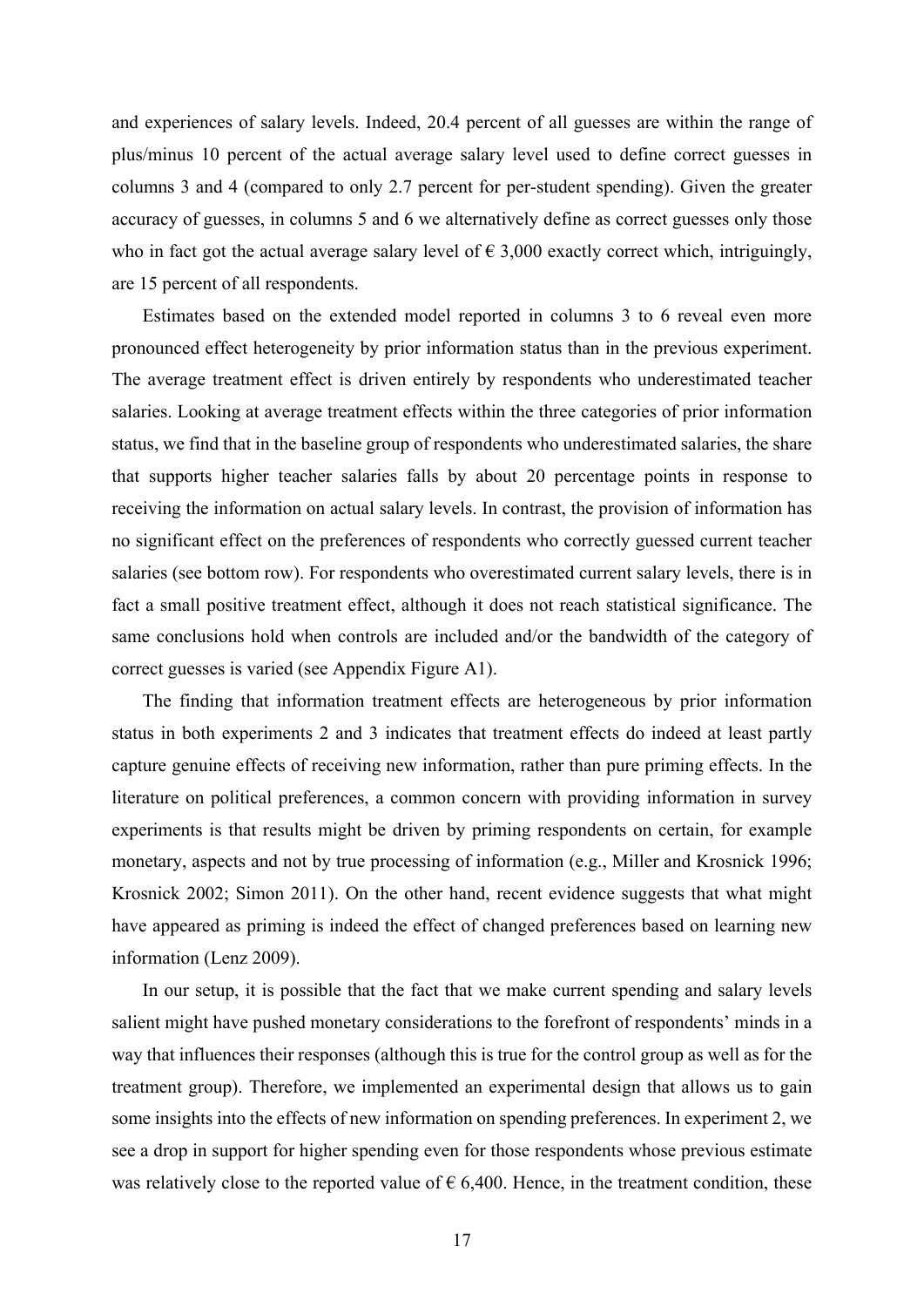respondents receive no new information on spending levels, except for a possible reduction in their uncertainty about their guesses. The decrease in support for higher spending among these respondents (a statistically insignificant 7.8 percentage points for the narrow definition of correct guesses and a significant 18.6 percentage points for the wider definition in Table 4) may therefore be due to priming effects. However, it may also reflect the reduced uncertainty in their knowledge of annual per-student spending on schools, which may be very challenging to estimate.

In contrast, respondents appear to have much better information on the average salary levels in society. The guess for average teacher salaries can then be derived from the benchmark salary levels the respondents know. Therefore, we would expect priming effects to play a smaller role in experiment 3. And indeed, the effect of information provision is close to zero for those who correctly estimated salary levels, speaking against the prevalence of priming. In addition to the fact that the treatment effect is negative only for those who underestimated actual levels and (insignificantly) positive for those who overestimated, this finding is consistent with the notion that respondents use the provided information to update their beliefs on current spending and adjust their choice of answer accordingly (Schueler and West 2016). This evidence suggests that salience effects are less prevalent in more familiar circumstances.

#### *3.2.4 Effect Heterogeneity of Information Treatments*

Results so far highlight that the effect of providing information varies with respondents' prior knowledge. To document potential other effect heterogeneity of the information treatments and to put the heterogeneous treatment effects by prior information into perspective, we next analyze differences in treatment effects across sociodemographic subgroups.

Table 6 reports results on school spending and on teacher salaries (experiments 2 and 3) for various subgroups of our sample. We focus on the following observable characteristics of respondents: gender, age, parental status, region of residence, income, school track attended, employment status, party preference, and working in the education sector. We look at each characteristic separately and split our sample into two or three groups based on the respective characteristic. For each characteristic, we estimate regression models that are similar to equation (2), but interact the treatment indicator with indicators for the respective subgroups. In the table, the baseline coefficients on the treatment indicators measure the average effect for the respective omitted category, and the coefficients on the interaction terms measure whether the treatment effect differs for the other categories of the respective subgroup indicator.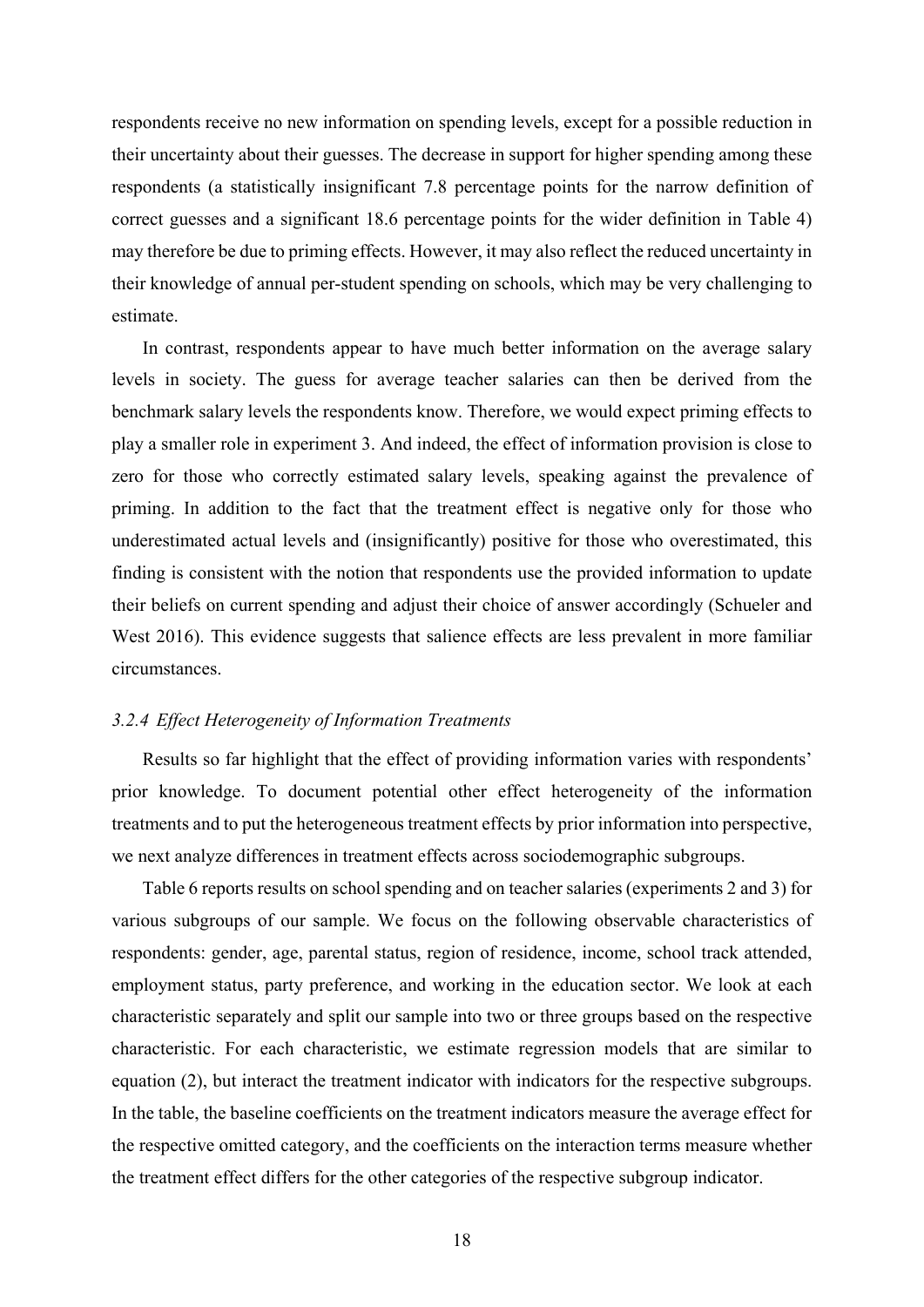We find little evidence for effect heterogeneity across subgroups. Only in two cases are coefficients on interaction terms statistically significant. First, the information treatment effect on support for increased teacher salaries is significantly larger (in absolute terms) for respondents aged between 45 and 65 years. Second, the information treatment leads respondents who hold an intermediate school degree to reduce their support for increased school spending marginally significantly more than respondents who hold a low school degree. Coefficients on all other interaction terms are statistically insignificant.

In our 2015 follow-up survey, we surveyed two additional background characteristics that provide information on respondents' voting behavior and the importance of education topics for their personal voting decisions. For respondents who usually cast a vote at elections and those who consider education topics important for their vote choice, we find that treatment effects are smaller but remain large and significant (Appendix Table A3). This highlights the importance of our results for the overall political economy of majorities for public spending.

The robustness of our results implied by the prevalence of treatment effects in different subgroups shows that information provision has profound effects on the preferences of those who are most likely represented in the political process such as special interest group members (parents and individuals who work in the education sector) and those who turn out to vote. Apart from highlighting the policy relevance of our results, the evidence of homogeneous treatment effects across sociodemographic subgroups also strengthens the interpretation that effects of information provision are larger among those who underestimate actual spending levels because of information updating. It further reduces the concern that an unobserved correlate of prior knowledge and not a true information effect is responsible for the results presented in the previous section.

#### **3.3 Cost Information and Preferences for Specific Policy Reforms**

Results so far are based on experiments that refer to general spending areas without higher spending being earmarked for any specific use. However, political debates usually revolve around specific reform proposals. Therefore, this section tests whether the information treatment effects carry over to a setting where expenses are tied to well-defined education policy proposals. We experimentally investigate preferences for whole-day schooling and abolishing grade retention. Both policies have been discussed widely in the German context.

On the topic of grade retention, experiment 4 asks respondents whether they favor that low-performing students have to repeat a year in schools. This is a practice very common in German schools, but there are regular proposals to end this practice. The treatment group is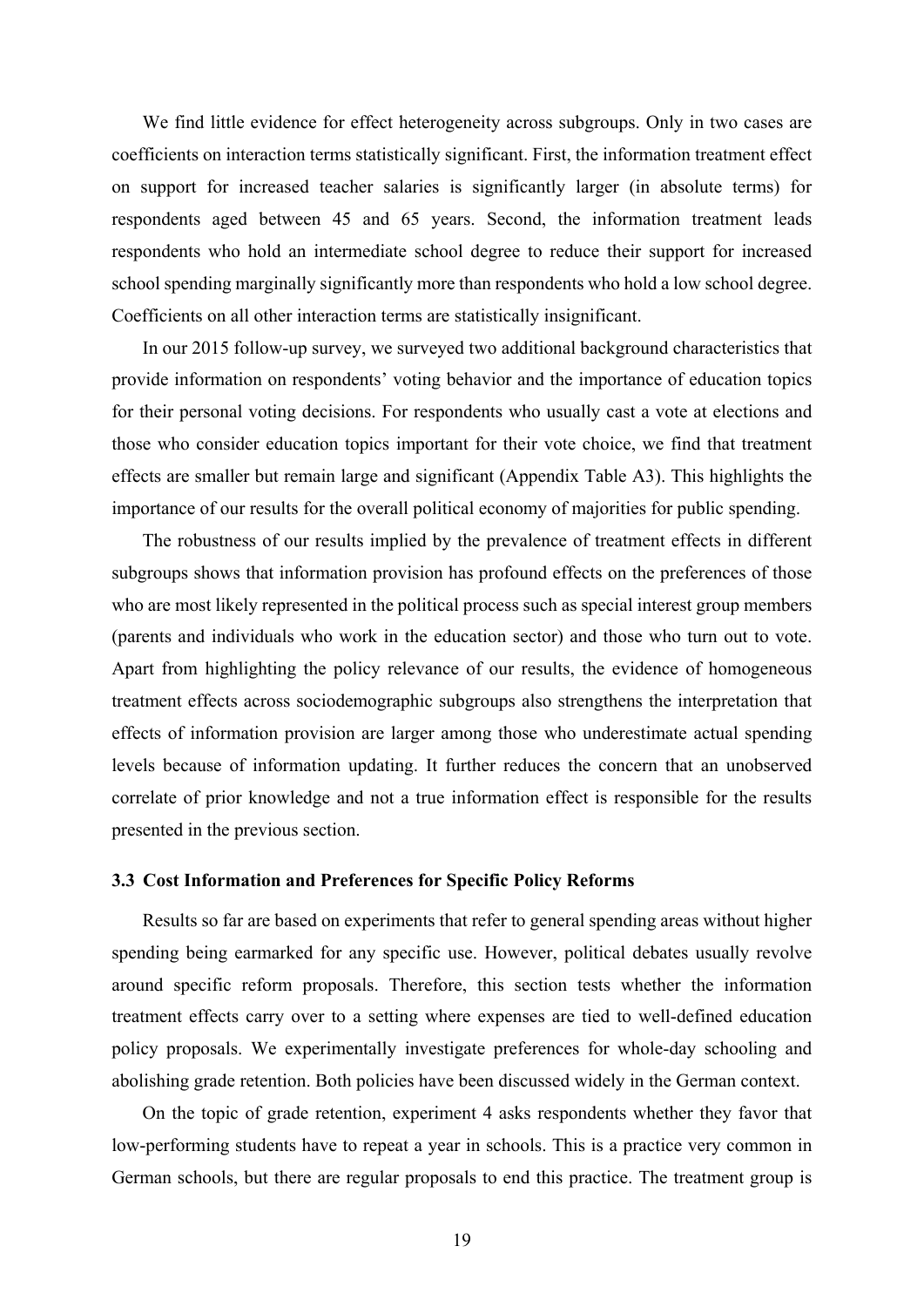informed that a study has estimated that grade repetitions cost the German school system almost  $\epsilon$  1 billion each year. As can be seen from the left panel of Table 7, this information treatment reduces support for the policy, albeit only slightly by 4 percentage points from the control mean of 78 percent who are in favor of grade repetition (marginally significant).

Grade retention is a policy that has long been an integral part of the German education system, and its abolition would reduce education spending. In contrast, the results from experiments 1 to 3 relate to questions that suggest an increase (rather than reduction) in education spending. Therefore, experiment 5 elicits support for the introduction (rather than abolition) of a specific measure in education policy, which would result in increased education spending. In particular, one proposal that is debated heatedly in the German context where children usually attend school only until lunchtime is to extend the school day into the afternoon. According to one study, the implementation of whole-day schooling across the whole of Germany would cost more than  $\epsilon$  9 billion a year. The right panel of Table 7 shows that providing this information reduces support for the introduction of a whole-day school system from 61 to 55 percent. Overall, we therefore find that cost information does not only affect general spending preferences, but also preferences for specific policy proposals to which the spending relates.

#### **3.4 Trade-offs and Preferences for Spending at Different Education Levels**

A final aspect that we aim to study is whether providing spending information can also change policy preferences when citizens have to take into account the trade-offs that exist between different spending areas. Thus far, we have focused on support for general or specific government spending without explicitly referring to the trade-offs that are involved between alternative spending options. In this section, we investigate the effects of information about current spending levels when trade-offs are salient.

In experiment 6, respondents were asked to suppose that the government plans to increase spending for education. They are then asked to allocate these hypothetical additional funds to one level of the education system: preschools, primary schools, secondary schools, vocational schools, or universities. The treatment group received information on current levels of expenditure per child or student in each of these areas.

As is evident from the results reported in Table 8, the information treatment leads to considerable change in the preferences for how funds should be allocated across the different levels of the education system. On the one hand, support for further investments in preschools and secondary schools falls significantly by 4 and 5 percentage points, respectively. On the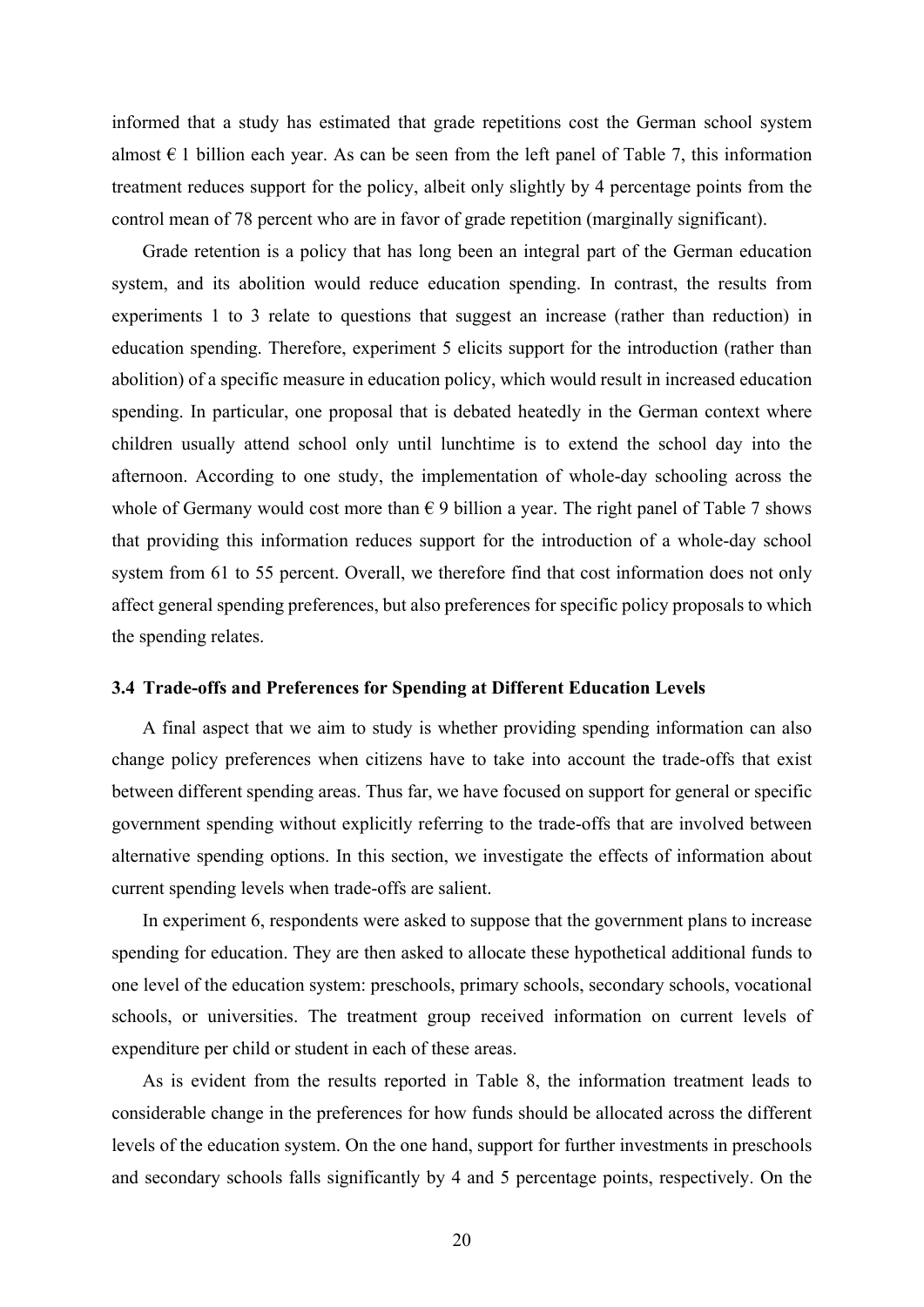other hand, increased spending for primary schools (7 percentage points) and for vocational schools (3 percentage points) becomes more popular.

Thus, spending preferences are also malleable to spending information when citizens have to trade off different spending categories against each other. While our experiment was not devised to shed light on the specific mechanisms that lead to increased support in one area and decreased support in another, one possible aspect that could underlie the pattern of results is that respondents show a tendency to equalize spending per student across the different areas. In case respondents indeed have equalizing tendencies, areas with relatively low per-capita spending benefit from the treatment, while areas with relatively high spending gather less support in the treatment condition compared to the control group.

#### **4. Conclusions**

The long-term growth in government spending in democratic societies has been the subject of intensive investigation, but evidence on the potential role of citizens' incomplete information about the size of the government is scarce. If citizens underestimate the actual extent of public spending, providing accurate spending information may be expected to lower their support for increased government spending. We test this hypothesis in a series of survey experiments with more than 4,000 respondents that are representative of the German voting-age population.

Our results suggest that in general, providing information on current spending levels causes public opinion on government spending to shift notably. We find negative effects for all major areas of public spending. Effect sizes range from a reduction in support for increased spending of 9 percent for social security spending to a reduction of 35 percent for national defense spending. In absolute terms, the largest effect is in the area of public education where the information treatment turns a huge support of 72 percent for more education spending into a more modest support of 58 percent. In the areas of social security and public safety, spending increases even lose majority support due to information provision.

We present further evidence that the effects of information provision differ by respondents' prior level of information. After eliciting respondents' guesses of current levels of school spending per student and of teacher salaries, we devise two further experiments on the support for increased spending for public schools and increased salaries for public school teachers. Results show that the reduction in support for increased public spending in these areas due to the information treatment are largest among those who underestimated current levels of school spending and teacher salaries. By contrast, there is no effect of information provision on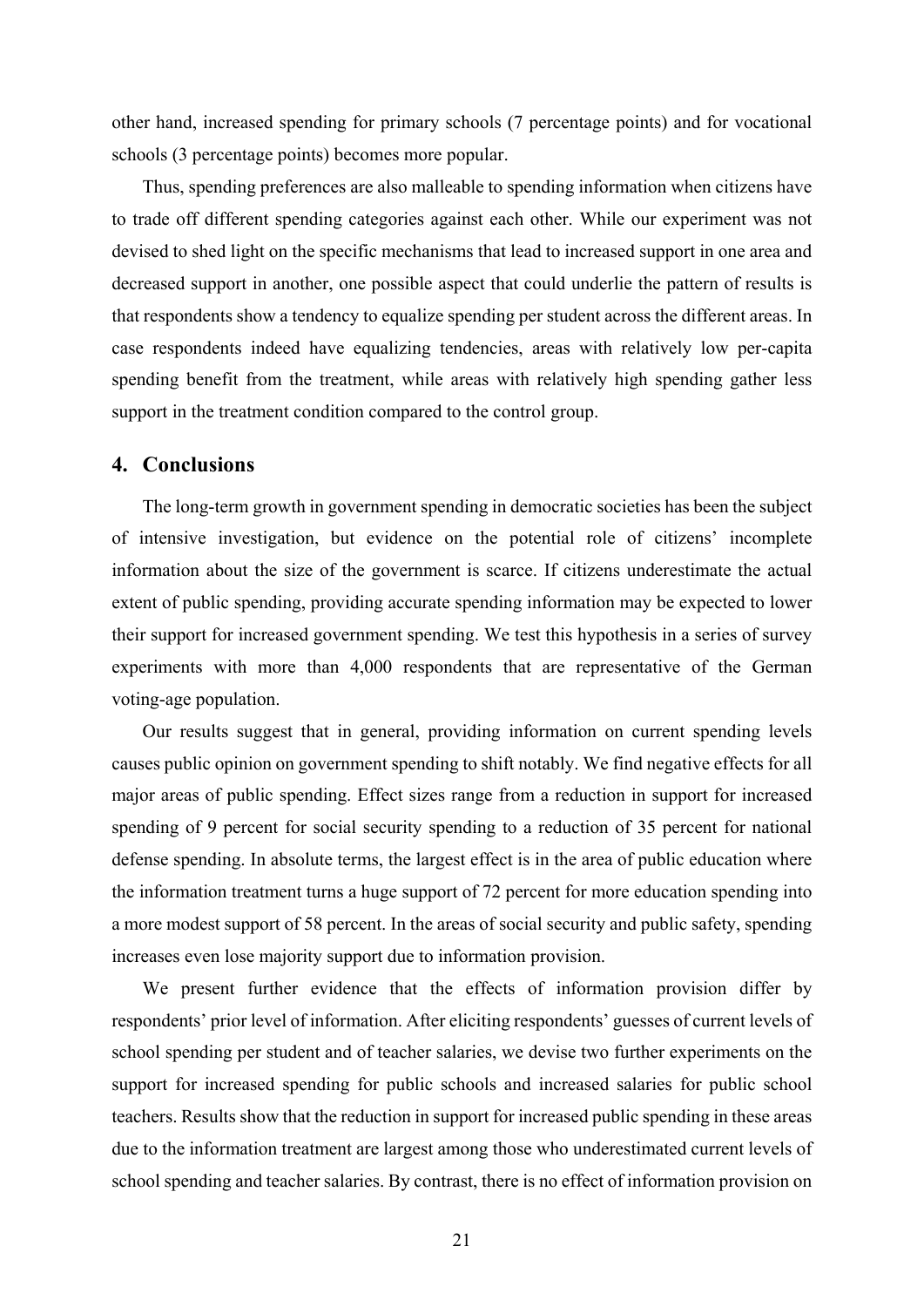those who had estimated roughly the correct level of teacher salaries, and even an insignificant positive effect for those who had overestimated salary levels.

These results are informative about the mechanisms through which the information treatments affect preferences for public spending. The fact that in the case of school spending, we observe small treatment effects for well-informed respondents who had correctly guessed per-student spending may be an indication that solely priming citizens to think about spending may have some impact. However, the finding that treatment effects strongly depend on prior knowledge is a clear indication that the provision of new information indeed affects how participants respond. This conclusion is reinforced by the finding that, apart from the effect heterogeneity observed with respect to different levels of prior knowledge, treatment effects are otherwise very similar across different sociodemographic subgroups of the population.

We complement the picture by showing that our results also extend to preferences for introducing whole-day schooling and abolishing grade retention, two specific policy proposals. Providing information on the spending requirements of these proposals significantly reduces their public support. Moreover, when investigating the decision of how to allocate public funds across different stages of education, we find that respondents' preferences for how additional funds should be allocated are also malleable to being informed about the respective current spending levels per student. It should also be noted that it is not the case that the provision of any kind of information affects respondents' expressed preferences. For example, in contrast to the spending information treatment, another treatment that informed respondents that more than 150,000 students repeat a grade each year did not affect their expressed preferences in the grade retention experiment.

While survey experiments are certainly subject to some artificiality, several pieces of evidence suggest that our experimental evidence contains relevance for and generalizability to political decision processes in the real world. First, investigating the generalizability of experimental survey evidence, Barabas and Jerit (2010) find that the information effects in their survey experiment are also found, to a somewhat smaller extent, in a natural experiment based on variation in the exposure to news that cover the same information. Relatedly, it has been argued that survey responses are a good proxy for actual voting behavior (Kemp 2002). Second, Blinder and Krueger (2004) argue that the fact that politicians devote tremendous resources to assessing public opinion implies that public opinion surveys are important for the political process. Thus, even if survey experiments would not accurately simulate how information is acquired in the real world, their results are likely to influence politicians. Third, our subgroup analysis shows that information treatment effects are equally strong among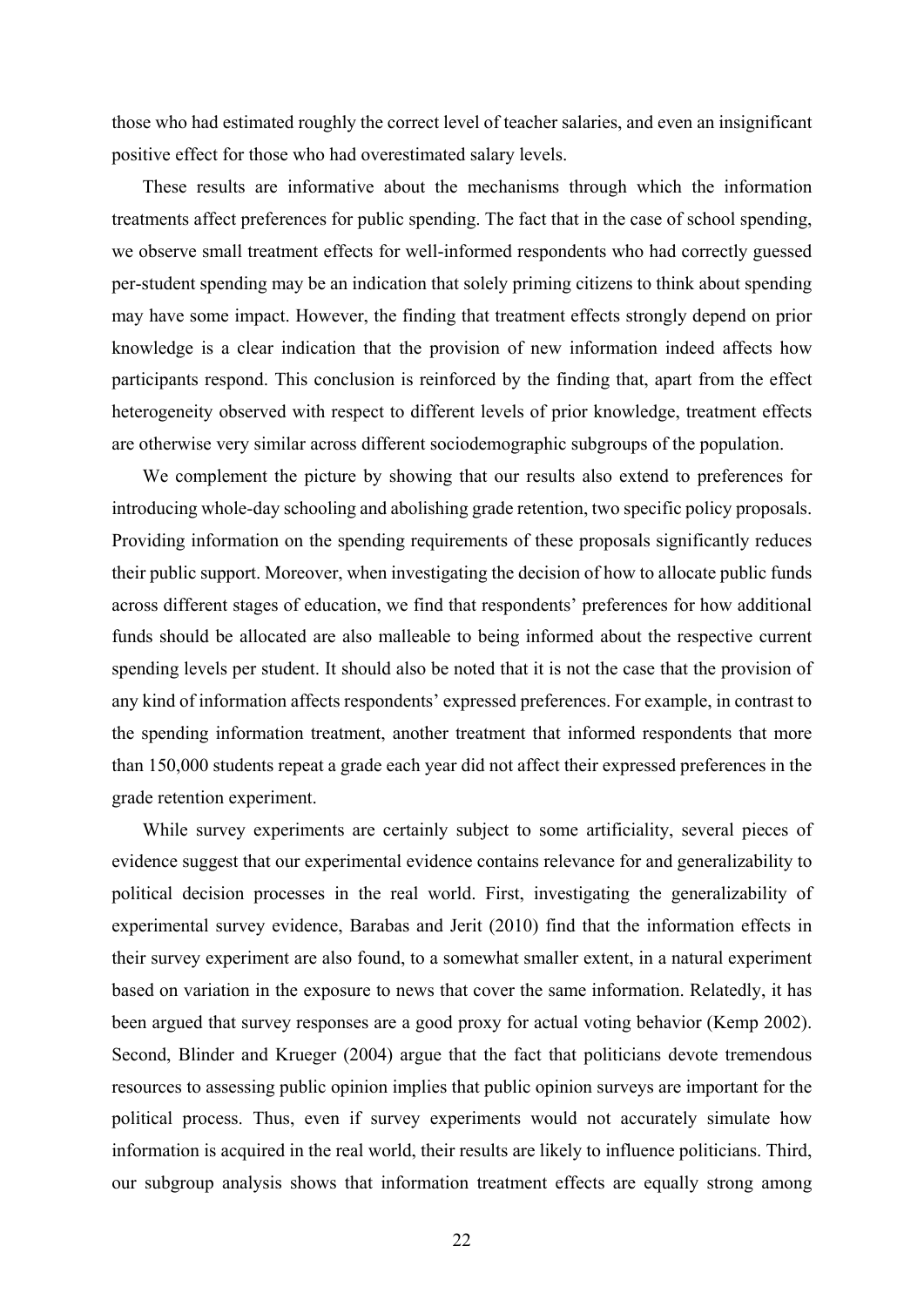special interest group members such as parents and individuals who work in the education sector. Similarly, information treatment effects are prevalent among frequent voters and those who consider education topics important for their vote decisions. Individuals in these subgroups are most likely represented in the political process. Fourth, we find strong treatment effects for those with strong preferences, so information provision does not only shift the opinion of those who are relatively indifferent towards the policy. Finally, in contrast to prior research on preferences for such policies as redistribution or payments for human organs (Kuziemko et al. 2015; Elias, Lacetera, and Macis 2015), our results refer to a representative sample of the voting-age population, allowing generalizable statements for the political economy of government spending.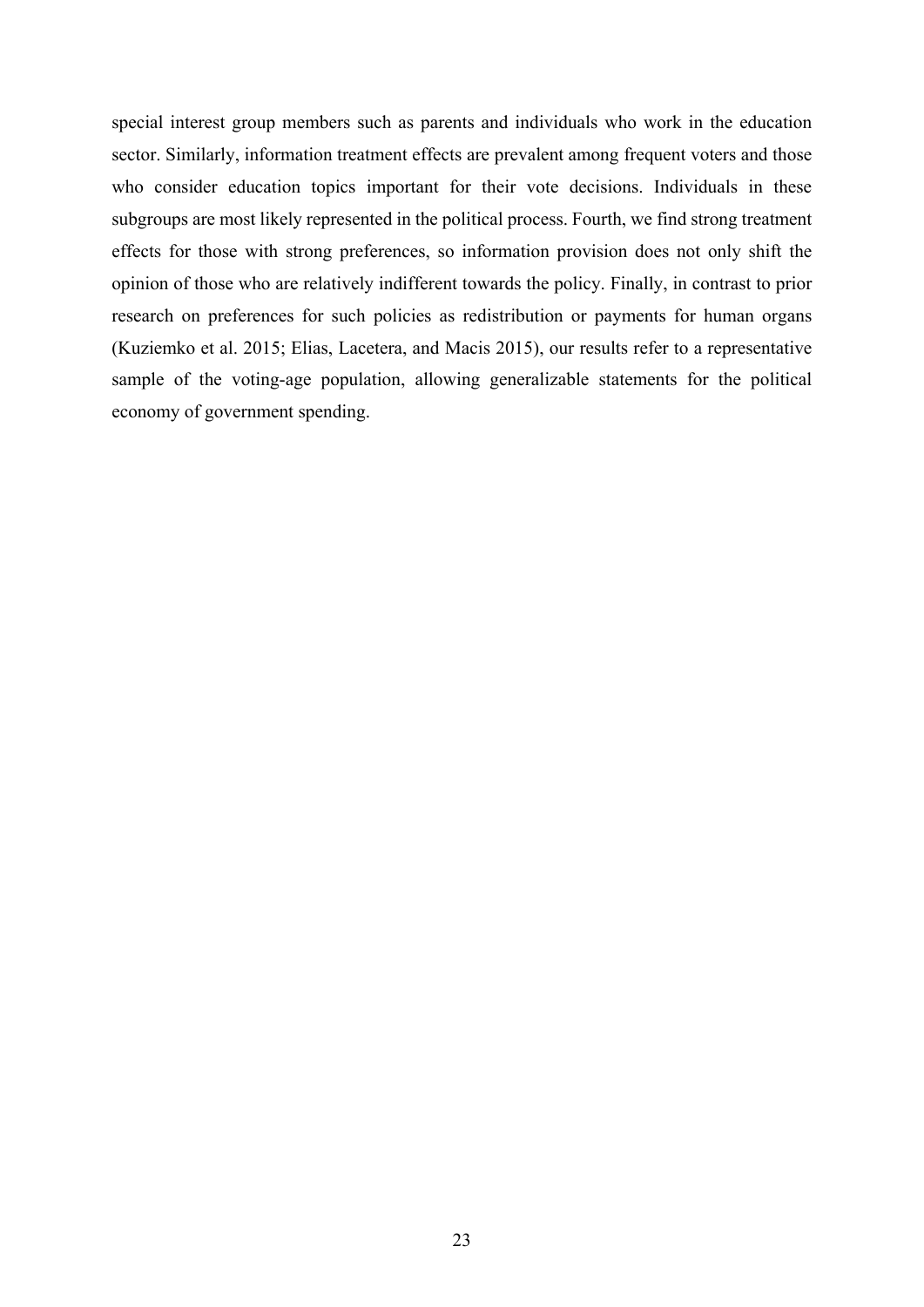#### **References**

- Barabas, Jason, Jennifer Jerit (2010). Are Survey Experiments Externally Valid? *American Political Science Review* 104 (2): 226-242.
- Bartels, Larry M. (1996). Uninformed Votes: Information Effects in Presidential Elections. *American Journal of Political Science* 40 (1): 194-230.
- Blinder, Alan S., Alan B. Krueger (2004). What Does the Public Know About Economic Policy, and How Does It Know It? *Brookings Papers on Economic Activity* (1): 327-397.
- Coate, Stephen (2004). Pareto-Improving Campaign Finance Policy. *American Economic Review* 94 (3): 628-655.
- Cruces, Guillermo, Ricardo Perez-Truglia, Martin Tetaz (2013). Biased Perceptions of Income Distribution and Preferences for Redistribution: Evidence from a Survey Experiment. *Journal of Public Economics* 98: 100-112.
- Di Tella, Rafael, Sebastian Galiani, Ernesto Schargrodsky (2012). Reality versus Propaganda in the Formation of Beliefs about Privatization. *Journal of Public Economics* 96 (5-6): 553-567.
- Dollery, Brian E., Andrew C. Worthington (1996). The Empirical Analysis of Fiscal Illusion. *Journal of Economic Surveys* 10 (3): 261-297.
- Elias, Julio J., Nicola Lacetera, Mario Macis (2015). Sacred Values? The Effect of Information on Attitudes toward Payments for Human Organs. *American Economic Review* 105 (5): 361-365.
- Falk, Armin, Anke Becker, Thomas Dohmen, David Huffman, Uwe Sunde (2016). The Preference Survey Module: A Validated Instrument for Measuring Risk, Time, and Social Preferences. IZA Discussion Paper 9674. Bonn: Institute for the Study of Labor.
- Ferris, James M. (1983). Demands for Public Spending: An Attitudinal Approach. *Public Choice* 40 (2): 135-154.
- Free, Lloyd A., Hadley Cantril (1967). *The Political Beliefs of Americans: A Study of Public Opinion*. New Brunswick, NJ: Rutgers University Press.
- Gilens, Martin (2001). Political Ignorance and Collective Policy Preferences. *American Political Science Review* 95 (2): 379-396.
- Glomm, Gerhard, B. Ravikumar, Ioana C. Schiopu (2011). The Political Economy of Education Funding. In *Handbook of the Economics of Education, Vol. 4*, edited by Eric A. Hanushek, Stephen Machin, Ludger Woessmann. Amsterdam: North Holland: 615-680.
- Grossman, Gene M., Elhanan Helpman (2001). *Special Interest Politics*. Cambridge, MA: MIT Press.
- Harstad, Ronald M., Reinhard Selten (2013). Bounded-Rationality Models: Tasks to Become Intellectually Competitive. *Journal of Economic Literature* 51 (2): 496-511.
- Hepp, Gerd F. (2011). *Bildungspolitik in Deutschland: Eine Einführung*. Wiesbaden: VS Verlag für Sozialwissenschaften.
- Hodler, Roland, Simon Luechinger, Alois Stutzer (2015). The Effects of Voting Costs on the Democratic Process and Public Finances. *American Economic Journal: Economic Policy* 7 (1): 141-171.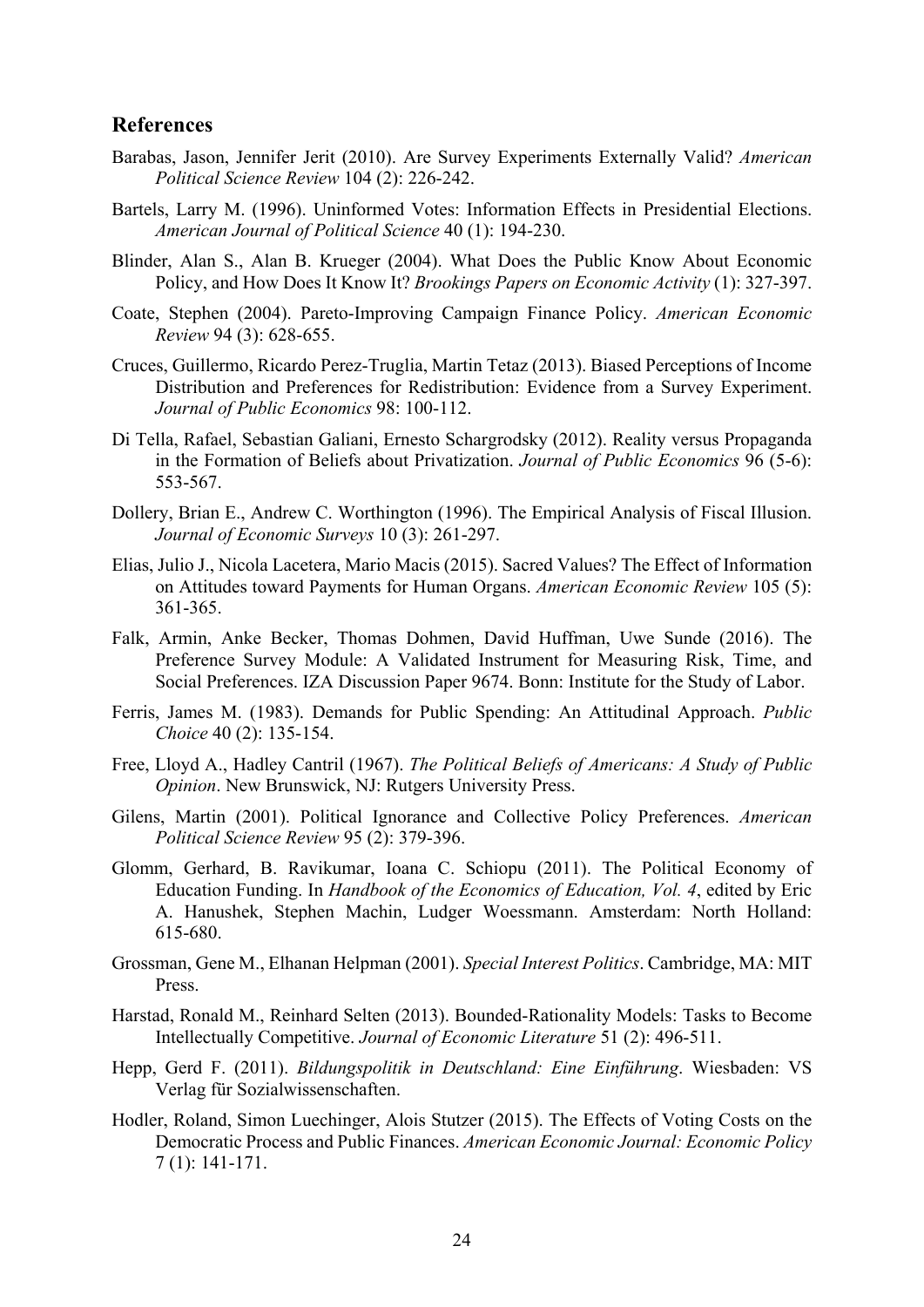- Inman, Robert P. (1987). Markets, Governments, and the "New" Political Economy. In *Handbook of Public Economics, Vol. 2*, edited by Alan J. Auerbach, Martin Feldstein. Amsterdam: North Holland: 647-777.
- Kemp, Simon (2002). *Public Goods and Private Wants: A Psychological Approach to Government Spending*. Northampton, MA: Edward Edgar.
- Klemm, Klaus (2009). Klassenwiederholungen teuer und unwirksam: Eine Studie zu den Ausgaben für Klassenwiederholungen in Deutschland. Gütersloh: Bertelsmann Stiftung.
- Klemm, Klaus (2012). Was kostet der gebundene Ganztag? Berechnungen zusätzlicher Ausgaben für die Einführung eines flächendeckenden Ganztagsangebots in Deutschland. Gütersloh: Bertelsmann Stiftung.
- Krosnick, Jon (2002). Is Political Psychology Sufficiently Psychological? Distinguishing Political Psychology from Psychological Political Science. In *Thinking About Political Psychology*, edited by James Kuklinski. Cambridge, UK: Cambridge University Press.
- Kuziemko, Ilyana, Michael I. Norton, Emmanuel Saez, Stefanie Stantcheva (2015). How Elastic Are Preferences for Redistribution? Evidence from Randomized Survey Experiments. *American Economic Review* 105 (4): 1478-1508.
- Lenz, Gabriel S. (2009). Learning and Opinion Change, Not Priming: Reconsidering the Priming Hypothesis. *American Journal of Political Science* 53 (4): 821-837.
- Miller, Joanne, Jon Krosnick (1996). News Media Impact on the Ingredients of Presidential Evaluations: A Program of Research on the Priming Hypothesis. In *Political Persuasion and Attitude Change*, edited by Diana Mutz, Paul Sniderman, Richard Brody. Ann Arbor, MI: University of Michigan Press.
- Nyhan, Brendan, Jason Reifler (2010). When Corrections Fail: The Persistence of Political Misperceptions. *Political Behavior* 32 (2): 303-330.
- Oates, Wallace E. (1988). On the Nature and Measurement of Fiscal Illusion: A Survey. In *Taxation and Fiscal Federalism: Essays in Honour of Russel Mathews*, edited by Geoffrey Brennan, Bhajan S. Grewal, Peter Groenewegen. Sydney: Australian National University Press: 65-82.
- OECD (2014). *Education at a Glance 2014: OECD Indicators*. Paris: Organisation for Economic Co-operation and Development.
- Page, Benjamin I., Robert Y. Shapiro (1992). *The Rational Public: Fifty Years of Trends in Americans' Policy Preferences*. Chicago, IL: University of Chicago Press.
- Persson, Torsten, Guido Tabellini (2002). Political Economics and Public Finance. In *Handbook of Public Economics, Vol. 3*, edited by Alan J. Auerbach, Martin Feldstein. Amsterdam: North Holland: 1549-1659.
- Prat, Andrea, David Strömberg (2013). The Political Economy of Mass Media. In *Advances in Economics and Econometrics: Tenth World Congress, Vol. II: Applied Economics*, edited by Daron Acemoglu, Manuel Arellano, Eddie Dekel. New York, NY: Cambridge University Press: 135-187.
- Romer, David (2003). Misconceptions and Political Outcomes. *Economic Journal* 113 (484): 1-20.
- Schueler, Beth E., Martin R. West (2016). Sticker Shock: How Information Affects Citizen Support for Public School Funding. *Public Opinion Quarterly* 80 (1): 90-113.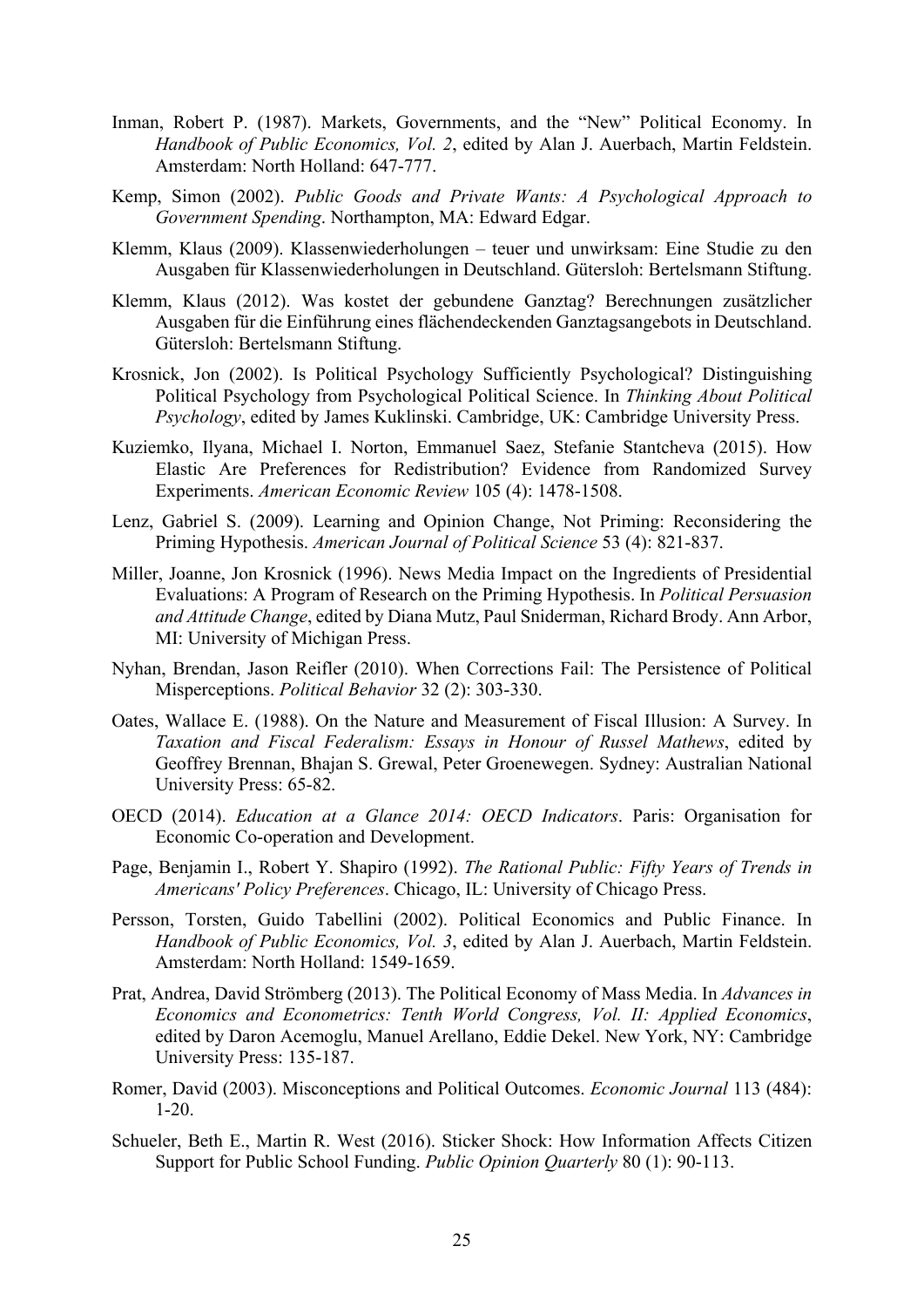- Shue, Kelly, Erzo F. P. Luttmer (2009). Who Misvotes? The Effect of Differential Cognition Costs on Election Outcomes. *American Economic Journal: Economic Policy* 1 (1): 229-257.
- Simon, Adam (2011). *Mass Informed Consent: Evidence on Upgrading Democracy with Polls and New Media*. Lanham, MD: Rowman & Littlefield Publishers.
- Statistisches Bundesamt (2013). Bildungsausgaben: Ausgaben je Schüler/-in 2010. Wiesbaden: Statistisches Bundesamt.
- Statistisches Bundesamt (2014a). Bildungsfinanzbericht 2013. Wiesbaden: Statistisches Bundesamt.
- Statistisches Bundesamt (2014b). Finanzen und Steuern: Rechnungsergebnisse der öffentlichen Haushalte 2011. Fachserie 14, Reihe 3.1. Wiesbaden: Statistisches Bundesamt.
- Stiglitz, Joseph E. (2000). The Contributions of the Economics of Information to Twentieth Century Economics. *Quarterly Journal of Economics* 115 (4): 1441-1478.
- Turnbull, Geoffrey K. (1998). The Overspending and Flypaper Effects of Fiscal Illusion: Theory and Empirical Evidence. *Journal of Urban Economics* 44 (1): 1-26.
- West, Martin R., Ludger Woessmann, Philipp Lergetporer, Katharina Werner (2016). How Information Affects Support for Education Spending in Germany and the United States: Comparative Evidence from Survey Experiments. Harvard University and Ifo Institute at the University of Munich, Mimeo.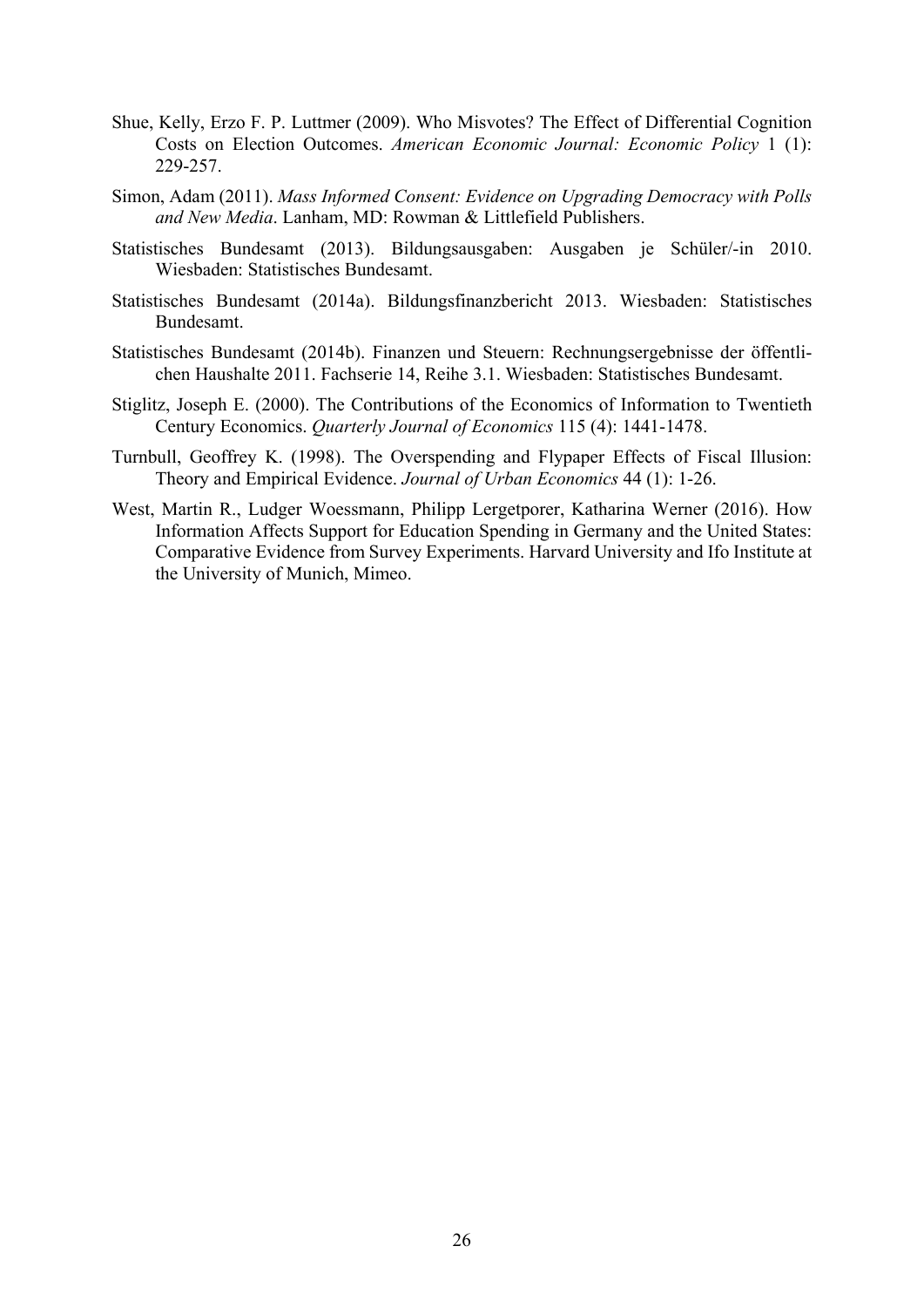#### **Appendix: The Ifo Education Survey**

The results presented in this paper are based on an opinion survey that we devised and implemented in Germany. Our database covers the responses of 4,171 adults. In order to represent the German voting-age population, the sample includes respondents aged 18 years and above, and no upper age limit is enforced. As a result, respondents in our sample are between 18 and 97 years old.

The survey was conducted between April and July 2014 by the polling firm TNS Infratest, which has access to a nationally representative panel of adults and administered random sampling in two steps. First, 75 percent of respondents were recruited through an online panel and answered the survey online. Second, those participants in a randomized household survey conducted in their homes who previously stated that they do not use the Internet were asked to answer our survey questions on a tablet device that was provided to them. The trained interviewers who conducted the household survey were instructed to assist respondents in case these had difficulties using the tablet device, which was the case for about 80 percent of respondents.<sup>21</sup> Overall, the offline respondents constitute 25 percent of our sample.

The survey comprised a total of 39 questions on education policy and 19 questions on sociodemographic background. Overall, the survey had a median response time of 17 minutes (16 minutes online, 19 minutes with tablet device). Within the questionnaire, several survey experiments were administered in which randomly selected subgroups of respondents were asked different versions of the respective question. The maximum number of treatments was three (plus control group), resulting in a sample size per treatment condition of about a quarter of the total sample size. Computerized administration allowed us to randomize each experiment independently. An exhaustive descriptive summary of survey responses, including the exact German wording of each question, can be found at www.cesifo-group.de/ifo-bildungsbarometer.

In the survey, respondents did not have the option to go back to a previous question to change their answer or to look up information given in an earlier treatment. Whenever a question was left blank, a pop-up window encouraged respondents to answer the question. If respondents still failed to provide an answer after this reminder, they were able to continue the survey without a valid response. Overall, item non-response was very low at 1 percent on average.

1

 $21$  In our follow-up survey in 2015, interviewers were asked to report the type of difficulty respondents faced if they asked for assistance. The vast majority of respondents required help because of unfamiliarly with the tablet device.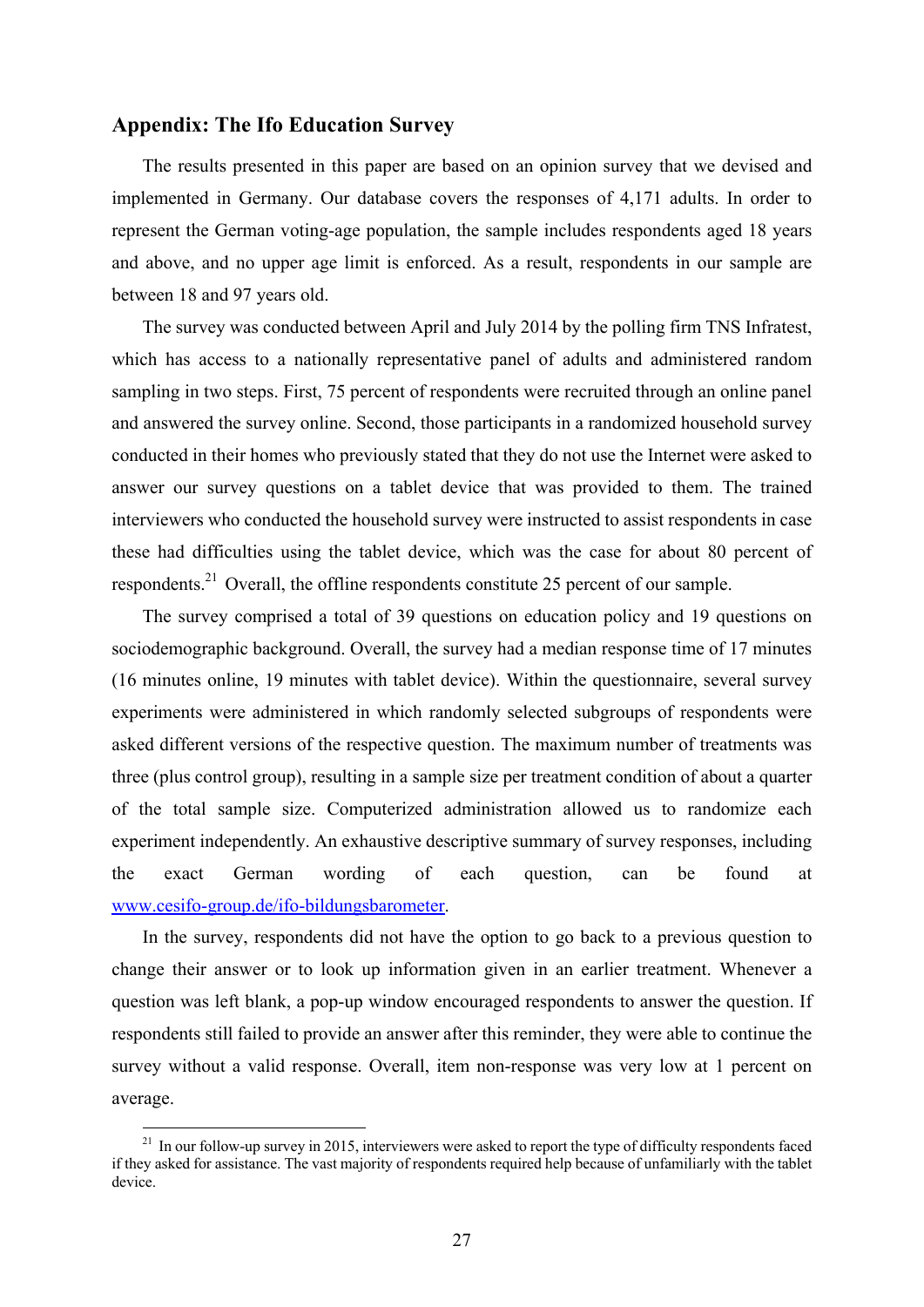Survey weights are employed to ensure representativeness of the German adult population. TNS Infratest provided these survey weights to match official statistics with respect to age, gender, parental status, school degree, federal state, and municipality size. For quality reasons, 87 respondents were assigned a survey weight of 0: These respondents either completed the survey in less than five minutes (79) or were younger than 18 years (8). The sample size ensures that the margin of error for responses ranges from roughly 1.5 percentage points for the full sample to roughly 3 percentage points if the sample is randomly divided into four equally sized subgroups (for questions on which opinion is evenly split).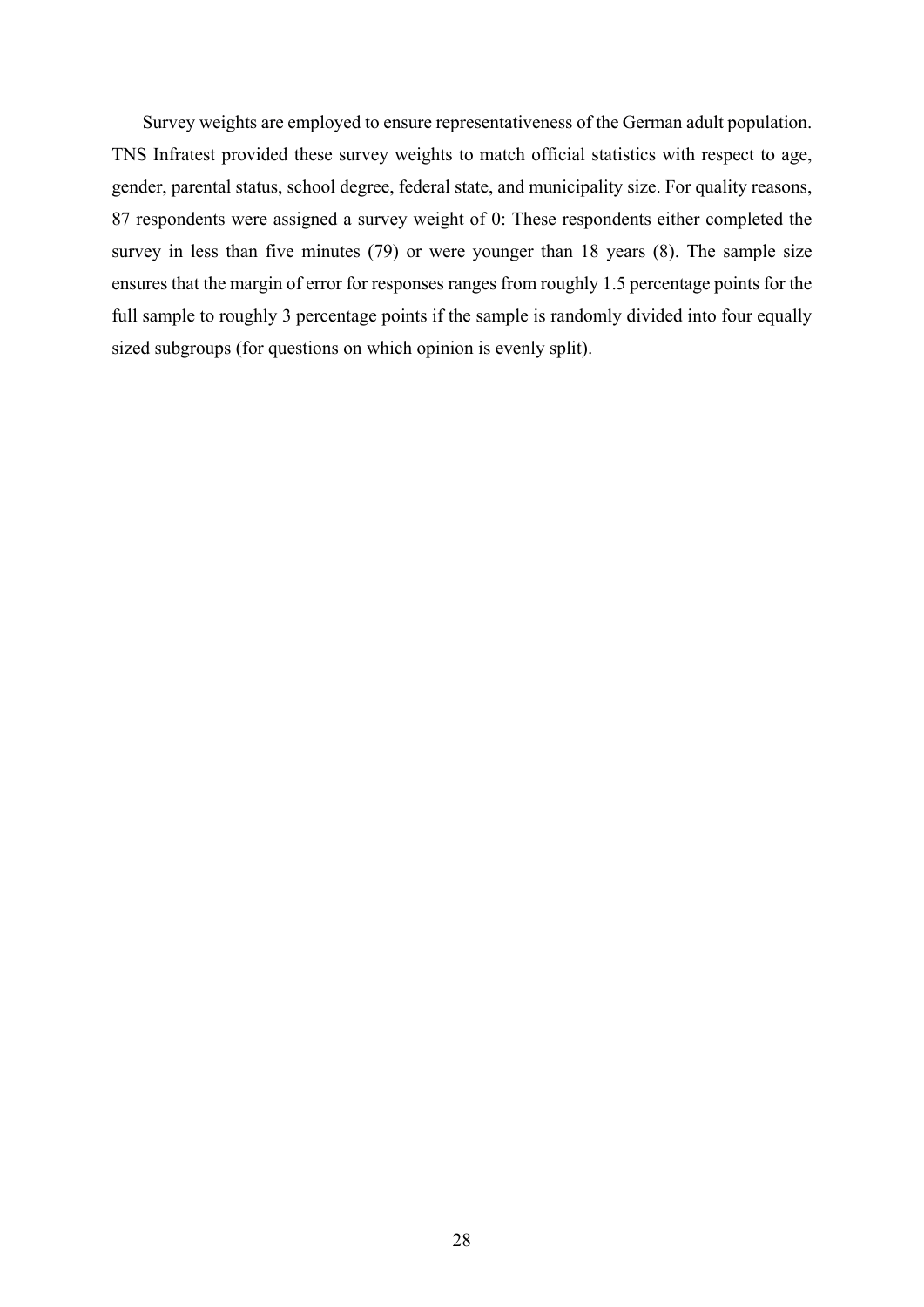**Table A1: Wording of survey questions** 

| No. | Group     | Wording                                                                                                                                                                                                                            | Type of question                                                                                 |
|-----|-----------|------------------------------------------------------------------------------------------------------------------------------------------------------------------------------------------------------------------------------------|--------------------------------------------------------------------------------------------------|
| 9   | All       | What do you guess, how much is spent on average each year per student on public general schools in<br>Germany?                                                                                                                     | Open-ended                                                                                       |
| 10  | All       | What do you guess, how much do teachers earn on average in Germany? Please estimate the monthly<br>net salary (that is, after deduction of taxes and social security contributions) for a full-time teacher.                       | Open-ended                                                                                       |
| 16  | Control   | In your opinion, should public spending for schools in Germany increase, decrease, or stay the same?                                                                                                                               | Closed-ended, 5 answer categories:                                                               |
|     | Treatment | Public education spending in Germany amounts on average to 6,400 Euro per student annually. In<br>your opinion, should public spending for schools in Germany increase, decrease, or stay the same?                                | Greatly increase; Increase; Stay<br>about the same; Decrease; Greatly<br>decrease                |
| 17  | Control   | Do you favor or oppose that low-performing students have to repeat the grade?                                                                                                                                                      | Closed-ended, 5 answer categories:                                                               |
|     | Treatment | According to a study, grade repetitions cost almost one billion Euro each year in total. Do you favor<br>or oppose that low-performing students have to repeat the grade?                                                          | Strongly favor; Somewhat favor;<br>Somewhat oppose; Strongly oppose;<br>Neither favor nor oppose |
| 18  | Control   | Do you favor or oppose that Germany in general switches to a whole-day school system where all<br>children are in school until 3 pm?                                                                                               | Closed-ended, 5 answer categories:<br>Strongly favor; Somewhat favor;                            |
|     | Treatment | It would cost more than 9 billion Euro per year to offer whole-day schools across Germany. Do you<br>favor or oppose that Germany in general switches to a whole-day school system where all children<br>are in school until 3 pm? | Somewhat oppose; Strongly oppose;<br>Neither favor nor oppose                                    |
| 26  | Control   | What do you think, should the salaries of teachers in Germany increase, decrease, or stay the same?                                                                                                                                | Closed-ended, 5 answer categories:                                                               |
|     | Treatment | In Germany, full-time teachers earn on average about 3,000 Euro net of taxes per month. What do<br>you think, should the salaries of teachers in Germany increase, decrease, or stay the same?                                     | Greatly increase; Increase; Stay<br>about the same; Decrease; Greatly<br>decrease                |

(continued on next page)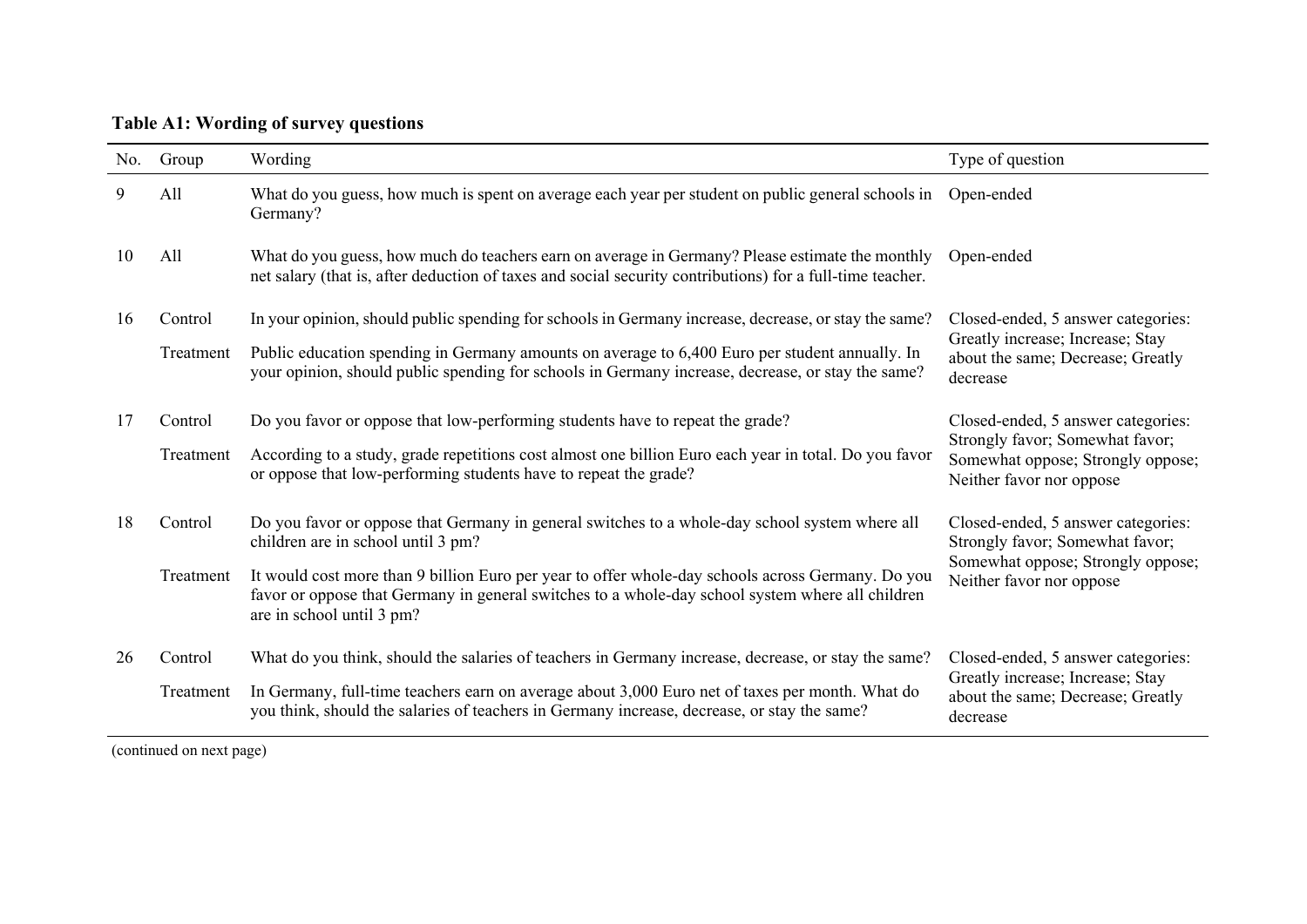## **Table A1 (continued)**

| No. | Group     | Wording                                                                                                                                                                                                                                                                                                                                                                 | Type of question                                                                                                                                                                                                 |
|-----|-----------|-------------------------------------------------------------------------------------------------------------------------------------------------------------------------------------------------------------------------------------------------------------------------------------------------------------------------------------------------------------------------|------------------------------------------------------------------------------------------------------------------------------------------------------------------------------------------------------------------|
| 35  | Control   | In your opinion, how much should the government spend in the future in the following areas<br>compared to today? Remember that increased public spending might have to be financed through an<br>increase in taxes.<br>Social security, e.g. contributions to pension or unemployment benefits; Education; Public safety,<br>e.g. police; Defense; Culture <sup>a</sup> | Closed-ended, 5 answer categories<br>per spending area: Much more;<br>More; About the same; Less; Much<br>less                                                                                                   |
|     | Treatment | In your opinion, how much should the government spend in the future in the following areas<br>compared to today? In parentheses, you see how much public budgets (without Sozialversicherung)<br>currently spend per year for the individual areas. Remember that increased public spending might<br>have to be financed through an increase in taxes.                  |                                                                                                                                                                                                                  |
|     |           | Social security, e.g. contributions to pension or unemployment benefits (ca. 227 billion); Education<br>(ca. 95 billion); Public safety, e.g. police (ca. 38 billion); Defense (ca. 27 billion); Culture (ca. 10<br>billion) <sup>a</sup>                                                                                                                               |                                                                                                                                                                                                                  |
| 36  | Control   | Suppose the government plans an increase in education spending. If only one area of education can<br>benefit from this increase, which area should it be in your opinion?                                                                                                                                                                                               | Closed-ended, 5 answer categories:<br>Preschools; Primary schools;<br>Secondary schools; Vocational<br>schools; Universities and colleges                                                                        |
|     | Treatment | Suppose the government plans an increase in education spending. In parentheses, you see how high<br>the expenditures per child or student currently are per year. If only one area of education can benefit<br>from this increase, which area should it be in your opinion?                                                                                             | Closed-ended, 5 answer categories:<br>Preschools (6,100 Euro); Primary<br>schools (5,200 Euro); Secondary<br>schools (7,000 Euro); Vocational<br>schools (4,000 Euro); Universities<br>and colleges (8,300 Euro) |

*Notes*: No.: indicates position of question in the Ifo Education Survey 2014. <sup>a</sup> Randomized ordering of items.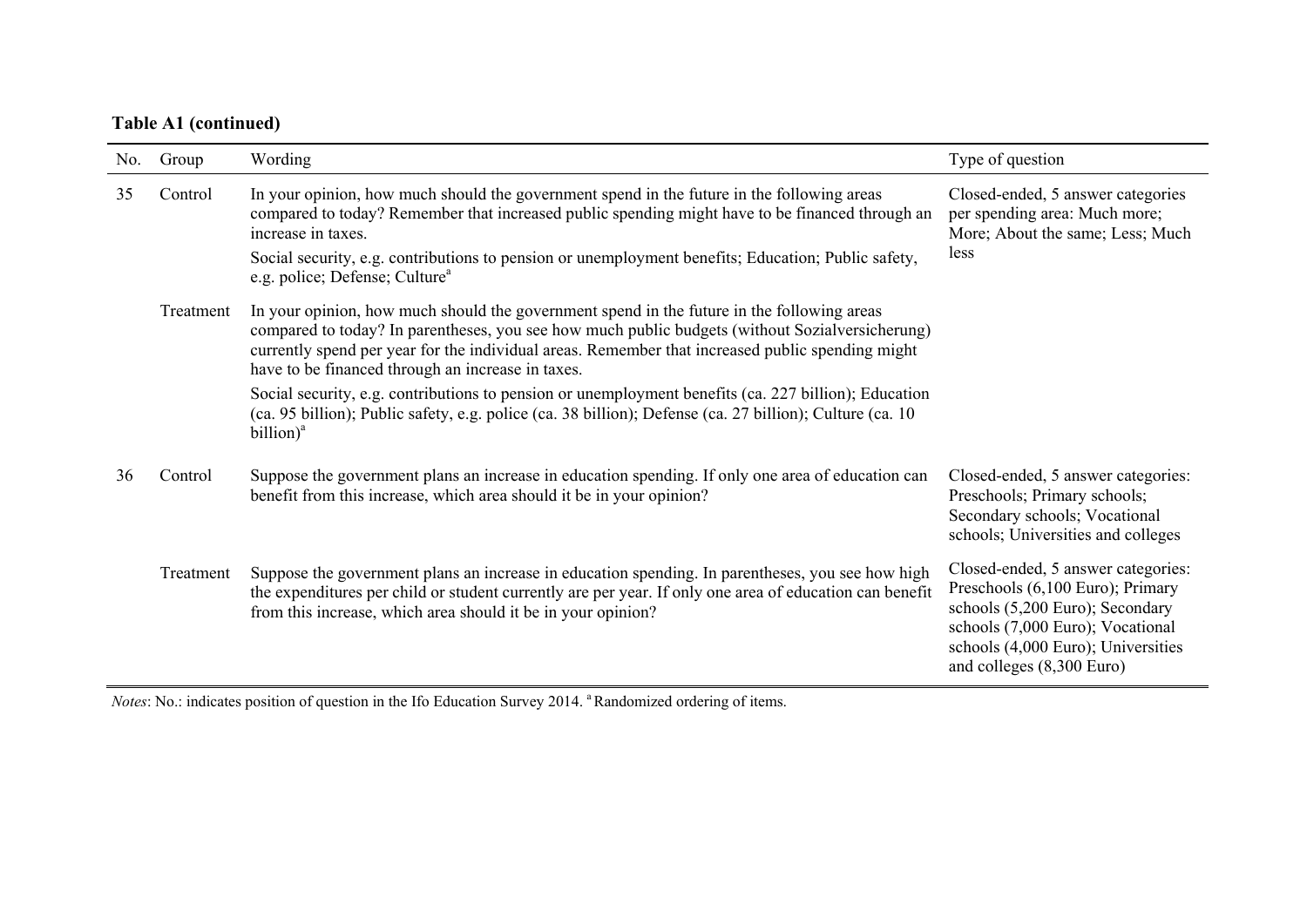|                                  | Support for higher school spending |             |                       |             |             |              |
|----------------------------------|------------------------------------|-------------|-----------------------|-------------|-------------|--------------|
|                                  | (1)                                | (2)         | (3)                   | (4)         | (5)         | (6)          |
| Treatment                        | $-0.149***$                        | $-0.107***$ | $-0.195***$           | $-0.145***$ | $-0.197***$ | $-0.146***$  |
|                                  | (0.028)                            | (0.032)     | (0.033)               | (0.038)     | (0.034)     | (0.038)      |
| Treatment $\times$ Correct guess |                                    |             | $-0.150$              | $-0.246$    | $-0.010$    | $-0.123$     |
|                                  |                                    |             | (0.185)               | (0.184)     | (0.089)     | (0.104)      |
| Treatment $\times$ Overestimated |                                    |             | $0.183***$            | $0.172$ **  | $0.200***$  | $0.197***$   |
|                                  |                                    |             | (0.067)               | (0.071)     | (0.070)     | (0.073)      |
| Correct guess                    |                                    |             | 0.124                 | $0.203***$  | $0.189***$  | $0.202***$   |
|                                  |                                    |             | (0.096)               | (0.045)     | (0.044)     | (0.048)      |
| Overestimated                    |                                    |             | 0.051                 | 0.062       | 0.050       | 0.058        |
|                                  |                                    |             | (0.047)               | (0.050)     | (0.050)     | (0.052)      |
| Covariates                       | N <sub>o</sub>                     | Yes         | N <sub>o</sub>        | Yes         | <b>No</b>   | Yes          |
| Observations                     | 2,078                              | 1,590       | 1,940                 | 1,511       | 1,940       | 1,511        |
| $R^2$                            | 0.025                              | 0.071       | 0.051                 | 0.102       | 0.057       | 0.107        |
| Control mean                     |                                    | 0.740       |                       |             |             |              |
| Bandwidth of correct guesses     |                                    |             |                       | $\pm 10\%$  | $\pm 25\%$  |              |
| Share of correct guesses         |                                    |             |                       | 0.014       | 0.051       |              |
| Treatment (correct guess)        |                                    |             | $-0.345$ <sup>*</sup> | $-0.391$ ** | $-0.207$ ** | $-0.268$ *** |
| Treatment (overestimated)        |                                    |             | $-0.012$              | 0.027       | 0.003       | 0.052        |

**Table A2: Ignorance, information provision, and preferences for public spending on schools in the follow-up survey** 

*Notes*: OLS regressions. Treatment: Information on current school spending in respondent's federal state (*Land*). Control: No information. Dependent variable: dummy variable coded 1 if respondent prefers public school spending to (greatly) increase. Correct: respondent's guess of current school spending level is within a range of plus/minus 10% (25%) of actual spending level in columns 3 and 4 (columns 5 and 6). Covariates: age, gender, born in Germany, living with partner, education, employment status, working in education sector, parent status, household income, West Germany, living in large city, parental education level, patience, altruism, and political attitude. Regressions weighted by survey weights. Robust standard errors in parentheses. Significance levels: \*\*\* p<0.01, \*\* p<0.05, \* p<0.1. Data source: Ifo Education Survey 2015.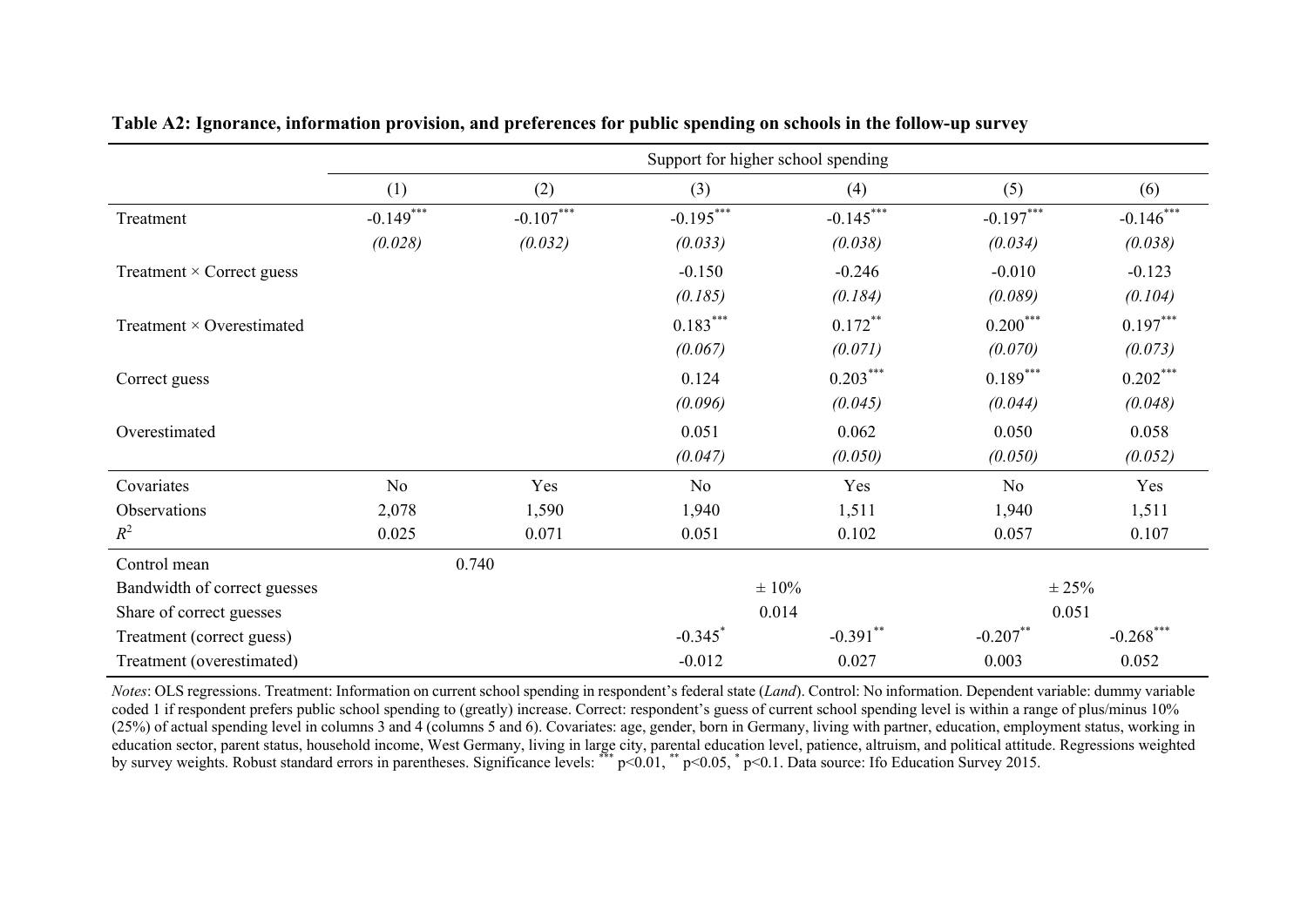#### **Table A3: Effect heterogeneity of information treatment by voting behavior in the follow-up survey**

|                                                                               |                |         | Support for higher school spending |         |
|-------------------------------------------------------------------------------|----------------|---------|------------------------------------|---------|
|                                                                               | (1)            |         | (2)                                |         |
| Voter: Baseline (non-frequent voter)                                          | $-0.256***$    | (0.059) | $-0.225***$                        | (0.066) |
| Treatment $\times$ frequent voter                                             | $0.139***$     | (0.067) | $0.150^{**}$                       | (0.075) |
| Education important for voting decision: Baseline (no)                        | $-0.237***$    | (0.057) | $-0.175***$                        | (0.064) |
| Treatment $\times$ yes                                                        | $0.107*$       | (0.065) | 0.075                              | (0.072) |
| Interaction Voter and Education important: Baseline (non-frequent voter x no) | $-0.224***$    | (0.046) | $-0.164***$                        | (0.052) |
| Treatment $\times$ frequent voter and yes                                     | $0.117***$     | (0.057) | 0.081                              | (0.064) |
| Controls                                                                      | N <sub>o</sub> |         | Yes                                |         |

*Notes*: OLS regressions. Treatment: Information on current school spending. Control: No information. Baseline: treatment effect for omitted subgroup. Dependent variable: dummy variable coded 1 if respondent prefers spending to (greatly) increase. Estimates are based on equation (1) extended by respective interactions indicated in each row. Regressions weighted by survey weights. Robust standard errors in parentheses. Significance levels: \*\*\* p<0.01, \*\* p<0.05, \*p<0.1. Data source: Ifo Education Survey 2015.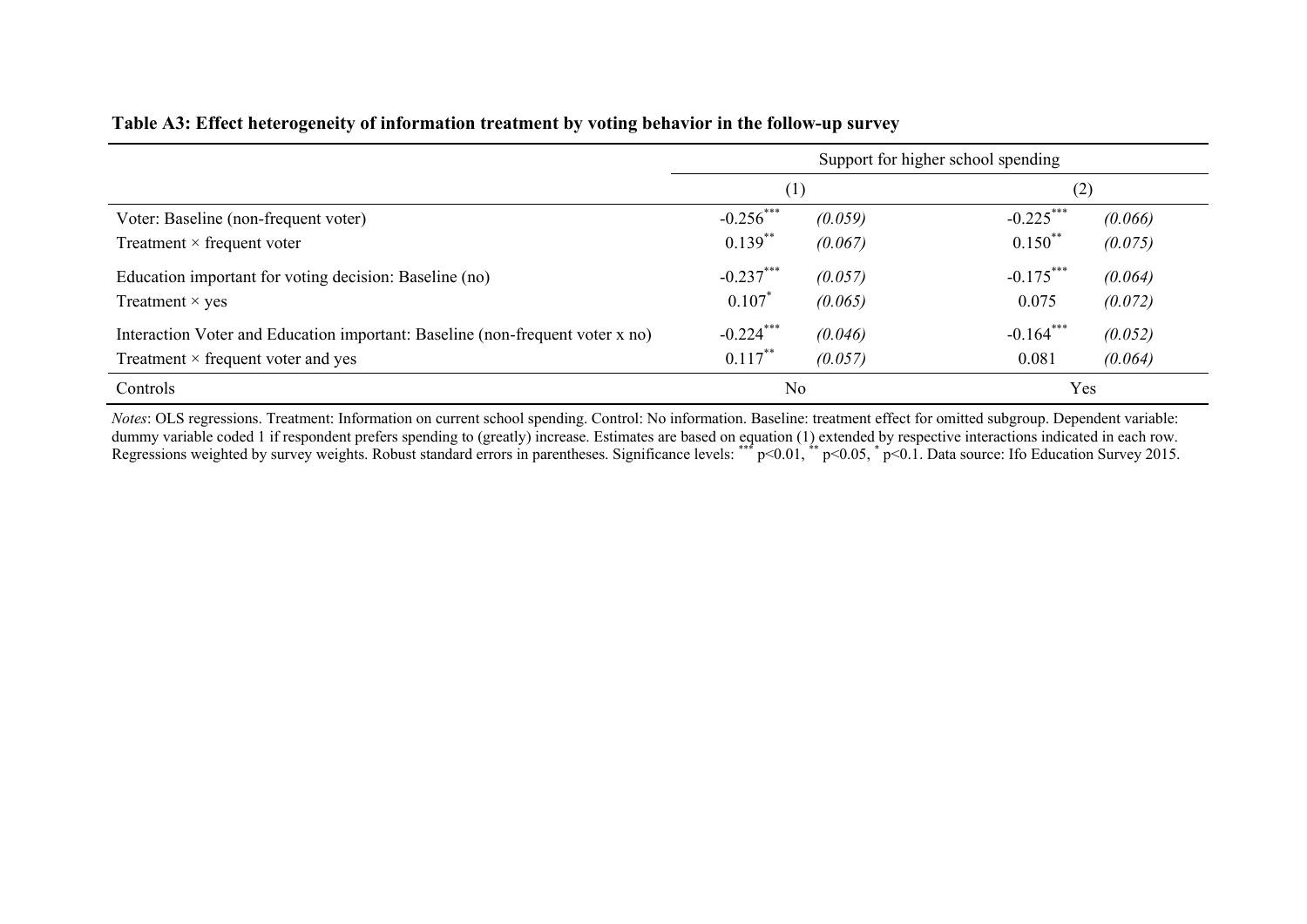**Figure A1: Effect heterogeneity with varying bandwidths for correct guesses** 



#### School spending

*Notes*: Sensitivity of estimated interaction effects between prior information and treatment status with respect to the definition of correct guesses. The figures depict the point estimates and confidence intervals of the coefficients on Treatment<sub>i</sub>  $*$  Correct<sub>i</sub> (left panels) and Treatment<sub>i</sub>  $*$  Overestimated<sub>i</sub> (right panels) for varying bandwidths used for the definition of correct guesses. The graph on correct estimates for school spending (upper left panel) does not start immediately after bandwidth 0 due to no observations with correct guesses for very small bandwidths. Estimates are based on equation (2) without controls. Regressions weighted by survey weights. Data source: Ifo Education Survey 2014.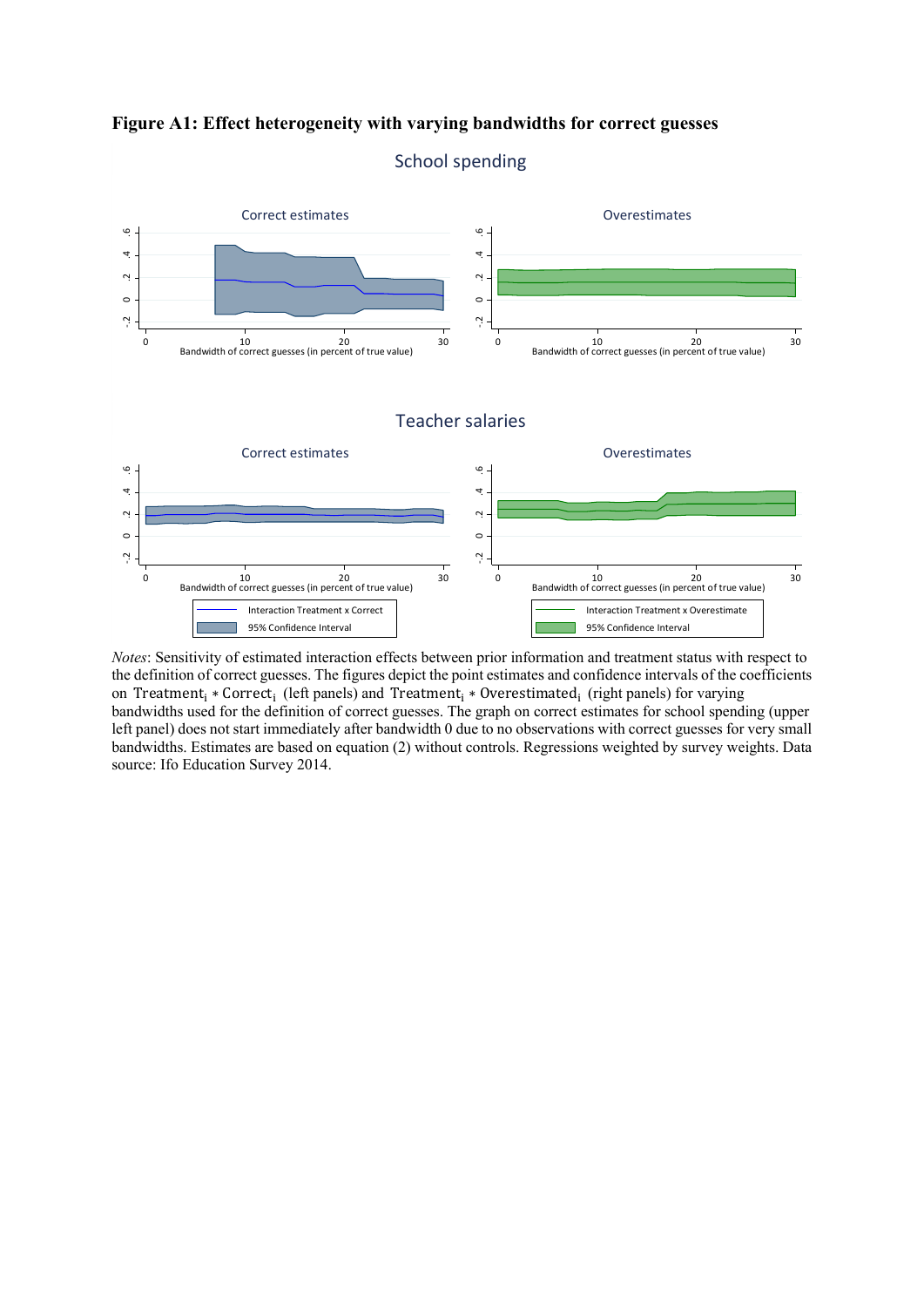| Covariate                                   | Mean     |                       |                | Covariates predicting treatment status in experiment no. |                       |                       |          |
|---------------------------------------------|----------|-----------------------|----------------|----------------------------------------------------------|-----------------------|-----------------------|----------|
|                                             | [SD]     |                       | $\overline{2}$ | 3                                                        | 4                     | 5                     | 6        |
| Age                                         | 50.210   | $-0.000$              | $-0.000$       | 0.000                                                    | $-0.001$ <sup>*</sup> | $-0.000$              | $-0.000$ |
|                                             | [18.246] | (0.001)               | (0.001)        | (0.000)                                                  | (0.001)               | (0.001)               | (0.000)  |
| Female                                      | 0.512    | 0.008                 | $-0.019$       | $-0.021$                                                 | $-0.007$              | 0.005                 | $-0.003$ |
|                                             |          | (0.021)               | (0.024)        | (0.017)                                                  | (0.024)               | (0.024)               | (0.017)  |
| Born in Germany                             | 0.945    | 0.029                 | $-0.023$       | 0.009                                                    | $-0.022$              | $-0.003$              | $-0.048$ |
|                                             |          | (0.043)               | (0.052)        | (0.037)                                                  | (0.051)               | (0.052)               | (0.036)  |
| Lives in former West Germany                | 0.796    | $-0.014$              | $-0.007$       | $-0.001$                                                 | 0.002                 | $-0.030$              | 0.021    |
|                                             |          | (0.025)               | (0.028)        | (0.020)                                                  | (0.028)               | (0.029)               | (0.020)  |
| City size $\geq 100,000$                    | 0.321    | $-0.014$              | $-0.018$       | $-0.007$                                                 | 0.010                 | $-0.031$              | 0.009    |
|                                             |          | (0.022)               | (0.025)        | (0.018)                                                  | (0.025)               | (0.026)               | (0.018)  |
| Monthly household income (in $\epsilon$ )   | 2,108    | $-0.014$ <sup>*</sup> | $-0.002$       | $-0.005$                                                 | 0.001                 | $-0.001$              | 0.009    |
|                                             | [1.332]  | (0.008)               | (0.009)        | (0.006)                                                  | (0.009)               | (0.009)               | (0.006)  |
| Partner in household                        | 0.569    | $-0.022$              | 0.033          | $-0.022$                                                 | $-0.014$              | 0.013                 | $-0.004$ |
|                                             |          | (0.021)               | (0.024)        | (0.017)                                                  | (0.024)               | (0.025)               | (0.017)  |
| At least one parent holds university degree | 0.251    | $-0.038$              | $-0.017$       | $-0.004$                                                 | 0.040                 | $-0.041$              | 0.014    |
|                                             |          | (0.025)               | (0.029)        | (0.020)                                                  | (0.029)               | (0.028)               | (0.020)  |
| Works in education sector                   | 0.063    | 0.033                 | 0.024          | 0.028                                                    | 0.071                 | 0.047                 | $-0.037$ |
|                                             |          | (0.044)               | (0.056)        | (0.036)                                                  | (0.053)               | (0.052)               | (0.036)  |
| Patience                                    | 6.722    | $-0.003$              | $-0.000$       | $-0.000$                                                 | 0.003                 | 0.001                 | $-0.002$ |
|                                             | [2.814]  | (0.004)               | (0.004)        | (0.003)                                                  | (0.004)               | (0.004)               | (0.003)  |
| Altruism                                    | 7.278    | $-0.002$              | 0.006          | $-0.002$                                                 | $-0.003$              | $-0.009$ <sup>*</sup> | $-0.004$ |
|                                             | [2.347]  | (0.004)               | (0.005)        | (0.004)                                                  | (0.005)               | (0.005)               | (0.004)  |
| Highest educational attainment              |          |                       |                |                                                          |                       |                       |          |
| No degree/basic degree                      | 0.409    | $-0.005$              | 0.010          | 0.014                                                    | $-0.026$              | $-0.022$              | $-0.022$ |
|                                             |          | (0.021)               | (0.024)        | (0.017)                                                  | (0.024)               | (0.024)               | (0.017)  |
| Middle school degree or equivalent          | 0.306    | 0.007                 | $-0.003$       | $-0.035$ <sup>*</sup>                                    | 0.039                 | 0.019                 | 0.027    |
|                                             |          | (0.022)               | (0.026)        | (0.018)                                                  | (0.026)               | (0.026)               | (0.018)  |
| University entrance degree                  | 0.285    | $-0.002$              | $-0.009$       | 0.020                                                    | $-0.009$              | 0.006                 | $-0.003$ |
|                                             |          | (0.024)               | (0.029)        | (0.020)                                                  | (0.029)               | (0.028)               | (0.020)  |
| <b>Employment status</b>                    |          |                       |                |                                                          |                       |                       |          |
| Full-time employed                          | 0.348    | 0.004                 | 0.014          | 0.007                                                    | $-0.002$              | $-0.020$              | 0.011    |
|                                             |          | (0.022)               | (0.025)        | (0.018)                                                  | (0.026)               | (0.025)               | (0.018)  |
| Part-time employed                          | 0.109    | $-0.002$              | 0.022          | 0.002                                                    | $0.086*$              | $-0.014$              | 0.022    |
|                                             |          | (0.031)               | (0.035)        | (0.026)                                                  | (0.036)               | (0.036)               | (0.026)  |

## **Table 1: Summary statistics and balancing tests**

(continued on next page)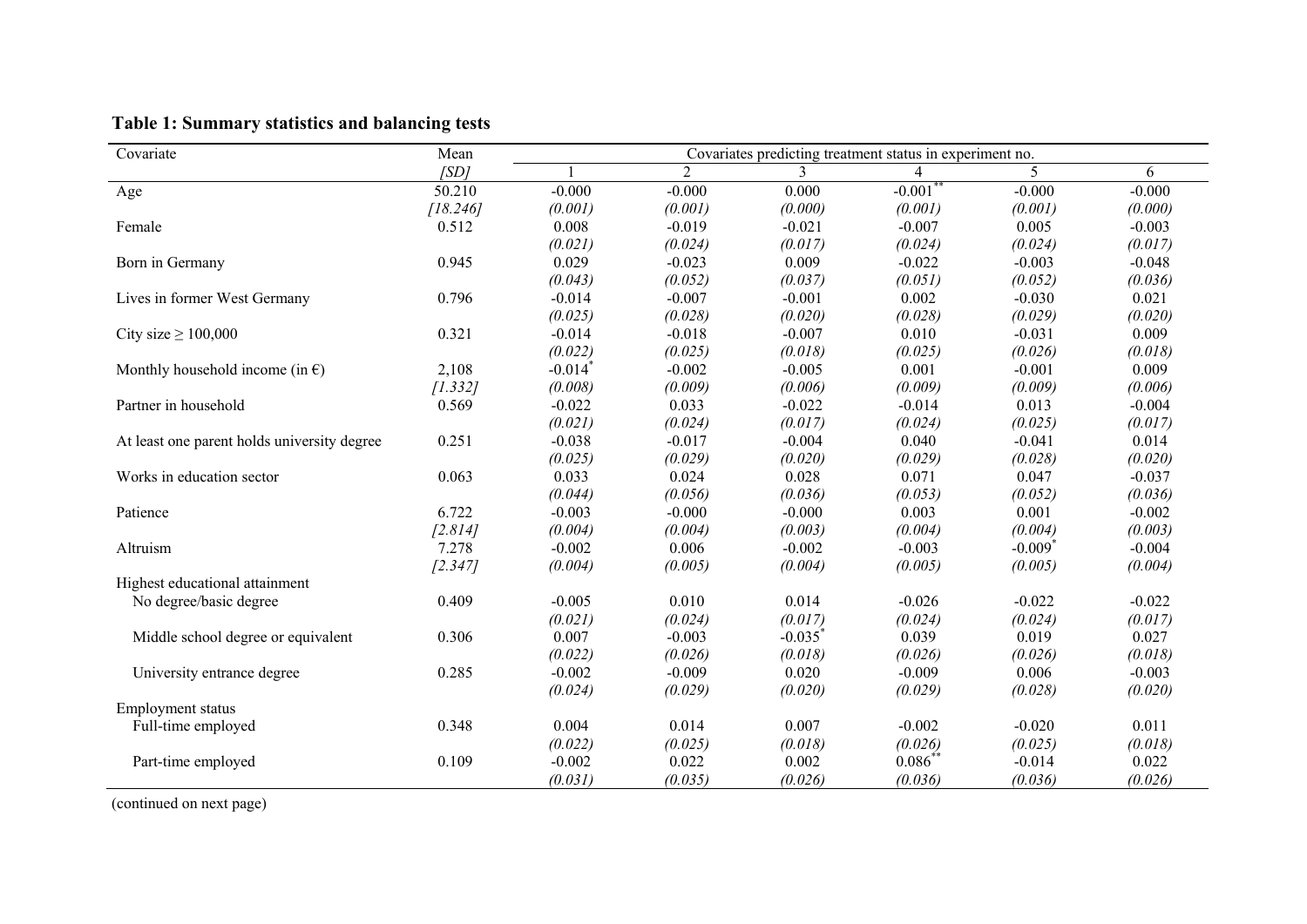#### **Table 1 (continued)**

| Covariate                        | Mean  |             |                       | Covariate's prediction of treatment status in experiment no. |                |                       |            |
|----------------------------------|-------|-------------|-----------------------|--------------------------------------------------------------|----------------|-----------------------|------------|
|                                  |       |             | $\overline{2}$        | 3                                                            | $\overline{4}$ | 5.                    | 6          |
| Self-employed                    | 0.033 | 0.031       | 0.019                 | 0.074                                                        | $-0.030$       | 0.036                 | 0.075      |
|                                  |       | (0.054)     | (0.063)               | (0.044)                                                      | (0.060)        | (0.066)               | (0.044)    |
| Unemployed                       | 0.062 | 0.017       | $-0.024$              | $-0.055$                                                     | 0.002          | $-0.025$              | 0.021      |
|                                  |       | (0.041)     | (0.048)               | (0.033)                                                      | (0.046)        | (0.050)               | (0.033)    |
| House wife/husband               | 0.069 | 0.015       | 0.047                 | $-0.062$ **                                                  | 0.008          | $-0.041$              | $-0.045$   |
|                                  |       | (0.037)     | (0.041)               | (0.031)                                                      | (0.045)        | (0.044)               | (0.031)    |
| Retired or ill                   | 0.297 | $-0.006$    | $-0.023$              | 0.013                                                        | $-0.025$       | 0.009                 | $-0.014$   |
|                                  |       | (0.022)     | (0.026)               | (0.018)                                                      | (0.025)        | (0.026)               | (0.018)    |
| Student, apprentice, in training | 0.082 | $-0.032$    | $-0.044$              | 0.004                                                        | $-0.030$       | $0.090^{\degree}$     | $-0.035$   |
|                                  |       | (0.046)     | (0.057)               | (0.038)                                                      | (0.054)        | (0.053)               | (0.038)    |
| Parent status                    |       |             |                       |                                                              |                |                       |            |
| No children                      | 0.380 | 0.017       | 0.014                 | $-0.005$                                                     | 0.042          | 0.023                 | $-0.022$   |
|                                  |       | (0.022)     | (0.026)               | (0.018)                                                      | (0.026)        | (0.026)               | (0.018)    |
| At least one child below 18      | 0.224 | 0.009       | $-0.020$              | $-0.000$                                                     | $-0.012$       | $-0.022$              | $0.058***$ |
|                                  |       | (0.025)     | (0.029)               | (0.020)                                                      | (0.029)        | (0.029)               | (0.020)    |
| All children older than 18       | 0.395 | $-0.023$    | 0.001                 | 0.005                                                        | $-0.032$       | $-0.006$              | $-0.021$   |
|                                  |       | (0.021)     | (0.024)               | (0.017)                                                      | (0.024)        | (0.025)               | (0.017)    |
| Political party preference       |       |             |                       |                                                              |                |                       |            |
| CDU/CSU                          | 0.251 | 0.010       | $-0.051$ <sup>*</sup> | 0.003                                                        | $-0.017$       | $-0.048$ <sup>*</sup> | 0.007      |
|                                  |       | (0.024)     | (0.028)               | (0.020)                                                      | (0.029)        | (0.028)               | (0.020)    |
| <b>SPD</b>                       | 0.211 | 0.033       | 0.014                 | $-0.005$                                                     | $-0.009$       | $-0.020$              | 0.000      |
|                                  |       | (0.026)     | (0.030)               | (0.021)                                                      | (0.030)        | (0.031)               | (0.021)    |
| Linke                            | 0.057 | 0.071       | 0.031                 | 0.028                                                        | 0.085          | 0.004                 | 0.024      |
|                                  |       | (0.045)     | (0.049)               | (0.037)                                                      | (0.051)        | (0.052)               | (0.037)    |
| Grüne                            | 0.092 | $-0.010$    | $-0.012$              | $-0.026$                                                     | $-0.042$       | 0.016                 | 0.016      |
|                                  |       | (0.035)     | (0.041)               | (0.029)                                                      | (0.043)        | (0.041)               | (0.029)    |
| Other                            | 0.063 | $-0.105$ ** | 0.046                 | 0.030                                                        | 0.017          | 0.023                 | 0.017      |
|                                  |       | (0.043)     | (0.050)               | (0.037)                                                      | (0.052)        | (0.052)               | (0.036)    |
| None                             | 0.326 | $-0.019$    | 0.017                 | $-0.004$                                                     | 0.009          | 0.042                 | $-0.023$   |
|                                  |       | (0.022)     | (0.025)               | (0.018)                                                      | (0.025)        | (0.025)               | (0.018)    |
| Observations                     | 4,171 | 2,812       | 2,102                 | 4,171                                                        | 2,083          | 2,054                 | 4,171      |

*Notes:* First column: sample means; standard deviations in brackets (for non-dummy variables). Subsequent columns: Each row reports the coefficients from regressions of the form *Treatment<sub>i</sub>* =  $\gamma_0 + \gamma_1$ *Covariate<sub>i</sub>* +  $\varepsilon_i$  for the respective experiment (*p*-values in parentheses). Regressing treatment status in each experiment jointly on all covariates yields *p*-values for joint significance of 0.687, 0.878, 0.740, 0.280, 0.677, and 0.346, respectively. Regressions weighted by survey weights. Significance levels: \*\*\* p<0.01, \*\* p<0.05, \* p<0.1. Data source: Ifo Education Survey 2014.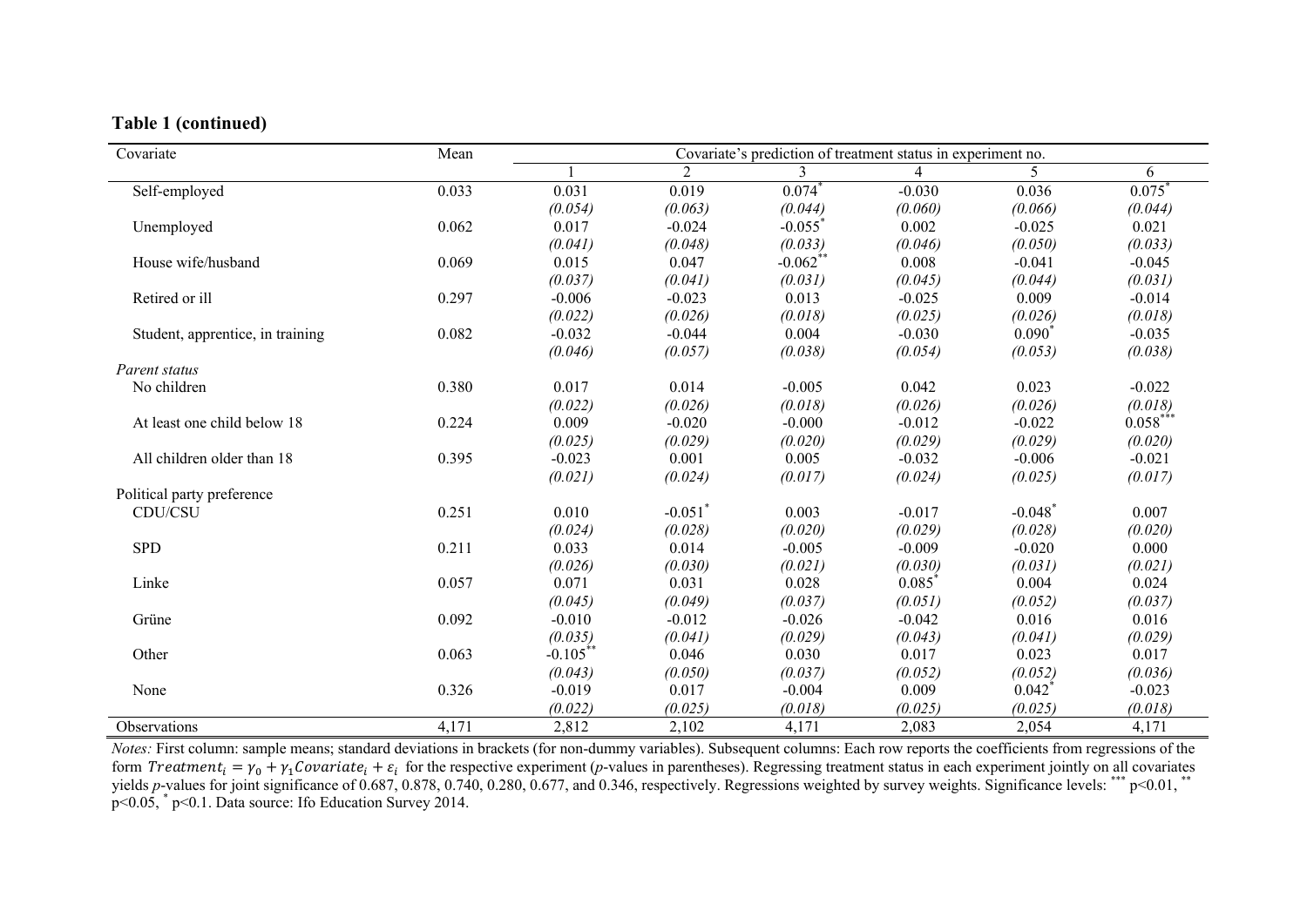|                                         | Sample mean | Census data |
|-----------------------------------------|-------------|-------------|
|                                         | (1)         | (2)         |
| Age                                     | 50.210      | 51.193      |
|                                         | (0.288)     |             |
| Female                                  | 0.512       | 0.517       |
|                                         | (0.008)     |             |
| Lives in former West Germany            | 0.796       | 0.789       |
|                                         | (0.007)     |             |
| Lives in metropolitan area <sup>a</sup> | 0.264       | 0.266       |
|                                         | (0.007)     |             |
| Highest educational attainment          |             |             |
| No degree/basic degree                  | 0.409       | 0.393       |
|                                         | (0.008)     |             |
| Middle school degree r equivalent       | 0.306       | 0.316       |
|                                         | (0.008)     |             |
| University entrance degree              | 0.285       | 0.291       |
|                                         | (0.008)     |             |
| Observations                            | 4,171       | 61,521,397  |

**Table 2: Comparison of survey sample characteristics to census data** 

*Notes:* Column 1: sample means and standard errors (in parentheses) of our survey data. Column 2: means based on census data from 2011. Survey weights are employed. Data source: Ifo Education Survey 2014 and German population census 2011. <sup>a</sup> For ease of comparison, this variable definition differs slightly from our standard control variable for city size.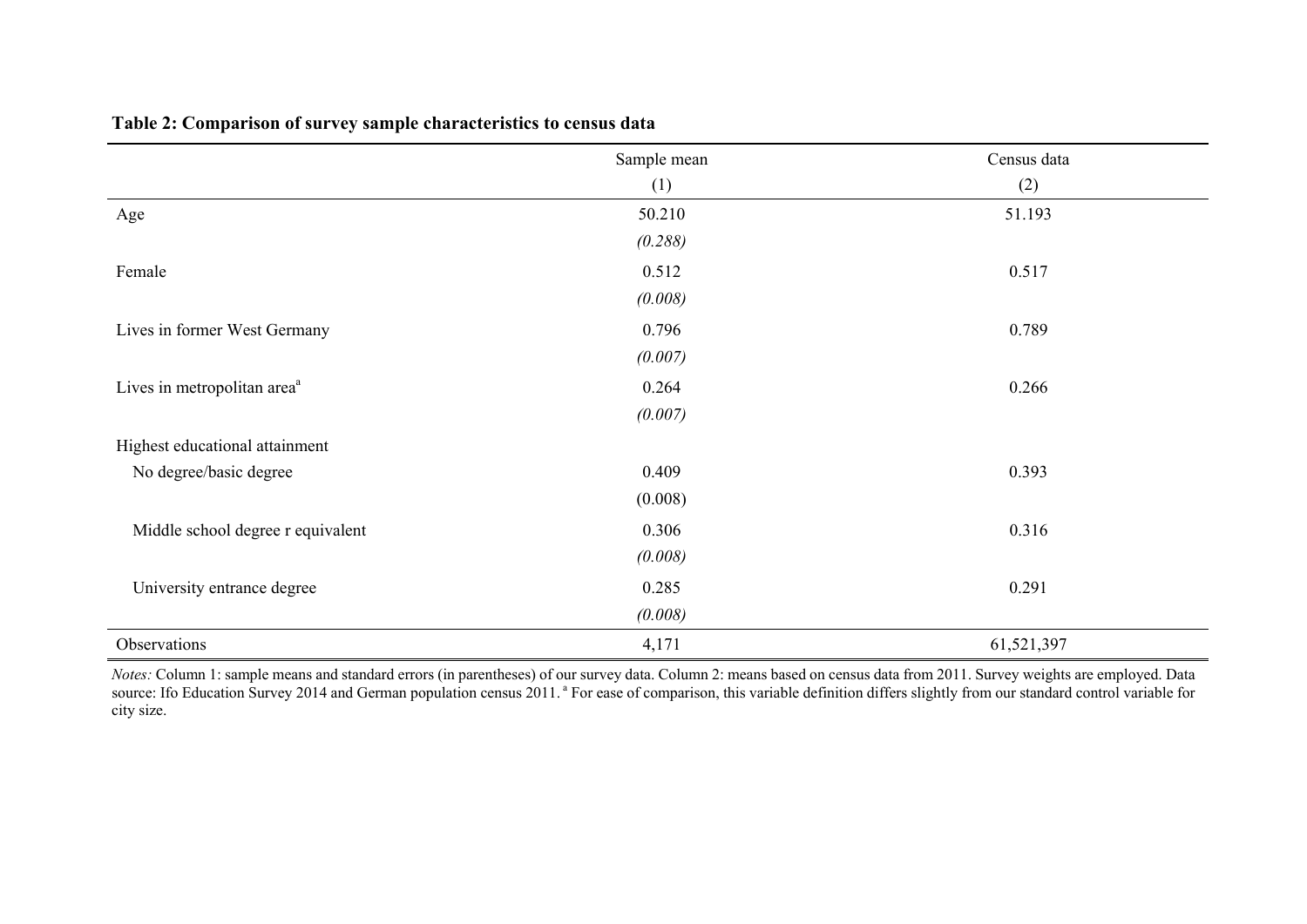|                     | Support for higher public spending |                        |              |             |                |                       |                |                       |                |                       |  |
|---------------------|------------------------------------|------------------------|--------------|-------------|----------------|-----------------------|----------------|-----------------------|----------------|-----------------------|--|
|                     |                                    | Social security        |              | Education   |                | Public safety         |                | Defense               |                | Culture               |  |
|                     | $\left(1\right)$                   | (2)                    | (3)          | (4)         | (5)            | (6)                   | (7)            | (8)                   | (9)            | (10)                  |  |
| Treatment           | $-0.051$ **                        | $-0.048$ **            | $-0.137***$  | $-0.147***$ | $-0.061***$    | $-0.057***$           | $-0.029***$    | $-0.032***$           | $-0.041$ **    | $-0.042***$           |  |
|                     | (0.021)                            | (0.021)                | (0.019)      | (0.019)     | (0.021)        | (0.020)               | (0.011)        | (0.011)               | (0.016)        | (0.016)               |  |
| Covariates          | N <sub>o</sub>                     | Yes                    | No           | Yes         | N <sub>o</sub> | Yes                   | N <sub>o</sub> | Yes                   | N <sub>0</sub> | Yes                   |  |
| <b>Observations</b> | 2,773                              | 2,641                  | 2,770        | 2,639       | 2,772          | 2,639                 | 2,773          | 2,640                 | 2,772          | 2,640                 |  |
| $R^2$               | 0.003                              | 0.052                  | 0.021        | 0.085       | 0.004          | 0.073                 | 0.003          | 0.029                 | 0.003          | 0.077                 |  |
| Control mean        |                                    | 0.516                  | 0.721        |             |                | 0.498                 |                | 0.091                 |                | 0.216                 |  |
| Relative effect     | $-9.8\%$                           | $-9.3%$                | $-19.1%$     | $-20.4%$    | $-12.2\%$      | $-11.4%$              | $-32.2%$       | $-35.2%$              | $-19.2%$       | $-19.4%$              |  |
| Spending level      |                                    | $\epsilon$ 227 billion | € 95 billion |             |                | $\epsilon$ 38 billion |                | $\epsilon$ 27 billion |                | $\epsilon$ 10 billion |  |

**Table 3: The effect of informing citizens about current spending levels on their support for increased public spending in different areas** 

*Notes:* OLS regressions. Treatment: Information on current annual spending levels for each area. Control: No information. Dependent variable: dummy variable coded 1 if respondent prefers (much) more spending in area indicated in column header, 0 otherwise. Control mean: mean of outcome variable in control group. Relative effect: treatment effect divided by control mean. Spending level: current annual spending in respective area. Covariates: age, gender, born in Germany, living with partner, education, employment status, working in education sector, parent status, household income, West Germany, living in large city, parental education level, patience, altruism, and political attitude. Regressions weighted by survey weights. Robust standard errors in parentheses. Significance levels: \*\*\*  $p<0.01$ , \*\*  $p<0.05$ , \*  $p<0.1$ . Data source: Ifo Education Survey 2014.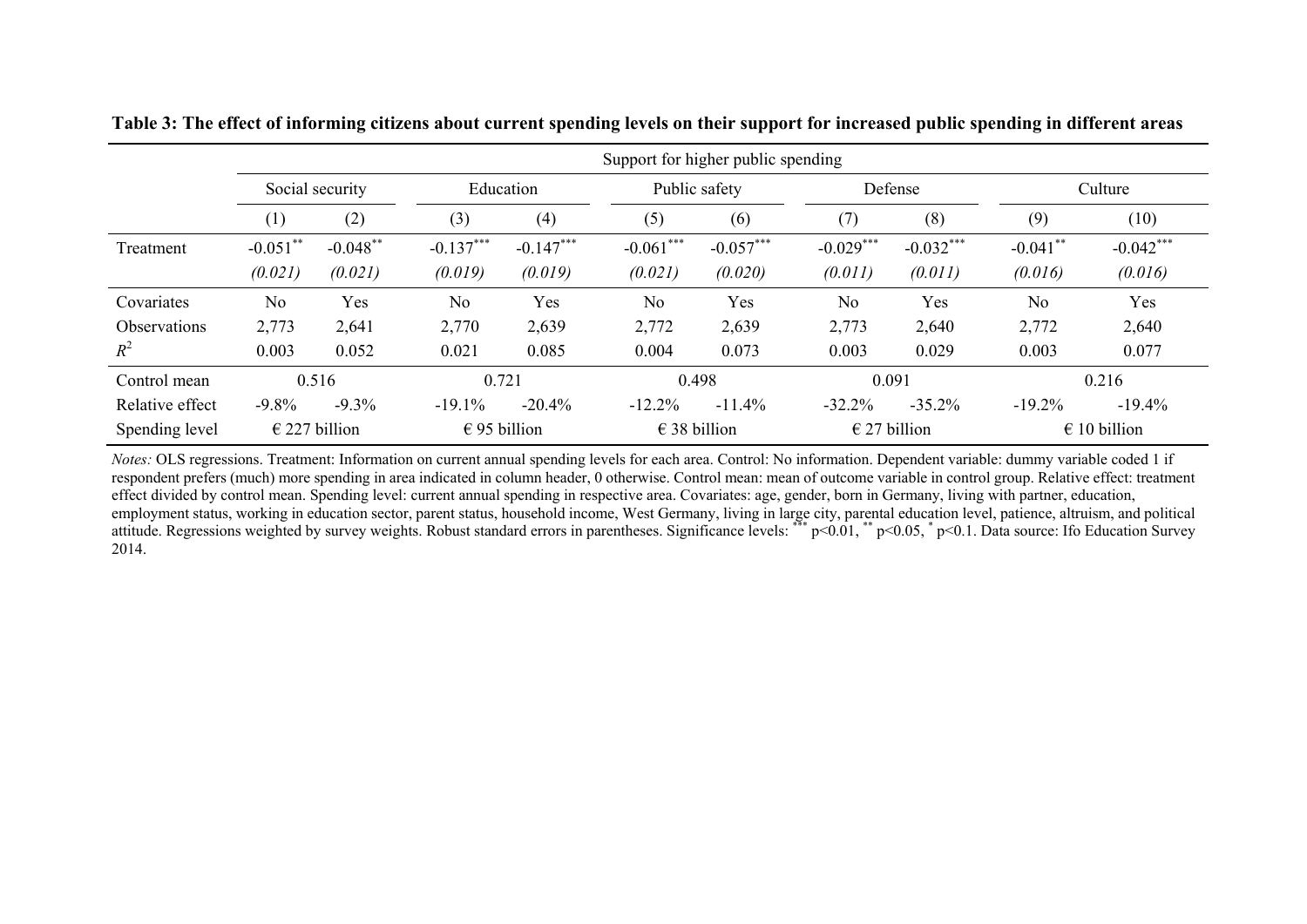|                                  | Support for higher school spending |             |                |             |                |                       |  |
|----------------------------------|------------------------------------|-------------|----------------|-------------|----------------|-----------------------|--|
|                                  | (1)                                | (2)         | (3)            | (4)         | (5)            | (6)                   |  |
| Treatment                        | $-0.203***$                        | $-0.210***$ | $-0.241***$    | $-0.242***$ | $-0.240$ ***   | $-0.239***$           |  |
|                                  | (0.023)                            | (0.023)     | (0.027)        | (0.026)     | (0.029)        | (0.028)               |  |
| Treatment $\times$ Correct guess |                                    |             | 0.164          | 0.073       | 0.054          | 0.016                 |  |
|                                  |                                    |             | (0.137)        | (0.137)     | (0.068)        | (0.067)               |  |
| Treatment $\times$ Overestimated |                                    |             | $0.159***$     | $0.143***$  | $0.154***$     | $0.138***$            |  |
|                                  |                                    |             | (0.059)        | (0.057)     | (0.062)        | (0.059)               |  |
| Correct guess                    |                                    |             | 0.000          | 0.053       | 0.045          | 0.031                 |  |
|                                  |                                    |             | (0.086)        | (0.080)     | (0.045)        | (0.045)               |  |
| Overestimated                    |                                    |             | $-0.022$       | $-0.019$    | $-0.011$       | $-0.008$              |  |
|                                  |                                    |             | (0.043)        | (0.042)     | (0.045)        | (0.043)               |  |
| Covariates                       | N <sub>o</sub>                     | Yes         | N <sub>o</sub> | Yes         | N <sub>o</sub> | Yes                   |  |
| Observations                     | 2,079                              | 1,986       | 1,948          | 1,899       | 1,948          | 1,899                 |  |
| $R^2$                            | 0.043                              | 0.107       | 0.052          | 0.119       | 0.053          | 0.118                 |  |
| Control mean                     |                                    | 0.705       |                |             |                |                       |  |
| Bandwidth of correct guesses     |                                    |             |                | $\pm 10\%$  |                | $\pm 25\%$            |  |
| Share of correct guesses         |                                    |             | 0.029          |             | 0.139          |                       |  |
| Treatment (correct guess)        |                                    |             | $-0.078$       | $-0.169$    | $-0.186***$    | $-0.223***$           |  |
| Treatment (overestimated)        |                                    |             | $-0.082$       | $-0.099$ ** | $-0.086$       | $-0.101$ <sup>*</sup> |  |

#### **Table 4: Ignorance, information provision, and preferences for public spending on schools**

*Notes*: OLS regressions. Treatment: Information on current school spending. Control: No information. Dependent variable: dummy variable coded 1 if respondent prefers public school spending to (greatly) increase. Correct: respondent's guess of current school spending level is within a range of plus/minus 10% (25%) of actual spending level in columns 3 and 4 (columns 5 and 6). Covariates: age, gender, born in Germany, living with partner, education, employment status, working in education sector, parent status, household income, West Germany, living in large city, parental education level, patience, altruism, and political attitude. Regressions weighted by survey weights. Robust standard errors in parentheses. Significance levels: \*\*\*  $p<0.01$ , \*\*  $p<0.05$ , \*  $p<0.1$ . Data source: Ifo Education Survey 2014.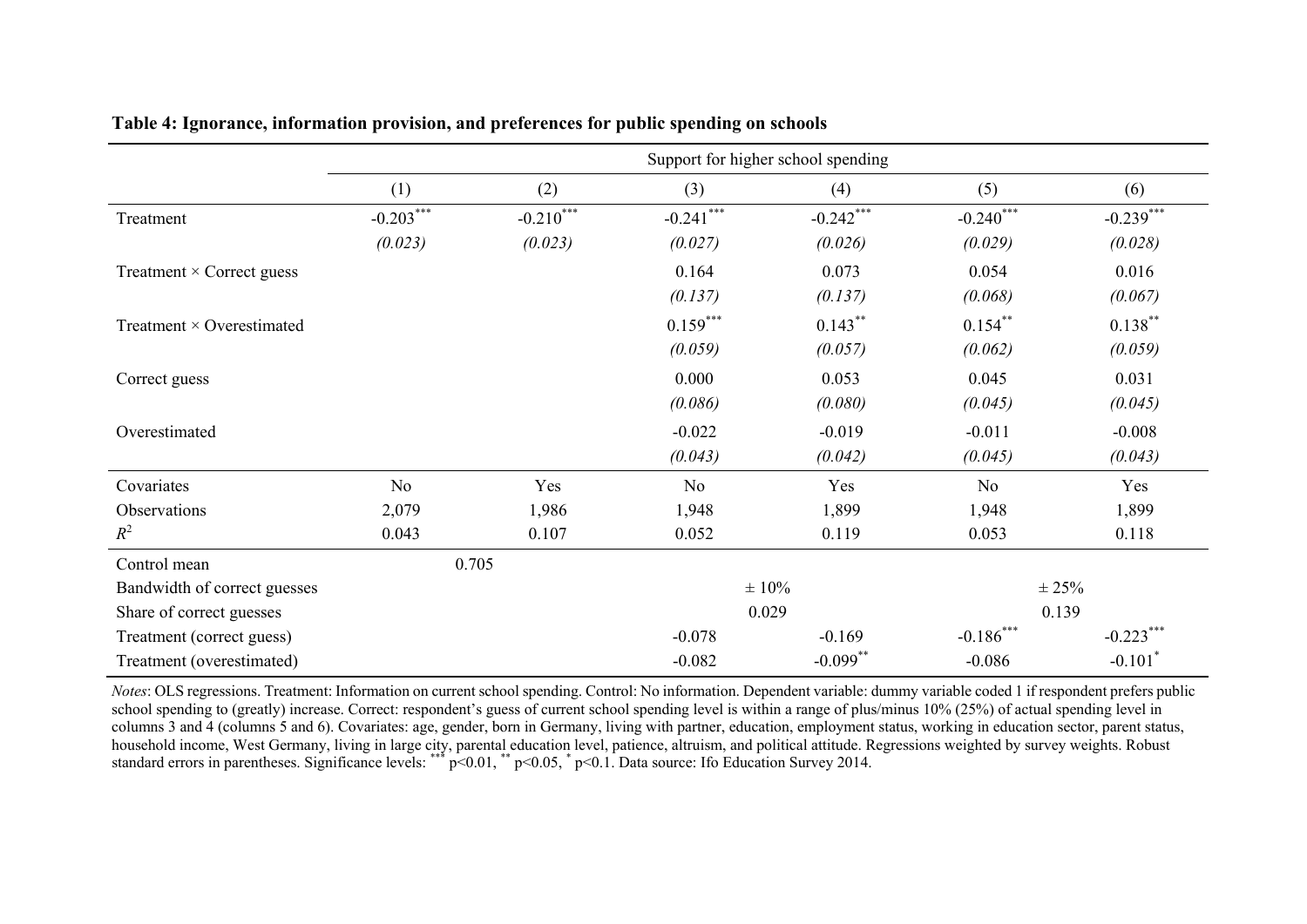|                                  | Support for higher teacher salaries |             |             |             |                |             |  |
|----------------------------------|-------------------------------------|-------------|-------------|-------------|----------------|-------------|--|
|                                  | (1)                                 | (2)         | (3)         | (4)         | (5)            | (6)         |  |
| Treatment                        | $-0.120***$                         | $-0.126***$ | $-0.199***$ | $-0.205***$ | $-0.191***$    | $-0.197***$ |  |
|                                  | (0.014)                             | (0.014)     | (0.018)     | (0.018)     | (0.017)        | (0.017)     |  |
| Treatment $\times$ Correct guess |                                     |             | $0.203***$  | $0.196***$  | $0.192***$     | $0.184***$  |  |
|                                  |                                     |             | (0.037)     | (0.037)     | (0.041)        | (0.040)     |  |
| Treatment $\times$ Overestimated |                                     |             | $0.235***$  | $0.236***$  | $0.250***$     | $0.251***$  |  |
|                                  |                                     |             | (0.041)     | (0.041)     | (0.040)        | (0.040)     |  |
| Correct guess                    |                                     |             | $-0.114***$ | $-0.109***$ | $-0.112***$    | $-0.109***$ |  |
|                                  |                                     |             | (0.027)     | (0.027)     | (0.030)        | (0.030)     |  |
| Overestimated                    |                                     |             | $-0.139***$ | $-0.148***$ | $-0.136***$    | $-0.144***$ |  |
|                                  |                                     |             | (0.029)     | (0.029)     | (0.028)        | (0.028)     |  |
| Covariates                       | No                                  | Yes         | No          | Yes         | N <sub>o</sub> | Yes         |  |
| Observations                     | 4,127                               | 3,926       | 3,998       | 3,854       | 3,998          | 3,854       |  |
| $R^2$                            | 0.020                               | 0.056       | 0.036       | 0.074       | 0.036          | 0.074       |  |
| Control mean                     |                                     | 0.290       |             |             |                |             |  |
| Bandwidth of correct guesses     |                                     |             |             | $\pm 10\%$  |                | $\pm 0\%$   |  |
| Share of correct guesses         |                                     |             | 0.212       |             |                | 0.149       |  |
| Treatment (correct guess)        |                                     |             | 0.004       | $-0.009$    | 0.002          | $-0.013$    |  |
| Treatment (overestimated)        |                                     |             | 0.036       | 0.031       | 0.059          | 0.054       |  |

**Table 5: Ignorance, information provision, and preferences for increased teacher salaries** 

*Notes*: OLS regressions. Treatment: Information on current average teacher salary. Control: No information. Dependent variable: dummy variable coded 1 if respondent prefers teacher salaries to (greatly) increase. Correct: respondent's guess of current average teacher salary level is within a range of plus/minus 10% (0%) of actual salary level in columns 3 and 4 (columns 5 and 6). Covariates: age, gender, born in Germany, living with partner, education, employment status, working in education sector, parent status, household income, West Germany, living in large city, parental education level, patience, altruism, and political attitude. Regressions weighted by survey weights. Robust standard errors in parentheses. Significance levels: \*\*\*  $p<0.01$ , \*\*  $p<0.05$ , \*  $p<0.1$ . Data source: Ifo Education Survey 2014.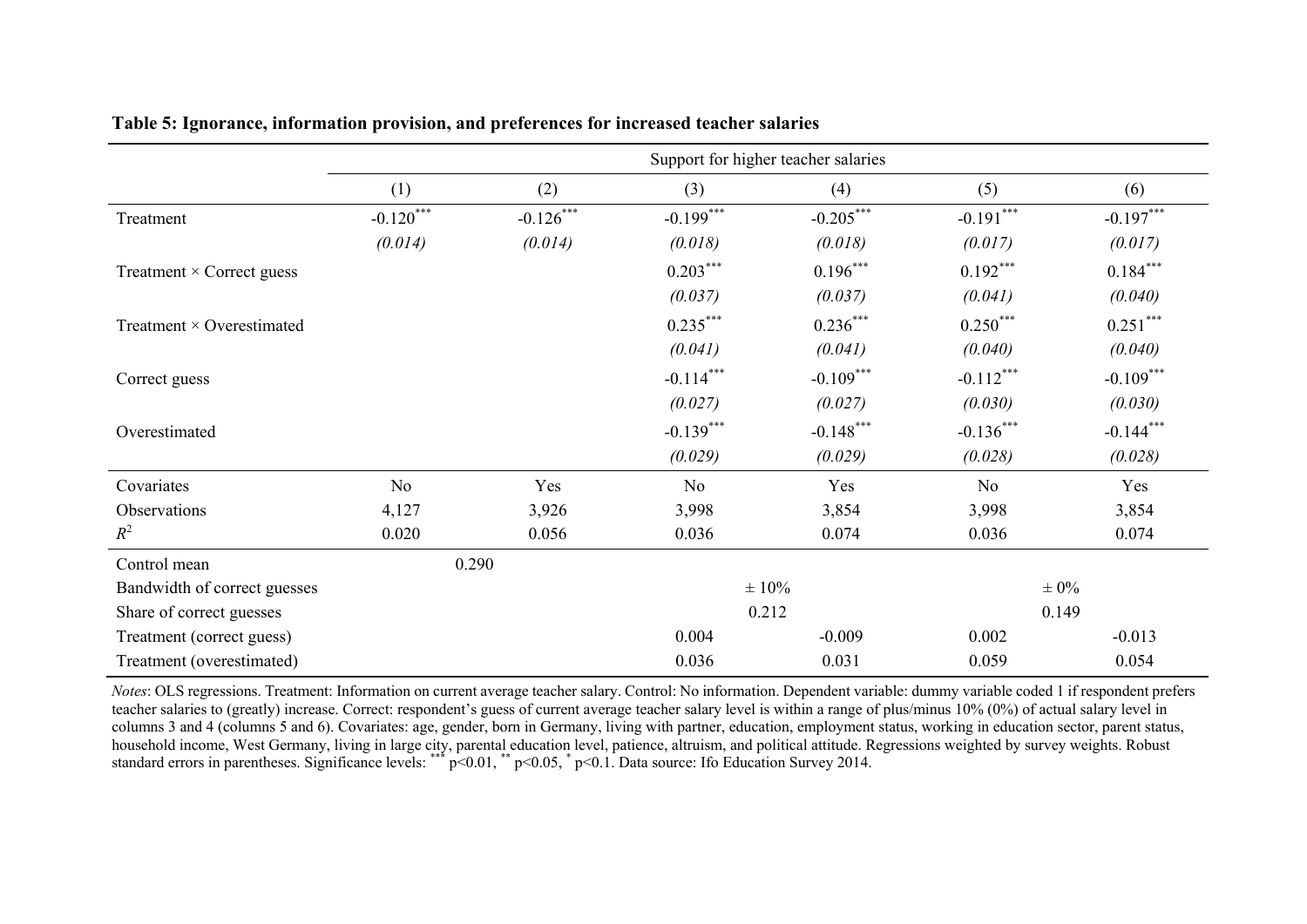| Subgroup                                           | Support for higher school spending |         | Support for higher teacher salaries |         |  |
|----------------------------------------------------|------------------------------------|---------|-------------------------------------|---------|--|
|                                                    | (1)                                |         | (2)                                 |         |  |
| Gender: Baseline (male)                            | $-0.192***$                        | (0.033) | $-0.110***$                         | (0.022) |  |
| Treatment $\times$ female                          | $-0.025$                           | (0.046) | $-0.024$                            | (0.028) |  |
| Age: Baseline (45-65)                              | $-0.181***$                        | (0.034) | $-0.167***$                         | (0.021) |  |
| Treatment $\times$ under 45                        | $-0.018$                           | (0.052) | $0.064$ **                          | (0.032) |  |
| Treatment $\times$ over 65                         | $-0.066$                           | (0.058) | $0.085***$                          | (0.035) |  |
| Parental status: Baseline (no children)            | $-0.175***$                        | (0.040) | $-0.122***$                         | (0.026) |  |
| Treatment $\times$ at least one child below 18     | 0.005                              | (0.063) | 0.013                               | (0.039) |  |
| Treatment $\times$ only children above 18          | $-0.077$                           | (0.053) | 0.002                               | (0.033) |  |
| Region: Baseline (East)                            | $-0.210***$                        | (0.045) | $-0.164***$                         | (0.031) |  |
| Treatment $\times$ West                            | 0.009                              | (0.052) | 0.055                               | (0.035) |  |
| Household income: Baseline (below median)          | $-0.172***$                        | (0.032) | $-0.127***$                         | (0.020) |  |
| Treatment $\times$ above median                    | $-0.071$                           | (0.046) | 0.015                               | (0.029) |  |
| School track: Baseline (low)                       | $-0.147***$                        | (0.035) | $-0.125***$                         | (0.021) |  |
| Treatment $\times$ intermediate                    | $-0.096$ <sup>*</sup>              | (0.053) | $-0.013$                            | (0.031) |  |
| Treatment $\times$ high                            | $-0.084$                           | (0.057) | 0.023                               | (0.037) |  |
| Employment status: Baseline (employed)             | $-0.199***$                        | (0.032) | $-0.118***$                         | (0.020) |  |
| Treatment $\times$ non-employed                    | $-0.033$                           | (0.046) | $-0.010$                            | (0.029) |  |
| Treatment $\times$ student                         | 0.131                              | (0.102) | 0.026                               | (0.071) |  |
| Party preferences: Baseline (CSU/CDU) <sup>a</sup> | $-0.249***$                        | (0.046) | $-0.070$ **                         | (0.028) |  |
| Treatment $\times$ SPD                             | 0.090                              | (0.068) | $-0.069$                            | (0.043) |  |
| Job in education sector: Baseline                  | $-0.207***$                        | (0.024) | $-0.120$ <sup>**</sup>              | (0.014) |  |
| Treatment $\times$ Job in education                | 0.026                              | (0.094) | $-0.014$                            | (0.069) |  |

**Table 6: Effect heterogeneity of information treatments across subgroups** 

*Notes*: OLS regressions. Treatment in column 1 (column 2): Information on current school spending (current average teacher salary). Control: No information. Baseline: treatment effect for omitted subgroup. Dependent variable in column 1 (column 2): dummy variable coded 1 if respondent prefers spending (teacher salaries) to (greatly) increase. Estimates are based on equation (1) without controls extended by respective interactions indicated in each row. <sup>a</sup> Respondents who usually vote for any other party and non-partisans are excluded from this analysis. Regressions weighted by survey weights. Robust standard errors in parentheses. Significance levels: \*\*\* p<0.01, \*\* p<0.05, \* p<0.1. Data source: Ifo Education Survey 2014.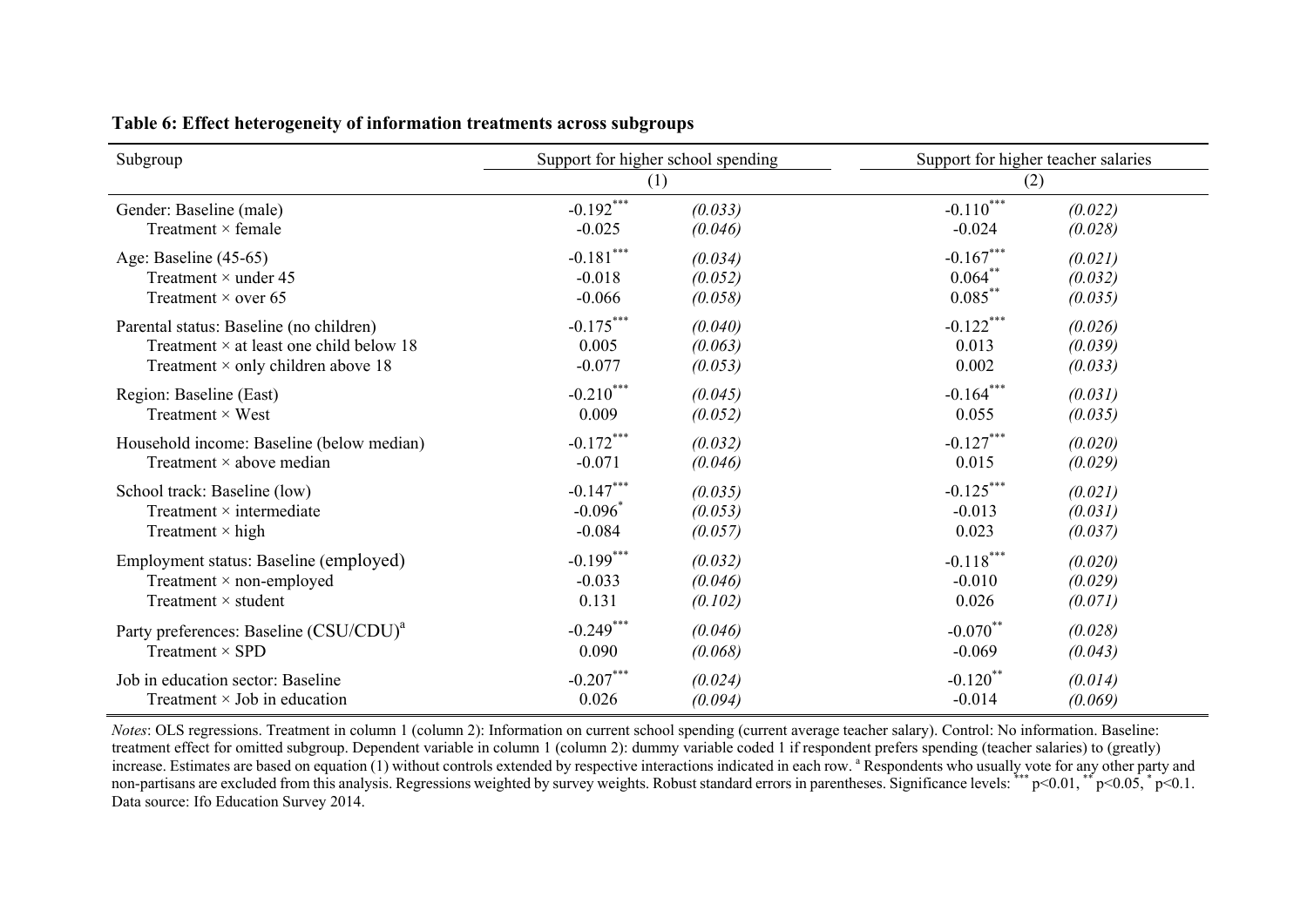#### **Table 7: Cost information and preferences for specific policy reform proposals**

|                               | Grade retention       |          | Whole-day schooling  |             |
|-------------------------------|-----------------------|----------|----------------------|-------------|
|                               | $\perp$               | (2)      | (3)                  | (4)         |
| Treatment                     | $-0.038$ <sup>*</sup> | $-0.029$ | $-0.054$ **          | $-0.051$ ** |
|                               | (0.021)               | (0.021)  | (0.024)              | (0.023)     |
| Covariates                    | N <sub>o</sub>        | Yes      | N <sub>0</sub>       | Yes         |
| Observations                  | 2,071                 | 1,965    | 2,042                | 1,940       |
| $R^2$                         | 0.002                 | 0.028    | 0.003                | 0.071       |
| Control mean                  | 0.775                 |          | 0.605                |             |
| <b>Estimated fiscal costs</b> | $\epsilon$ 1 billion  |          | $\epsilon$ 9 billion |             |

*Notes*: OLS regressions. Treatment: Information on estimated fiscal cost of policy/proposal. Control: No information. Dependent variable: dummy variable coded 1 if respondent (strongly) favors the policy/proposal. Covariates: age, gender, born in Germany, living with partner, education, employment status, working in education sector, parent status, household income, West Germany, living in large city, parental education level, patience, altruism, and political attitude. Robust standard errors in parentheses. Significance levels: \*\*\*  $p<0.01$ , \*\*  $p<0.05$ , \*  $p<0.1$ . Data source: Ifo Education Survey 2014.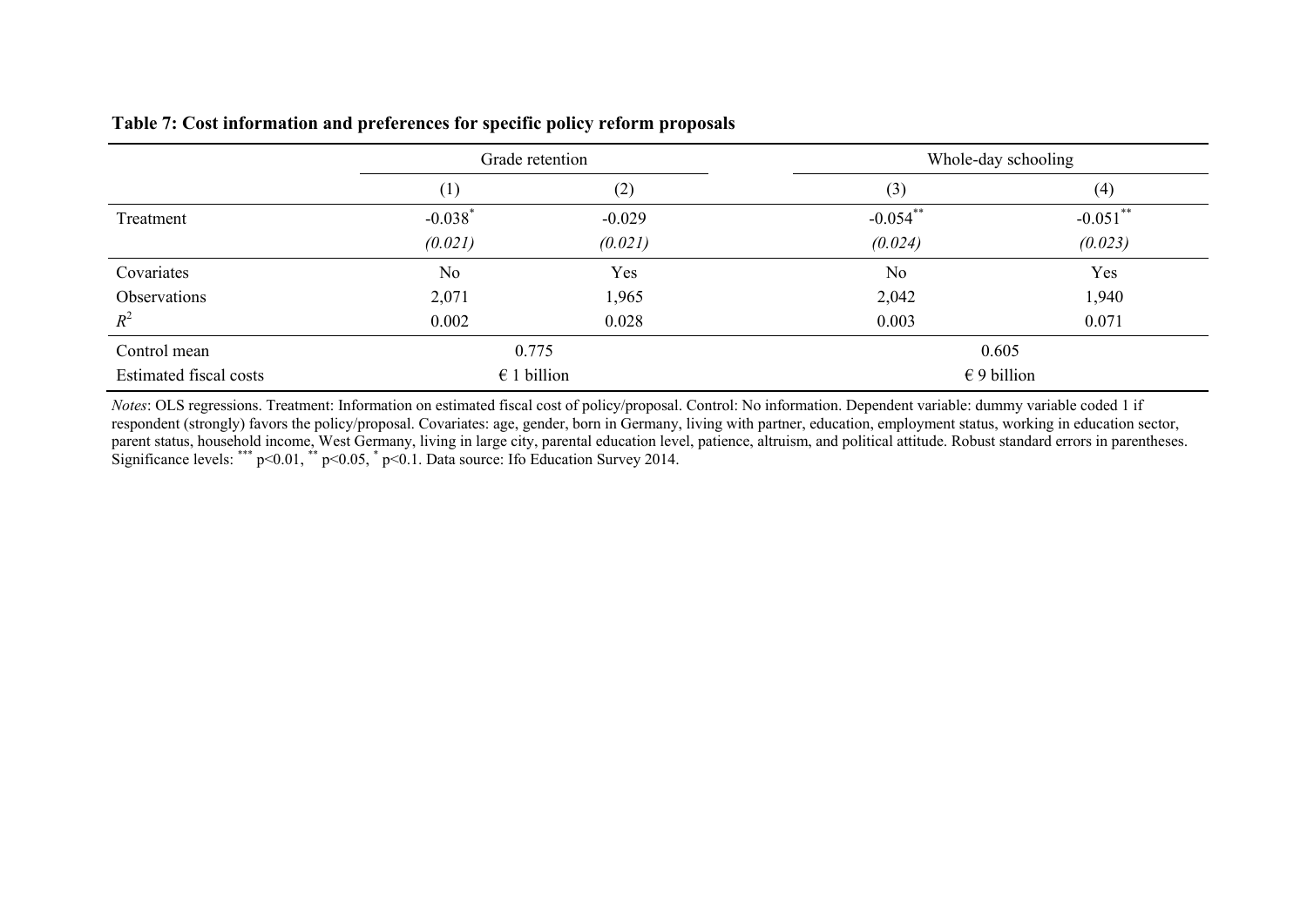|                             | Preschool        |             | Primary school |            | Secondary school |             | Vocational school |            | University     |          |  |
|-----------------------------|------------------|-------------|----------------|------------|------------------|-------------|-------------------|------------|----------------|----------|--|
|                             | $\left(1\right)$ | (2)         | (3)            | (4)        | (5)              | (6)         | (7)               | (8)        | (9)            | (10)     |  |
| Treatment                   | $-0.043***$      | $-0.040$ ** | $0.074***$     | $0.075***$ | $-0.045***$      | $-0.051***$ | $0.028***$        | $0.023***$ | $-0.013$       | $-0.008$ |  |
|                             | (0.015)          | (0.016)     | (0.015)        | (0.016)    | (0.016)          | (0.016)     | (0.009)           | (0.009)    | (0.008)        | (0.008)  |  |
| Covariates                  | No               | Yes         | N <sub>0</sub> | Yes        | N <sub>o</sub>   | Yes         | N <sub>0</sub>    | Yes        | N <sub>o</sub> | Yes      |  |
| <b>Observations</b>         | 4,098            | 3,907       | 4,098          | 3,907      | 4,098            | 3,907       | 4,098             | 3,907      | 4,098          | 3,907    |  |
| $R^2$                       | 0.002            | 0.016       | 0.007          | 0.024      | 0.003            | 0.024       | 0.003             | 0.020      | 0.001          | 0.048    |  |
| Control mean                | 0.308            |             | 0.258          |            | 0.310            |             | 0.063             |            |                | 0.060    |  |
| Annual spending per student | € 6,100          |             | € 5,200        |            | € 7,000          |             | € 4,000           |            |                | € 8,300  |  |

**Table 8: Information provision and preferences for public spending at different education levels** 

*Notes*: OLS regressions. Treatment: Information on current public spending per child/student in each category. Control: No information. Dependent variable: dummy variable coded 1 if respondent wants additional spending to benefit the respective category. Covariates: age, gender, born in Germany, living with partner, education, employment status, working in education sector, parent status, household income, West Germany, living in large city, parental education level, patience, altruism, and political attitude. Regressions weighted by survey weights. Robust standard errors in parentheses. Significance levels: \*\*\* p<0.01, \*\* p<0.05, \* p<0.1. Data source: Ifo Education Survey 2014.